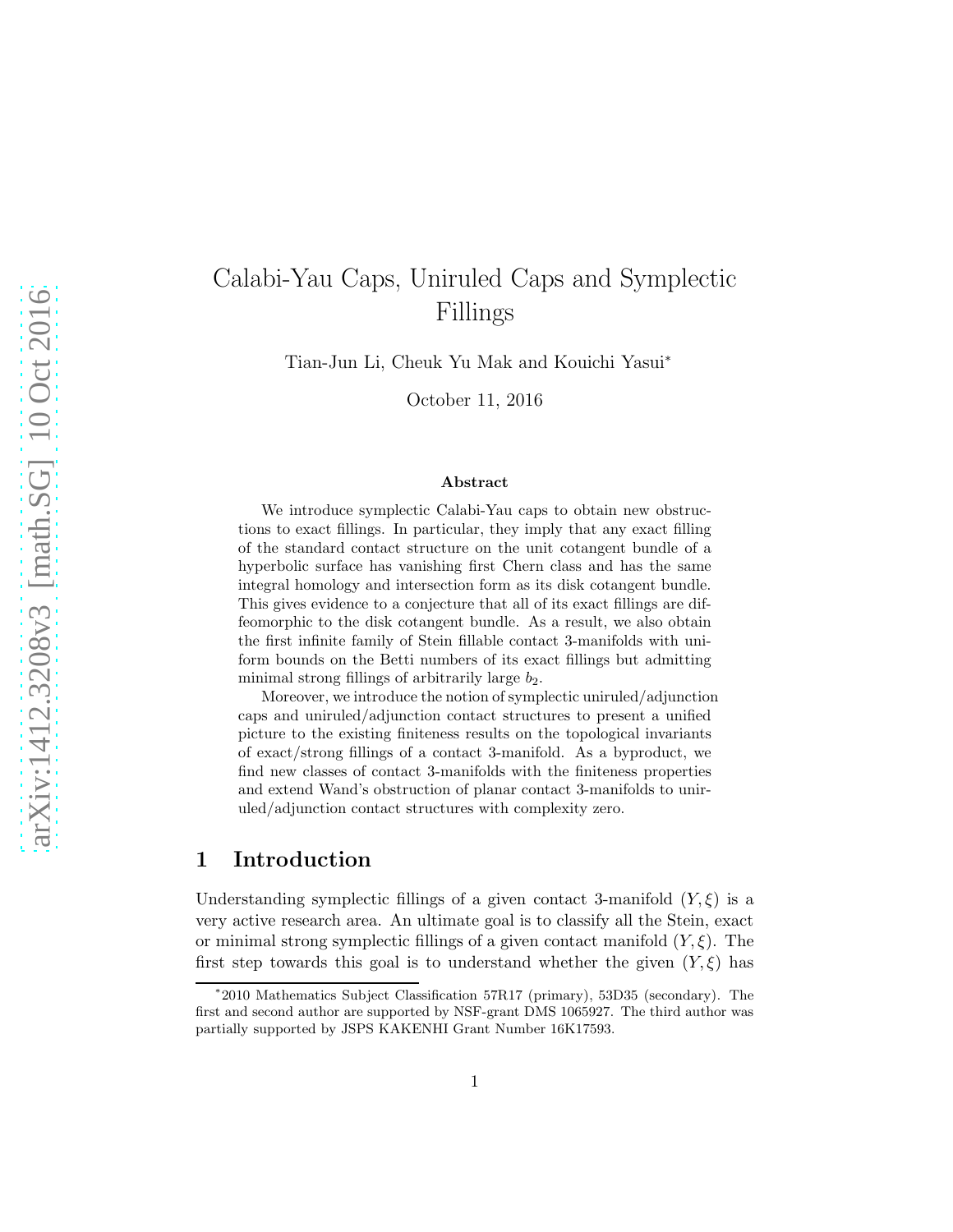finitely many or infinitely many fillings. Some families of contact 3-manifolds thatadmit finitely many Stein fillings are found  $([21], [49], [47], [64], [68],$  $([21], [49], [47], [64], [68],$  $([21], [49], [47], [64], [68],$  $([21], [49], [47], [64], [68],$  $([21], [49], [47], [64], [68],$  $([21], [49], [47], [64], [68],$  $([21], [49], [47], [64], [68],$  $([21], [49], [47], [64], [68],$  $([21], [49], [47], [64], [68],$  $([21], [49], [47], [64], [68],$  $([21], [49], [47], [64], [68],$ [\[33\]](#page-40-0), [\[29\]](#page-40-1), [\[43\]](#page-41-2), etc). For minimal strong fillings, Ohta, Ono and others have systematically investigated the links of isolated singularities([\[55\]](#page-41-3), [\[56\]](#page-41-4), [\[57\]](#page-42-2), [\[58\]](#page-42-3), [\[11\]](#page-38-0) etc), and established uniqueness/finiteness/infiniteness for different classes of singularities.

Instead of classifying completely all the fillings, one can ask whether topological quantities for fillings are bounded. It was conjectured by Stipsicz in [\[70\]](#page-42-4) that all possible Euler characteristics and signatures of Stein fillings of a fixed  $(Y, \xi)$  are bounded. However, it was disproved by Baykur and Van Horn-Morris in [\[8\]](#page-38-1).Based on the work of many people  $([62], [4], [3], [8], [9]$  $([62], [4], [3], [8], [9]$  $([62], [4], [3], [8], [9]$  $([62], [4], [3], [8], [9]$  $([62], [4], [3], [8], [9]$  $([62], [4], [3], [8], [9]$  $([62], [4], [3], [8], [9]$  $([62], [4], [3], [8], [9]$ , [\[10\]](#page-38-5), [\[5\]](#page-38-6), [\[17\]](#page-39-1), [\[80\]](#page-43-0), etc), we now know that many contact 3-manifolds have infinitely many Stein fillings up to diffeomorphism.

Even though Stipsicz's conjecture is not true in general, it is important to know for what contact 3-manifolds the boundedness does hold. The focus of the current paper is to address when the Betti numbers are bounded.

**Definition 1.1.** A contact 3-manifold  $(Y, \xi)$  is of **Stein** (resp. exact, strong) Betti finite type if there are only finitely many possible values of the tuple  $(b_1, b_2, b_3)$  of Betti numbers for all of its Stein (resp. exact, minimal strong) fillings.

We recall that Stein fillings are exact fillings, and exact fillings are minimal strong fillings. Note also that this finiteness of Betti numbers guarantees the finiteness of e and  $\sigma$ . Planar contact 3-manifolds (i.e. contact 3-manifolds supported by open books of page genus zero) have Stein Betti finitetype  $([63], [32])$  $([63], [32])$  $([63], [32])$  $([63], [32])$  $([63], [32])$ , but there are many other contact manifolds having this property too.

To study this question, we introduce three kinds of caps, namely Calabi-Yau caps, uniruled caps and adjunction caps. Calabi-Yau caps give surprising new restrictions to exact fillings and in particular, we apply it to study exact fillings of unit cotangent bundles. Uniruled and adjunction caps unify several known finiteness results into a single picture. Along the way, we will give some alternative proofs for these known results and strengthen them. All contact manifolds in this paper are assumed to be closed, three dimensional and have co-oriented contact structures.

### 1.1 Calabi-Yau caps

**Definition 1.2.** A Calabi-Yau cap of a contact 3-manifold  $(Y,\xi)$  is a compact symplectic manifold  $(P, \omega)$  which is a strong concave filling of  $(Y, \xi)$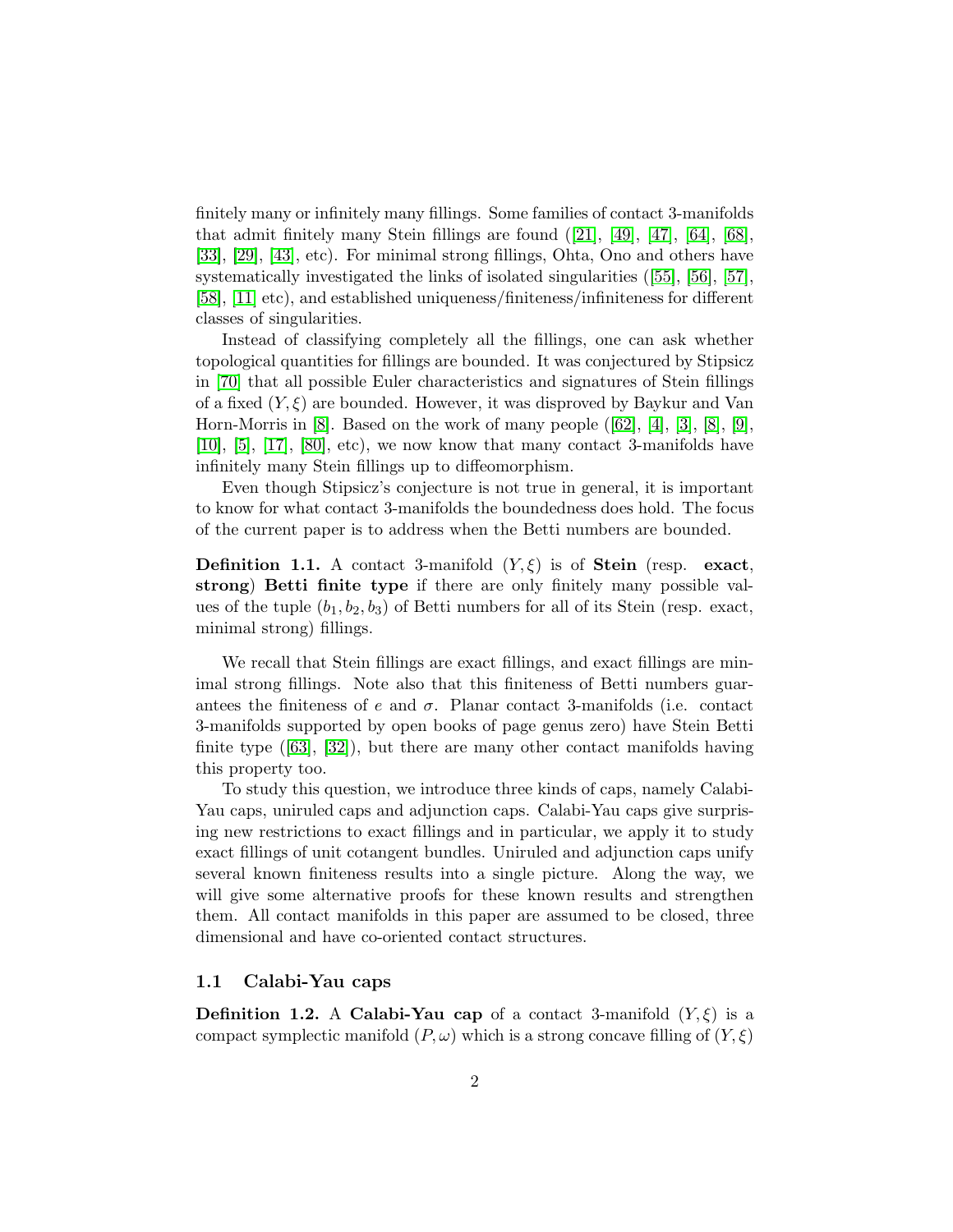such that  $c_1(P)$  is torsion.

<span id="page-2-0"></span>**Theorem 1.3.** Suppose  $(Y, \xi)$  admits a Calabi-Yau cap  $(P, \omega_P)$ . Then  $(Y, \xi)$ is of exact Betti finite type.

If, moreover,  $(P, \omega_P)$  cannot be embedded in a uniruled manifold, then all exact fillings of  $(Y, \xi)$  have torsion first Chern class.

It is worthy to point out that in many situations, there are simple (topological) obstructions for a Calabi-Yau cap  $(P, \omega_P)$  to be embedded in a uniruled manifold. On the other hand, the ingredients in the proof of Theorem [1.3](#page-2-0) can be used to obtain the following surprising consequence.

<span id="page-2-1"></span>**Theorem 1.4.** Let Y be the unit cotangent bundle of a closed orientable surface  $\Sigma_q$  of genus g, equipped with the standard contact structure  $\xi_{std}$ . Then any exact filling of  $(Y, \xi_{std})$  has the same integral homology and intersection form as  $T^*\Sigma_g$  and has vanishing first Chern class.

We remark that when  $g = 0, 1, (Y, \xi_{std})$  has a unique exact filling up to symplectic deformation equivalence given by the disk cotangent bundle (See [\[31\]](#page-40-3), [\[76\]](#page-43-1) and [\[69\]](#page-42-7)). However, there has been no good understandings of exact fillings for  $g > 1$ . In contrast, no exact/Stein filling of  $(Y, \xi_{std})$  that is not diffeomorphic to  $T^*\Sigma_g$  has been found. We heard from Chris Wendl the following conjecture.

<span id="page-2-2"></span>**Conjecture 1.5.** The diffeomorphism types of Stein/exact fillings of  $(Y, \xi_{std})$ is unique and given by the disk cotangent bundle for any g.

Therefore, Theorem [1.4](#page-2-1) gives strong evidence to Conjecture [1.5.](#page-2-2) After the first version of this paper appeared Sivek and Van Horn-Morris in [\[67\]](#page-42-8) were able to use the ideas of Calabi-Yau caps introduced here to obtain parts of Theorem [1.4](#page-2-1) and derive the beautiful result that the Stein version of Conjecture [1.5](#page-2-2) is true up to s-cobordism relative to boundary.

As an immediate application of Theorem [1.4,](#page-2-1) we obtain Corollary [1.6.](#page-2-3) This subtle difference between exact Betti finite type and strong Betti finite type is an interesting phenomenon that we do not find in the literature. It also implies that Theorem [1.3](#page-2-0) cannot be strengthened to strong Betti finite type.

<span id="page-2-3"></span>Corollary 1.6. There exist infinitely many Stein fillable contact 3-manifolds such that each of them is of exact Betti finite type but not of strong Betti finite type.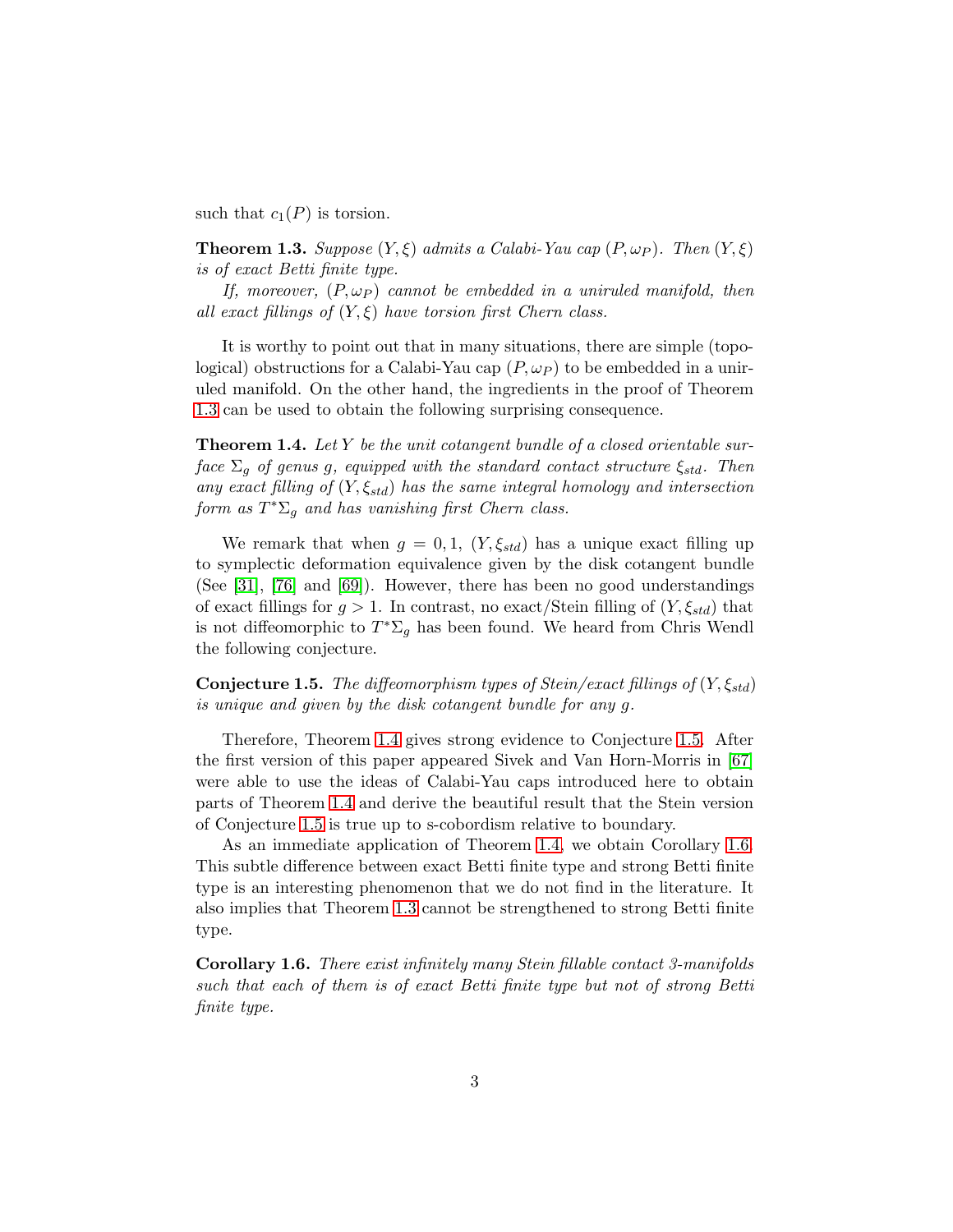## 1.2 Uniruled/Adjunction caps

For any symplectic cap (symplectic concave filling)  $(P, \omega)$  of  $(Y, \xi)$ , there is Liouville vector field  $V$  defined near  $Y$  pointing inward along  $Y$ . The induced one form  $\alpha = \iota_V \omega$  is a contact one form on  $\partial P$  such that  $(\partial P, \ker(\alpha))$ is contactomorphic to  $(Y, \xi)$ . For any choice of V, we call the induced one form  $\alpha$  a **Liouville one form**. Given a Liouville one form  $\alpha$ ,  $[(\omega, \alpha)]$  is a relative cohomology class in  $H^2(P, \partial P, \mathbb{R})$ .

**Definition 1.7.** A uniruled cap of a contact 3-manifold  $(Y, \xi)$  is a symplectic concave filling  $(P, \omega)$  of  $(Y, \xi)$  such that  $c_1(P) \cdot [(\omega, \alpha)] > 0$  for some Liouville one form  $\alpha$ .

Since  $[(\omega,\alpha)]$  is a relative class,  $c_1(P) \cdot [(\omega,\alpha)]$  is well-defined and it is further explained in Subsection [2.2.](#page-7-0) We call a contact 3-manifold admitting a uniruled cap a uniruled contact manifold (See Proposition [4.4](#page-26-0) for its relation with uniruled symplectic manifolds). A contact 3-manifold that is strong symplectic cobordant to a uniruled contact manifold is also uniruled (see Lemma [4.6\)](#page-27-0). The class of uniruled contact manifolds is strictly larger than the planar class (see Lemma [4.13](#page-30-0) and note that  $(T^3, \xi_{std})$  is non-planar but admits a uniruled cap).

If  $(Y, \xi)$  admits a uniruled cap, then we can derive restrictions on fillings that are strictly stronger than when  $(Y, \xi)$  admits a Calabi-Yau cap.

<span id="page-3-0"></span>**Theorem 1.8.** Suppose a contact 3-manifold  $(Y, \xi)$  admits a uniruled cap  $(P, \omega_P)$ . Then  $(Y, \xi)$  is of strong Betti finite type.

Remark 1.9. We would like to point out that to the best of our knowledge, most previously known exact/strong Betti finite type contact 3-manifolds have a uniruled cap.

We also introduce another type of caps which we call **adjunction caps**. It is based on an observation that existence of a smoothly embedded surface in a closed symplectic manifold with sufficiently large self-intersection number relative to the genus implies that the symplectic manifold is uniruled (Proposition [4.3\)](#page-25-0). Adjunction caps have similar properties as uniruled caps, including Theorem [1.8.](#page-3-0) Similarly, every planar contact 3-manifold also has an adjunction cap (see [\[23\]](#page-39-2), cf. Lemma [4.13](#page-30-0) ) and we call a contact manifold admitting an adjunction cap an adjunction contact manifold.

As far as the examples we will see in this paper, all uniruled caps are adjunction and vice versa. It is possible that these are in fact the same notion. For topologists, adjunction caps are often easier to find than uniruled caps.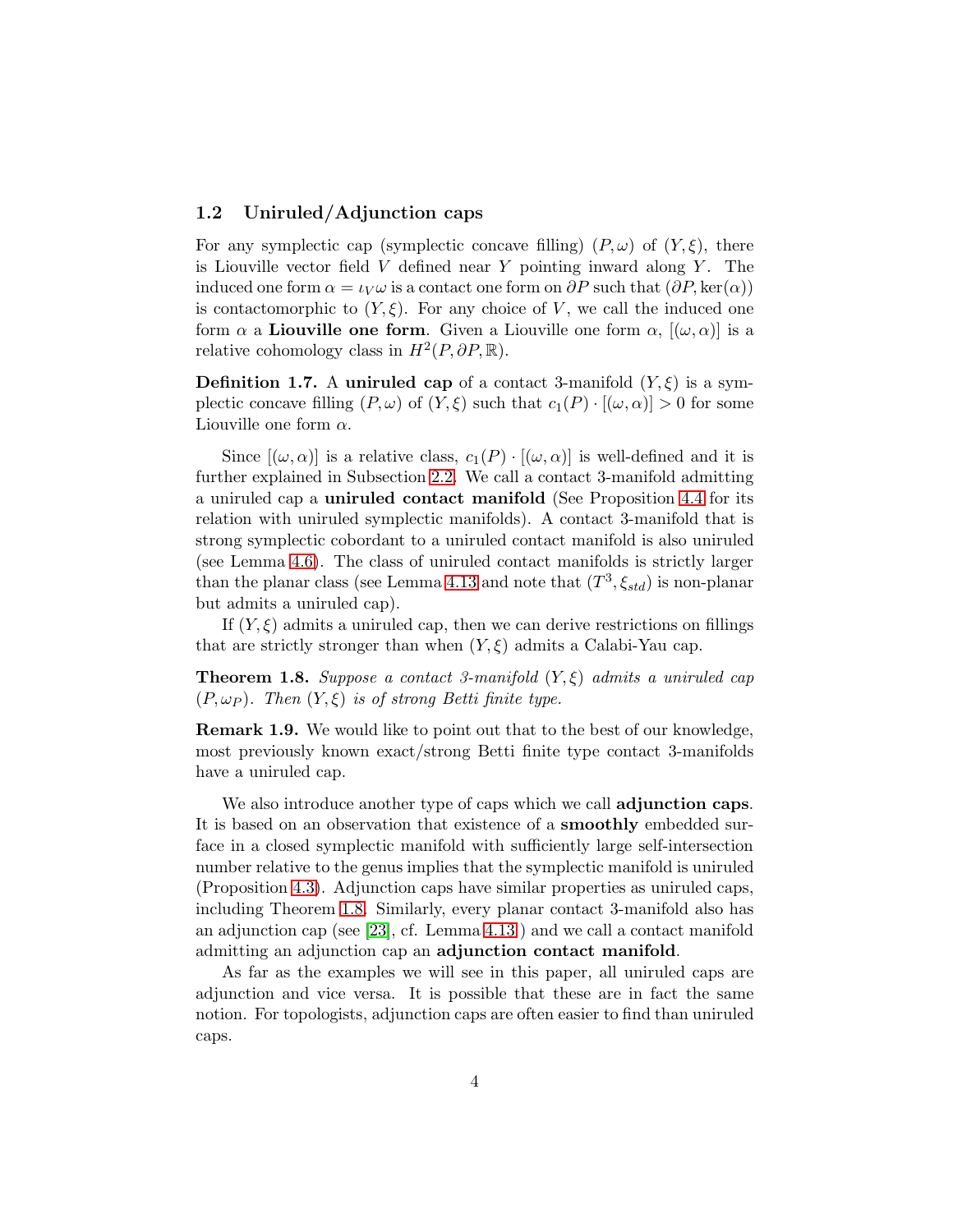## 1.3 Genus invariants

We define genus type invariants for uniruled/adjunction caps, which describe the range of possible genera of the base of uniruled symplectic manifolds that can be obtained from the caps. These invariants induce a complexity invariant for uniruled/adjunction contact manifolds, which is similar to the Seifert genus of knots. All strongly fillable planar contact 3-manifolds are uniruled and adjunction of complexity zero. We illustrate in Remark [4.26](#page-36-0) that many previously known Betti finite type examples have complexity zero.

We can give explicit bounds of the topological invariants in Theorem [1.8](#page-3-0) in terms of the genus invariants of the caps. These bounds give an alternative proof of the following obstruction of planarity and generalize it to a larger class of contact 3-manifolds, namely, uniruled/adjunction contact manifolds with complexity zero (See Corollary [4.15\)](#page-31-0).

# <span id="page-4-0"></span>**Corollary 1.10** (Wand [\[75\]](#page-43-2)). For a given planar contact 3-manifold,  $e + \sigma$ of any two strong fillings of the contact 3-manifold are equal to each other.

On the other hand, we construct various uniruled/adjunction contact manifolds with positive complexity. For many of them, we also construct the open books supporting the concave boundary. Contrary to Corollary [1.10,](#page-4-0)  $e+\sigma$  of fillings of some of these examples is not constant even for Stein fillings (see Example [4.21\)](#page-33-0). Similar to the fact that planar contact manifolds are uniruled and adjunction of complexity zero, we suspect that spinal planar contact manifolds [\[48\]](#page-41-5), where the base genus of the spine is allowed to be positive, have a close relation to uniruled/adjunction contact manifolds with positive complexity. On the other hand, it would be interesting to explore the relation between uniruled/adjunction contact manifolds and the results in [\[77\]](#page-43-3), [\[78\]](#page-43-4) and [\[79\]](#page-43-5).

The rest of the paper is organized as follows. Section [2](#page-5-0) reviews some knowledge of uniruled/CY manifolds, the relative de Rham theory and Jholomorphic neck-stretching. Theorem [1.3](#page-2-0) and Theorem [1.4](#page-2-1) are proved in Section [3.](#page-14-0) We also construct many Calabi-Yau caps with explicit open book description as well as some plumbing Calabi-Yau caps. The proof of Theorem [1.8](#page-3-0) together with its adjunction analogue are contained in Section [4.](#page-25-1) We introduce genus invariants and the complexity invariant for uniruled/adjunction caps as well as illustrating its relation to planar contact manifolds and give explicit topological bounds for fillings based on these invariants in Subsection [4.2.](#page-28-0) We end with some explicit constructions of uniruled/adjunction caps.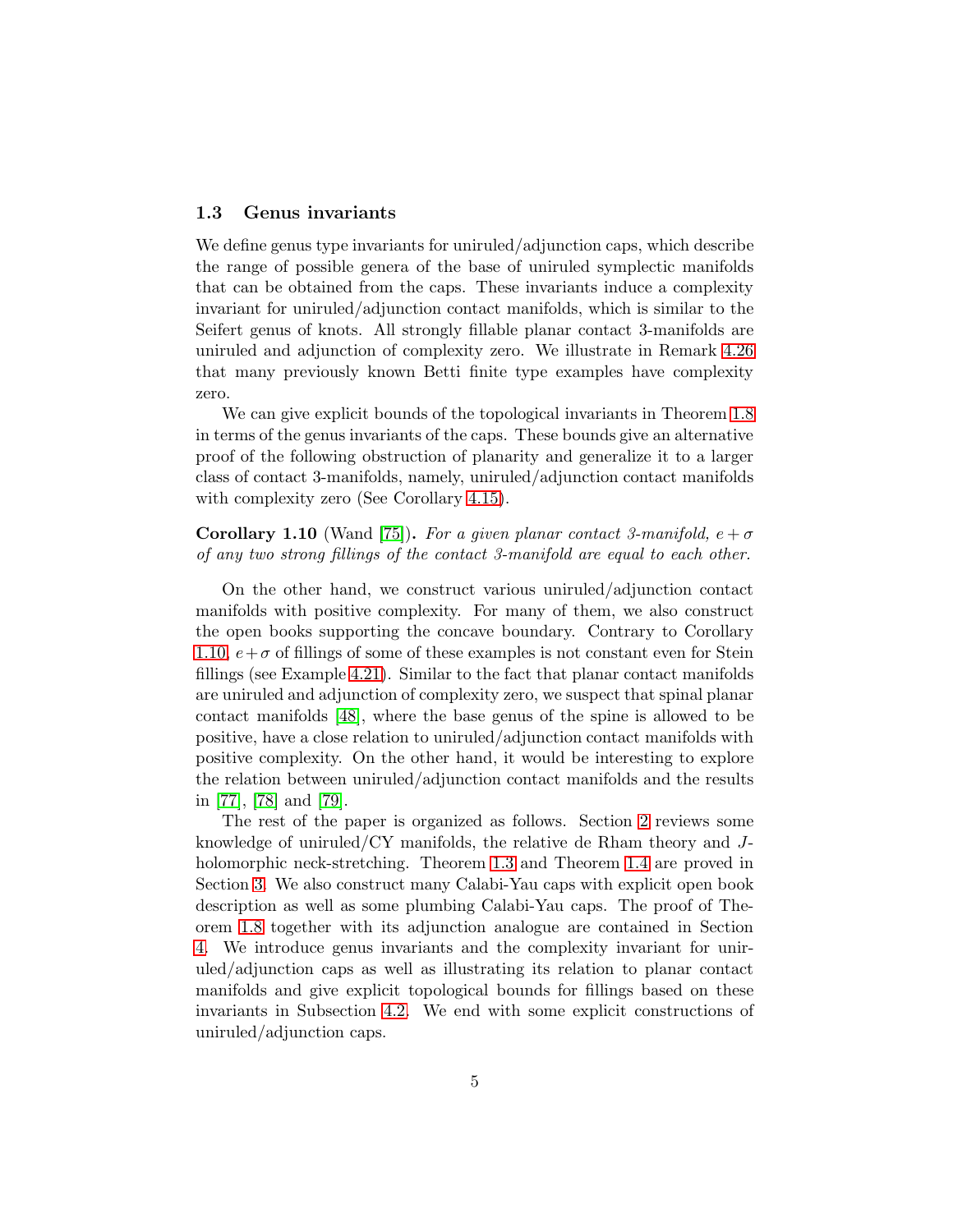#### Acknowledgements

The authors are grateful to R. Inanc Baykur for his interest in our work and sharing with us his results in [\[10\]](#page-38-5) with Naoyuki Monden and Jeremy Van Horn-Morris. They also thank Anar Akhmedov for helpful discussions, Chris Wendl for informing them about Conjecture [1.5](#page-2-2) and an anonymous referee for a careful reading of the first version. The third author would like to thank Selman Akbulut for fruitful conversations. He also thanks Michigan State university and University of Minnesota, where this work was partly done, for their hospitality. This is a substantially revised version of the one posted on arXiv in December, 2014. The second author gave a talk about the new results in this version at the Harvard Gauge theory seminar and appreciates the discussion with Daniel Cristofaro-Gardiner and Peter Kronheimer. Finally, the authors are very grateful to the referee whose numerous suggestions have greatly improved the presentation of this paper.

# <span id="page-5-0"></span>2 General discussion

#### 2.1 Uniruled manifolds and Calabi-Yau manifolds

Let X be a closed, oriented smooth 4-manifold. Let  $\mathcal{E}_X$  be the set of cohomology classes whose Poincaré duals are represented by smoothly embedded spheres of self-intersection  $-1$ . X is said to be (smoothly) minimal if  $\mathcal{E}_X$  is the empty set. Equivalently,  $X$  is minimal if it is not the connected sum of another manifold with  $\mathbb{CP}^2$ .

Suppose  $\omega$  is a symplectic form compatible with the orientation.  $(X, \omega)$ is said to be (symplectically) minimal if  $\mathcal{E}_{\omega}$  is empty, where

 $\mathcal{E}_{\omega} = \{ E \in \mathcal{E}_X | E$  is represented by an embedded  $\omega$ -symplectic sphere}.

We say that  $(Z, \tau)$  is a minimal model of  $(X, \omega)$  if  $(Z, \tau)$  is minimal and  $(X, \omega)$  is a symplectic blow up of  $(Z, \tau)$ . A basic fact proved using Taubes' SWtheory ([\[72\]](#page-43-6), [\[42\]](#page-40-4), [\[39\]](#page-40-5)) is:  $\mathcal{E}_{\omega}$  is empty if and only if  $\mathcal{E}_X$  is empty. In other words,  $(X, \omega)$  is symplectically minimal if and only if X is smoothly minimal.

For minimal  $(X, \omega)$ , the Kodaira dimension of  $(X, \omega)$  is defined in the following way in  $[40]$  (see also  $[51]$   $[37]$ ):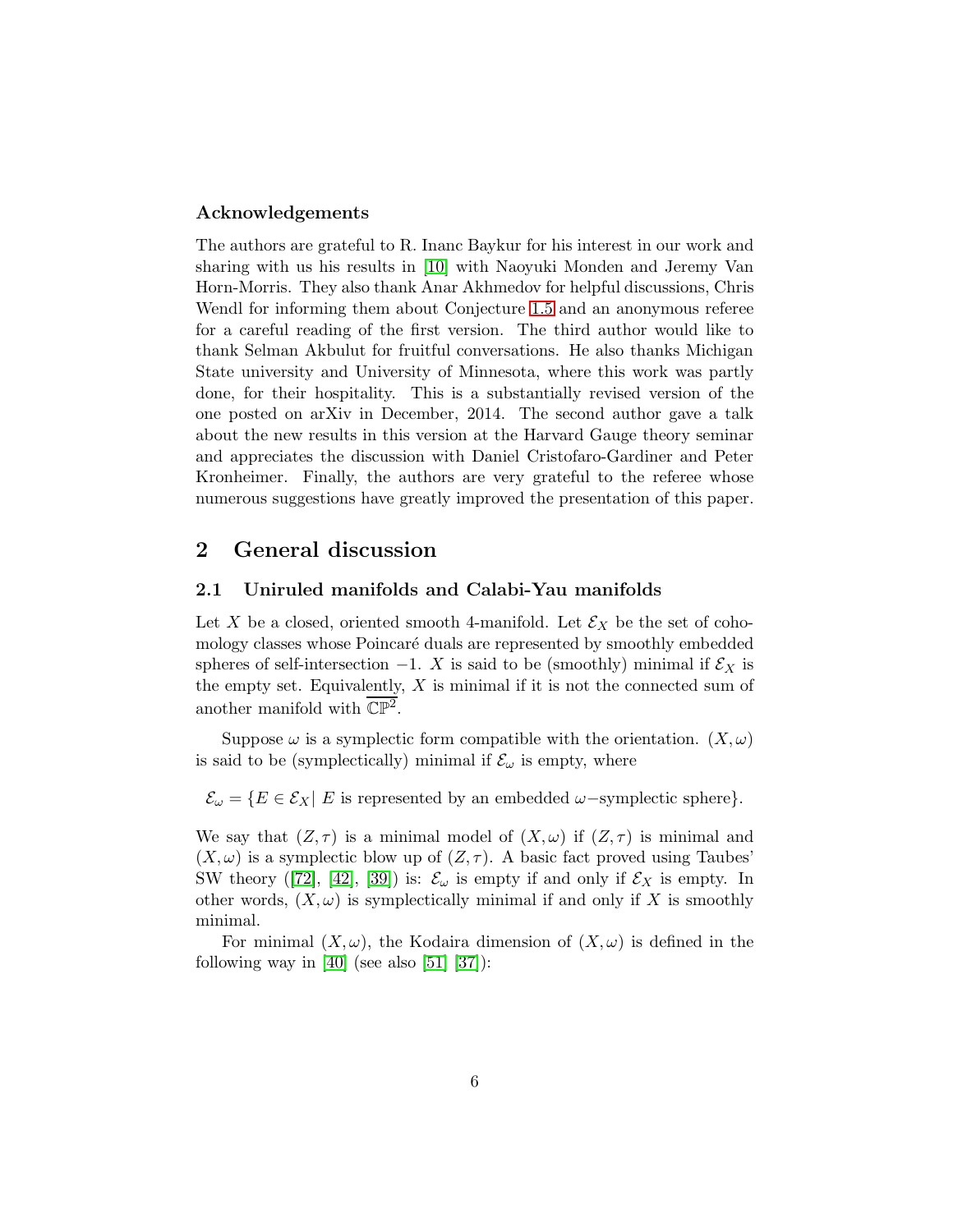$$
\kappa^s(X,\omega) = \begin{cases}\n-\infty & \text{if } K_{\omega} \cdot [\omega] < 0 \text{ or } & K_{\omega} \cdot K_{\omega} < 0, \\
0 & \text{if } K_{\omega} \cdot [\omega] = 0 \text{ and } & K_{\omega} \cdot K_{\omega} = 0, \\
1 & \text{if } K_{\omega} \cdot [\omega] > 0 \text{ and } & K_{\omega} \cdot K_{\omega} = 0, \\
2 & \text{if } K_{\omega} \cdot [\omega] > 0 \text{ and } & K_{\omega} \cdot K_{\omega} > 0.\n\end{cases}
$$

Here  $K_{\omega}$  is defined as the first Chern class of the cotangent bundle for any almost complex structure compatible with  $\omega$ .

The invariant  $\kappa^s$  is well defined since there does not exist a minimal  $(X,\omega)$  with

$$
K_{\omega} \cdot [\omega] = 0
$$
, and  $K_{\omega} \cdot K_{\omega} > 0$ .

This again follows from Taubes' SW theory [\[40\]](#page-40-6). Moreover,  $\kappa^s$  is independent of  $\omega$ , so it is an oriented diffeomorphism invariant of X.

The Kodaira dimension of a non-minimal manifold is defined to be that of any of its minimal models. This definition is well-defined and independent of choice of minimal model so  $\kappa^{s}(X,\omega)$  is well-defined for any  $(X,\omega)$  (cf.  $[40]$ ).

**Definition 2.1.** Let  $(X, \omega)$  be a not necessarily minimal closed symplectic four manifold. We call  $(X, \omega)$  a symplectic Calabi-Yau surface (resp. symplectic uniruled manifold) if  $\kappa^{s}(X,\omega) = 0$  (resp.  $\kappa^{s}(X,\omega) = -\infty$ ).

We sometimes simply call a symplectic Calabi-Yau surface a Calabi-Yau surface and a symplectic uniruled manifold a uniruled manifold. A minimal symplectic Calabi-Yau surface has torsion first Chern class. The first author proved in [\[41\]](#page-40-8) the following theorem for symplectic Calabi-Yau surfaces (cf. also [\[7\]](#page-38-7)).

<span id="page-6-0"></span>**Theorem 2.2** (Theorem 1.1 of [\[41\]](#page-40-8)). If  $(X, \omega)$  is a minimal symplectic Calabi-Yau surface, then its rational homology is the same as that of the K3 surface, the Enriques surface or a torus bundle over torus.

<span id="page-6-1"></span>Remark 2.3. If the first integral homology of a rational homology K3 symplectic Calabi-Yau surface is not trivial, it admits a finite cover which is also a symplectic Calabi-Yau surface but with Euler characteristic larger than that of the  $K3$  surface. Hence, Theorem [2.2](#page-6-0) implies that a symplectic Calabi-Yau surface with the rational homology of the K3 surface is an integral homology K3 surface.

For uniruled manifolds, Liu and independently Ohta and Ono proved the following smooth classification. For the symplectic classification, see also [\[49\]](#page-41-0).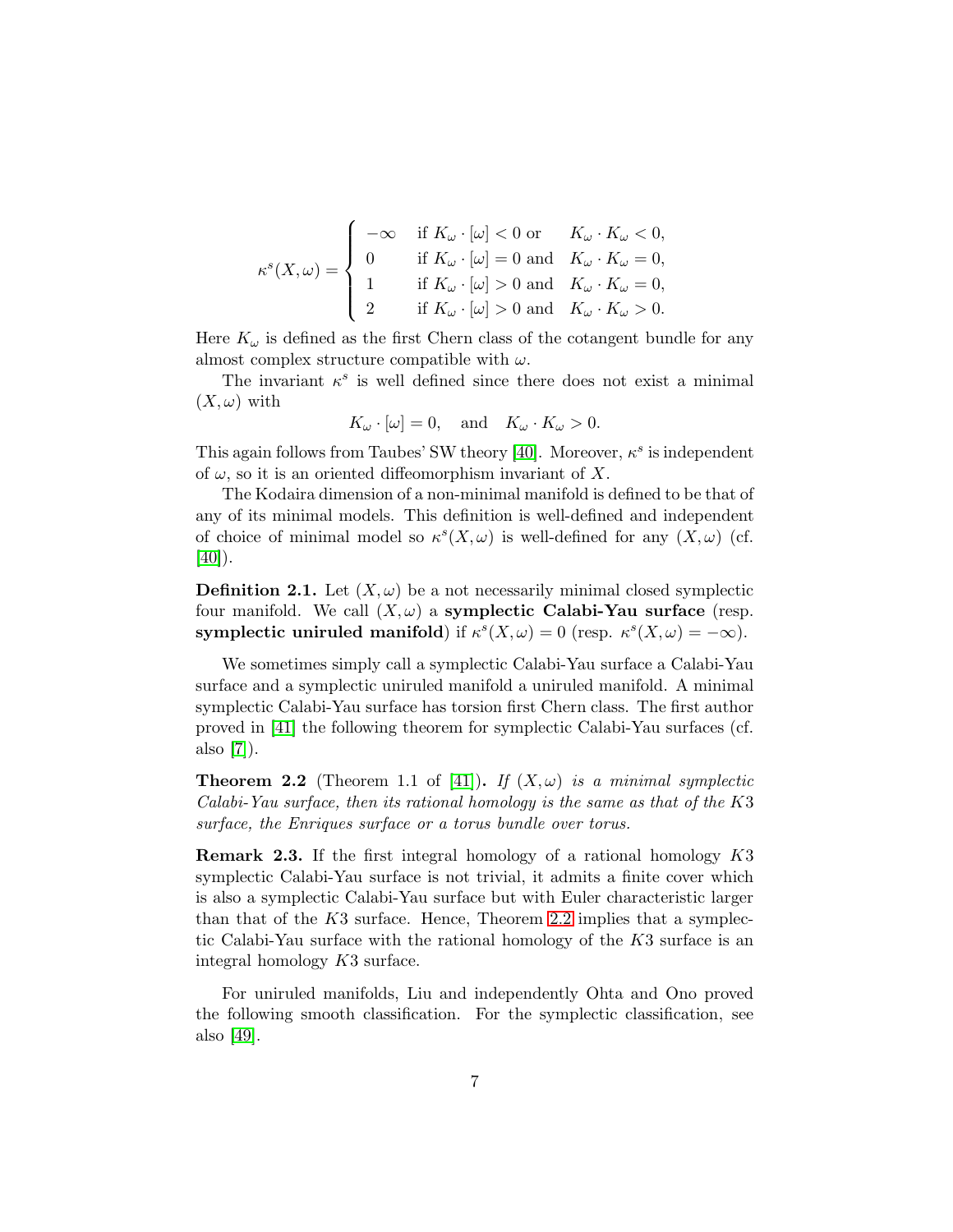**Theorem 2.4** ([\[46\]](#page-41-7) or [\[54\]](#page-41-8)). If  $(X, \omega)$  is a minimal uniruled manifold, X is  $\mathbb{CP}^2$ ,  $S^2 \times S^2$  or an  $S^2$ -bundle over a Riemann surface of positive genus.

For a minimal uniruled manifold  $(X, \omega)$ , the base genus is defined to be zero if X is  $\mathbb{CP}^2$  or  $S^2 \times S^2$ , otherwise it is defined to be the genus of the base as an  $S^2$ -bundle. For a general uniruled manifold  $(X, \omega)$ , the base genus is defined to be the base genus of any of its minimal models.

In some sense, Calabi-Yau manifolds and uniruled manifolds capture most of the known rigidity results for closed symplectic four manifolds. This point of view motivates the definitions of Calabi-Yau caps and uniruled caps to obtain rigidity results for fillings in this paper.

We end this subsection with the following lemmas.

<span id="page-7-1"></span>**Lemma 2.5.** Let  $(X, \omega)$  be a uniruled manifold and  $u : \Sigma_g \to X$  be a continuous map from an oriented surface of genus g to X with  $(u_*[\Sigma_q])^2 > 0$ . Then the base genus of  $X$  is less than or equal to  $q$ .

*Proof.* Without loss of generality, we can assume that  $X$  is not of genus 0. We further assume that  $X$  is not minimal since blowing-down does not change the base genus. Since  $X$  is not minimal, it can be obtained from r-times blow-ups of a product manifold  $S^2 \times \Sigma_h$  for some genus h surface [\[25,](#page-39-3) Section 1.2.1]. Let f be the class of  $[S^2 \times p]$  for some  $p \in \Sigma_h$  and s the class of  $[p \times \Sigma_h]$  for some  $p \in S^2$ . Notice that, as a smooth manifold X admits a smooth projection  $\pi : X \to \Sigma_h$  with spherical fibers in the class f. We will show that the induced projection  $\pi \circ u : \Sigma_g \to \Sigma_h$  has non-zero degree and hence  $q \geq h$ .

By abuse of notation,  $H_2(X,\mathbb{Z})$  is generated by  $f, s, e_1, \ldots, e_r$ , where the  $e_i$  are the classes of the exceptional spheres. Since  $(a_0f + a_1e_1 + \cdots + a_re_r)^2 \le$ 0 for all  $a_i \in \mathbb{Z}$ ,  $u_*[\Sigma_q]$  has non-zero coefficient in s when written as a linear combination over the basis  $\{f, s, e_1, \ldots, e_r\}$ . By observing that this non-zero coefficient is precisely the degree of the map  $\pi \circ u$ , we conclude that  $h \leq g$ . 口

<span id="page-7-2"></span>**Lemma 2.6** (Proposition 3.14 of [\[45\]](#page-41-9)). Let  $(X, \omega)$  be a non-minimal uniruled manifold and D a symplectic submanifold with positive genus. If  $[D] \cdot e > 0$ for all exceptional classes e in X, then  $(K_\omega+[D])^2\geq 0$ .

# <span id="page-7-0"></span>2.2 Relative cohomology pairing

In this subsection, we recall the relative de Rham theory and illustate the well-definedness of several pairings (see eg. [\[12\]](#page-38-8)).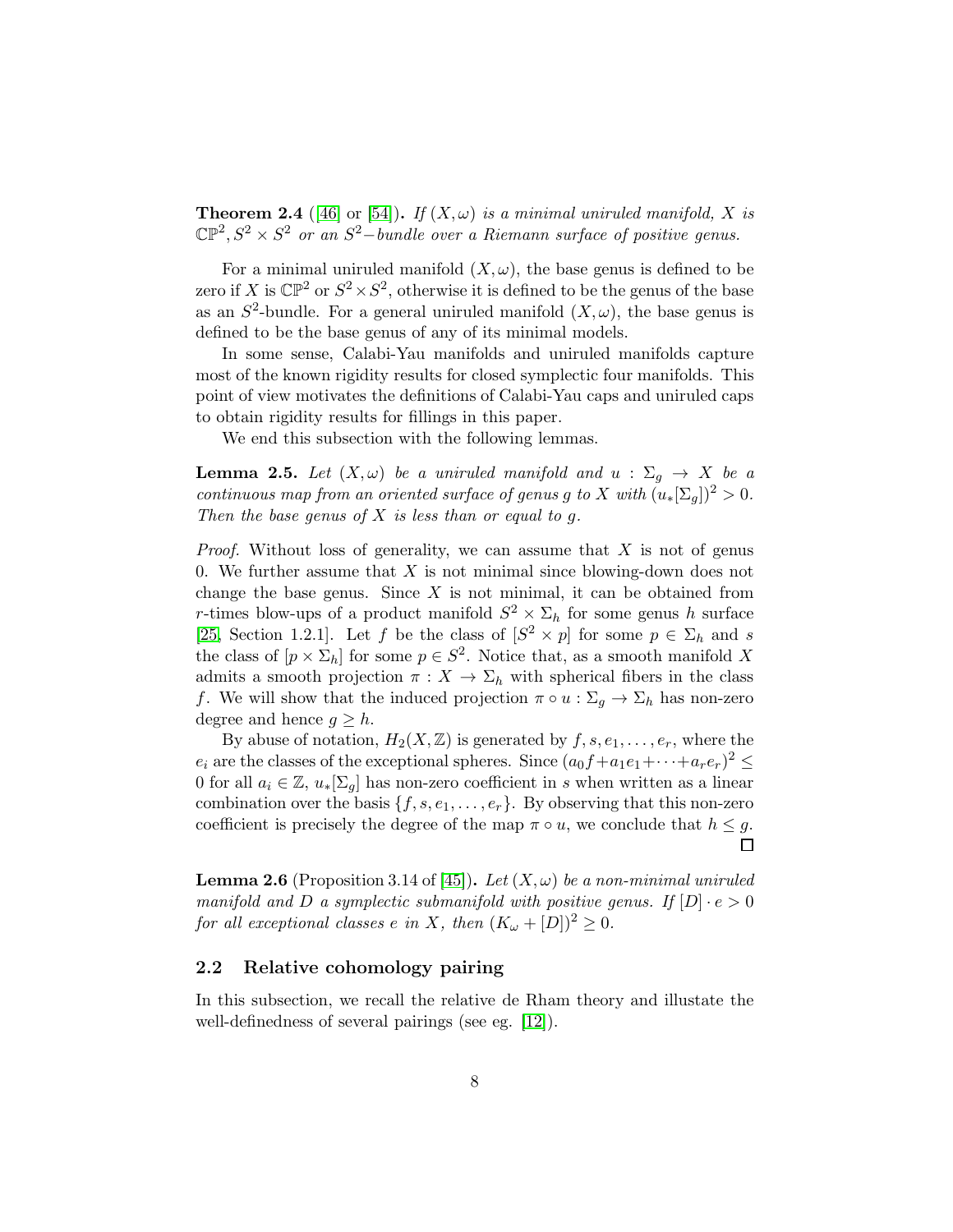Given a smooth manifold with boundary X, the relative cochains  $\mathcal{C}_k$ consist of pairs  $(\beta, \alpha)$ , where  $\beta$  is a k-form on X and  $\alpha$  is a  $(k-1)$ -form on  $\partial X$ . The differential d is defined as  $d(\beta, \alpha) = (d\beta, \beta|_{\partial X} - d\alpha)$ . It is easy to see that  $d \circ d = 0$  and it forms a cohomology isomorphic to the usual relative cohomology  $H^*(X, \partial X; \mathbb{R})$ .

This formulation of relative cohomology can be translated to compactly supported cohomology of  $X - \partial X$ . For  $(\beta, \alpha)$  a cochain in  $\mathcal{C}_k$ , we consider a collar  $(0, 1] \times \partial X$  of  $\partial X$  in X. We choose a cutoff function  $\chi : (0, 1] \times \partial X \to$ R. We want  $\chi(r, x) = \chi(r)$  for  $(r, x) \in (0, 1] \times \partial X$  such that  $\chi(r) = 0$  near  $r = 0$  and  $\chi(r) = 1$  near  $r = 1$ . Extending by 0,  $\chi \alpha$  is a  $k - 1$ -form on X which we also denote as  $\alpha^c$ . Then  $(\beta, \alpha) - d(\chi \alpha, 0) = (\beta - d(\chi \alpha), 0)$  is another chain level representative of  $[(\beta, \alpha)]$  which has compact support in  $X - \partial X$ . One can show that this translation induce an isomorphism from relative cohomology  $H^k(X, \partial X, \mathbb{R})$  to the compactly supported cohomology  $H^k_{cpt}(X - \partial X,\mathbb{R}).$ 

We assume that  $X$  has dimension  $4$  and is connected, oriented. Consider the following pairing:

$$
H^{2}(X; \mathbb{R}) \times H^{2}(X, \partial X; \mathbb{R}) \to H^{4}(X, \partial X; \mathbb{R}) = \mathbb{R}
$$

$$
([A], [(B, b)]) \to \int_{X} A \wedge B - \int_{\partial X} A \wedge b,
$$

where the integral on  $\partial X$  is taken with the Stokes boundary orientation. To see it is independent of  $A$ , we check that by Stokes Theorem applied to  $X$ ,

$$
\int_X du \wedge B - \int_{\partial X} du \wedge b = \int_X d(du \wedge b) - \int_{\partial X} du \wedge b = 0.
$$

To see it is independent of  $(B, b)$ , we check that by Stokes Theorem applied to both X and  $\partial X$ ,

$$
\int_X A \wedge d\beta - \int_{\partial X} A \wedge (\beta - d\alpha) = \int_{\partial X} A \wedge d\alpha = \int_{\partial X} d(A \wedge \alpha) = 0.
$$

Notice that, this pairing is translated from the usual pairing bewteen cohomololgy and compactly supported cohomology (see eg. [\[12\]](#page-38-8)). By Lefschetz duality, this pairing is non-degenerate.

Consider the following portion of the long exact sequence

$$
\cdots H^{1}(\partial X;\mathbb{R}) \stackrel{\partial}{\to} H^{2}(X,\partial X;\mathbb{R}) \stackrel{f}{\to} H^{2}(X;\mathbb{R}) \stackrel{r}{\to} H^{2}(\partial X;\mathbb{R}) \cdots,
$$
 (1)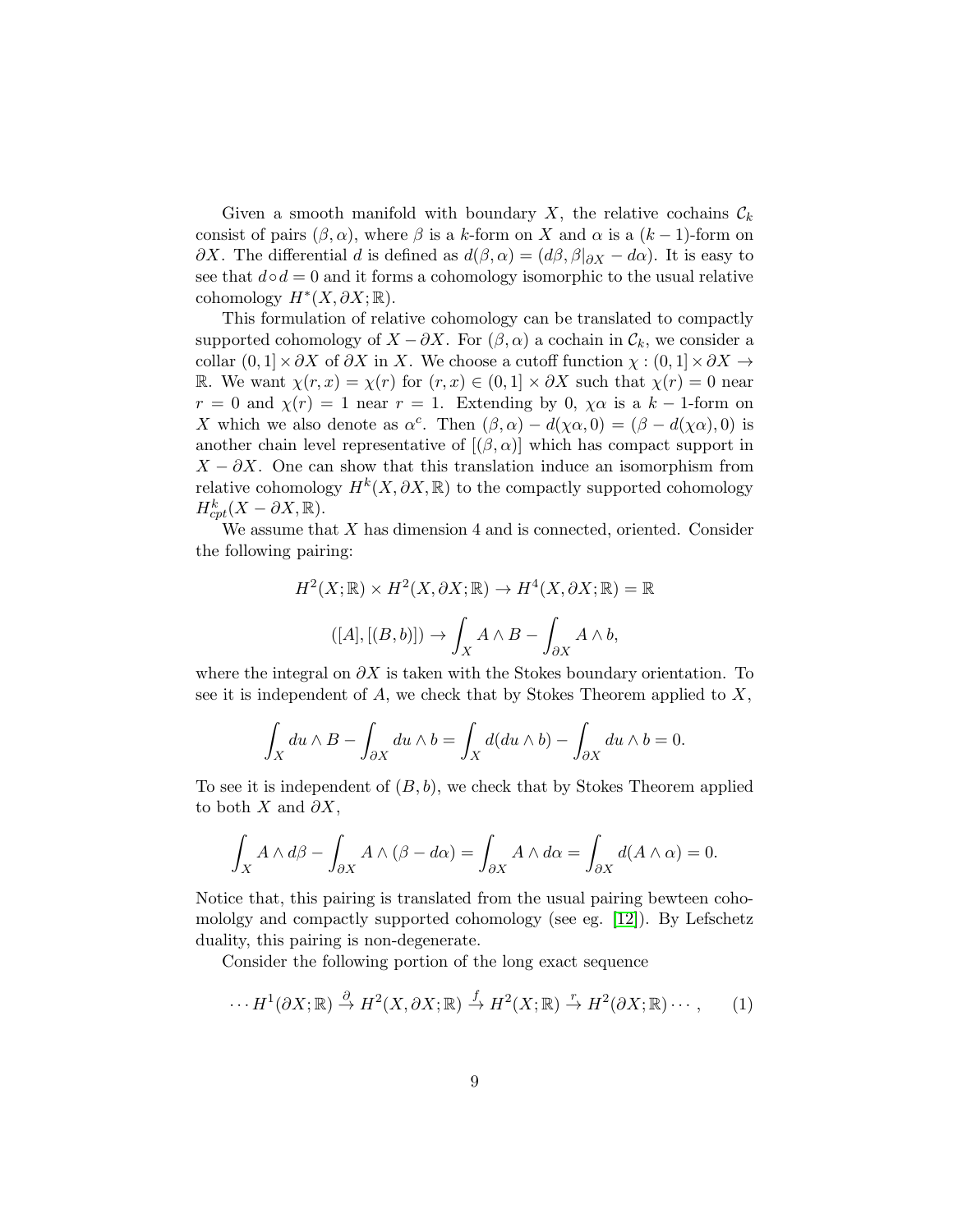where at the form level, f sends  $(A, a)$  to A, and r sends B to  $B|_{\partial X}$ . Via the forgetful map  $f$ , we also have the pairing

$$
H^2(X, \partial X; \mathbb{R}) \times H^2(X, \partial X; \mathbb{R}) \to H^4(X, \partial X; \mathbb{R}) = \mathbb{R}.
$$

However, this pairing in general has a kernel.

**Lemma 2.7.** The pairing  $[(A, a)] \cdot [(B, b)]$  is independent of a and b.

*Proof.* If b' is another primitive of B, then  $b - b'$  is closed. Hence

$$
\int_{\partial X} A \wedge (b - b') = \int_{\partial X} da \wedge (b - b') = 0.
$$

 $\Box$ 

The same argument applies to the choice of a.

The kernel is contained in the image of the boundary homomorphism  $\partial$ :  $H^1(\partial X;\mathbb{R}) \to H^2(X,\partial X;\mathbb{R})$  by the non-degeneracy of the pairing  $H^2(X;\mathbb{R})$ and  $H^2(X, \partial X; \mathbb{R})$ . Actually, the kernel is exactly the image because it is easy to see that it pairs everything to be zero.

From now on, we use  $P$  or  $N$  instead of  $X$  to denote a manifold with boundary, depending on whether it is a cap or a filling. The following simple lemma is the key to relate the caps with the closed manifold.

<span id="page-9-0"></span>**Lemma 2.8.** Let  $(P, \omega_P)$  be a symplectic cap of  $(Y, \xi)$  with a Liouville one form  $\alpha_P$ , and  $(N, \omega_N)$  be a symplectic filling of  $(Y, \xi)$  with a Liouville one form  $\alpha_N$ . Let  $X = N \cup_Y P$  which is a closed manifold. Then for sufficiently large  $t > 0$ , there is a symplectic form  $\omega$  on X such that  $c_1(X) \cdot \omega =$  $c_1(N) \cdot [(\omega_N, \alpha_N)] + c_1(P) \cdot t[(\omega_P, \alpha_P)]$  and  $\omega|_N = \omega_N$ .

*Proof.* We identify  $(\partial N, \ker(\alpha_N))$  and  $(\partial P, \ker(\alpha_P))$  by a contactomorphism **Φ.** There is a global positive function  $f_{\alpha_P} : \partial N \to \mathbb{R}$  such that  $\Phi^* \alpha_P =$  $f_N \alpha_N$ . When  $t > 0$  is large,  $\Phi^* t \alpha_P = f_{t \alpha_P} \alpha_N$  is such that  $f_{t \alpha_P}(x) > 1$ for all  $x \in \partial N$ . We fix such a choice of t. Consider the symplectization  $(\mathbb{R} \times \partial N, d(e^r \alpha_N), e^r \alpha_N)$  where  $r \in \mathbb{R}$ . Let  $SY = \{(r, x) \in \mathbb{R} \times \partial N | 1 \leq$  $e^r \le f_{\text{top}}(x)$  We equip it with the restricted symplectic form and one form and call it  $(SY, \omega_{SY}, \alpha_{SY})$ . We can glue  $(N, \omega_N, \alpha_N)$  and  $(P, t\omega_P, t\alpha_P)$ by inserting  $(SY, \omega_{SY}, \alpha_{SY})$ , see [\[22\]](#page-39-4). Notice that  $\alpha_{SY}$  is a globally defined primitive of  $\omega_{SY}$  on SY and coincides with  $\alpha_N$  and  $t\alpha_P$  on its two boundary components, respectively. Let the resulting manifold be  $(X, \omega)$ , which is the union of  $N$ ,  $SY$  and  $P$ . By multiplying a cutoff function and by abuse of notation, we can extend  $\alpha_{SY}$  to be a one form supported in a neighborhood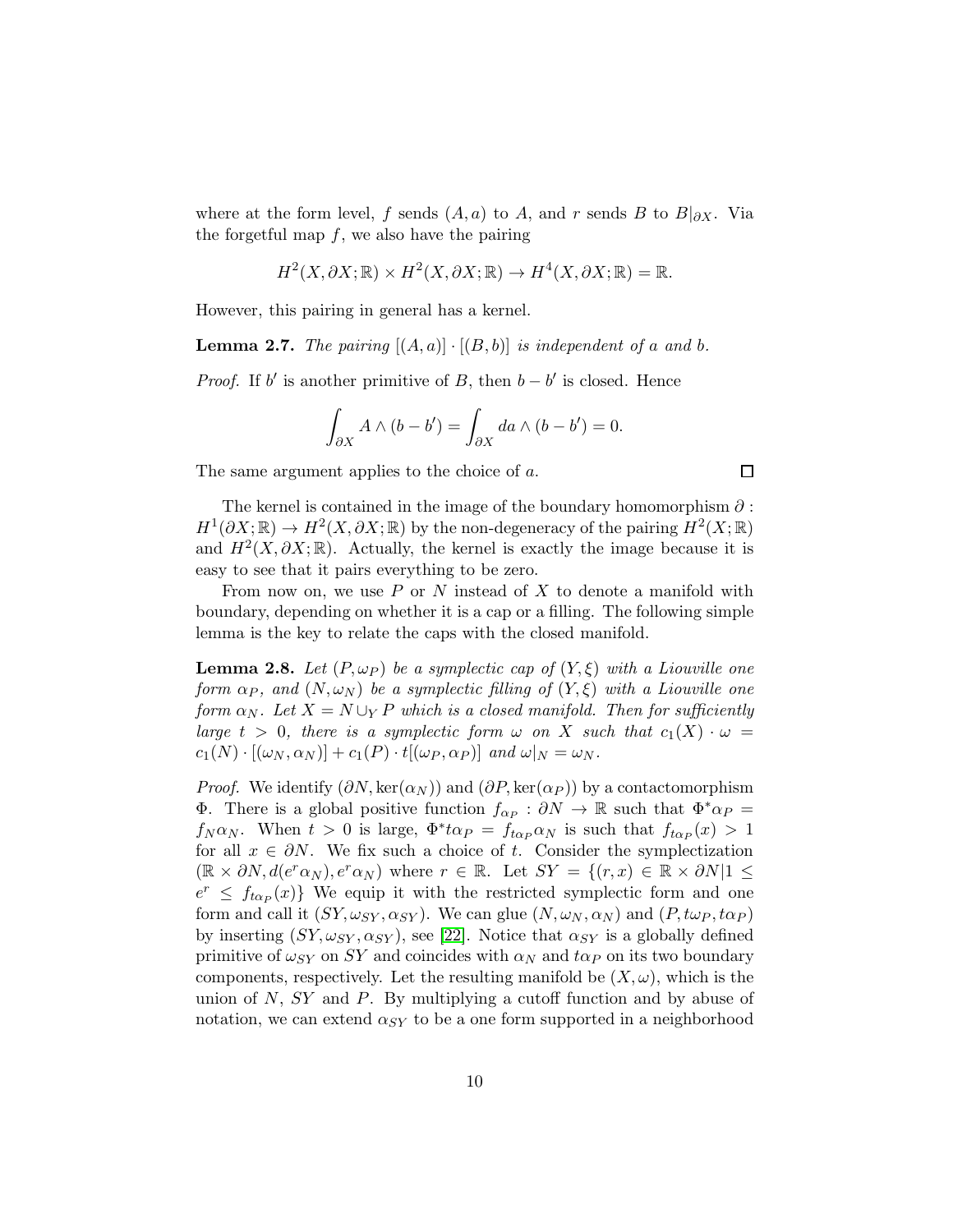of  $SY \subset X$  such that  $\alpha_{SY}|_N = \alpha_N^c$  and  $\alpha_{SY}|_P = \alpha_P^c$ , where  $\alpha_N^c$  and  $\alpha_P^c$ are defined as in the third paragraph of this subsection. Therefore, we have

$$
c_1(X) \cdot [\omega] = c_1(X) \cdot [\omega - d\alpha_{SY}]
$$
  
= 
$$
c_1(X) \cdot [\omega_N - d\alpha_N^c] + c_1(X) \cdot t[\omega_P - d\alpha_P^c]
$$
  
= 
$$
c_1(N) \cdot [(\omega_N, \alpha_N)] + c_1(P) \cdot t[(\omega_P, \alpha_P)]
$$

which is simply the sum of the pairings from the cap and the filling. This is clearly true for any t sufficiently large. It completes the proof. □

The following properties are also useful.

<span id="page-10-0"></span>**Lemma 2.9.** Let  $(P, \omega)$  be a symplectic cap and  $\alpha$  a choice of Liouville one form. Let  $\Sigma \subset P$  be a compact embedded surface with boundary  $\partial \Sigma \subset \partial P$ . Then the followings are true.

- $[(\omega, \alpha)]^2 > 0$ ,
- $[\Sigma] \cdot PD([(\omega, \alpha)]) = \int_{\Sigma} \omega \int_{\partial \Sigma} \alpha$ , where  $\partial \Sigma$  is equipped with the Stokes orientation.
- if  $c_1(P) \cdot [(\omega, \alpha)] = 0$  and  $c_1(P) \neq 0 \in H^2(P, \mathbb{R})$ , then there is a small perturbation  $(\omega', \alpha')$  of  $(\omega, \alpha)$  such that  $(P, \omega')$  is a cap,  $\alpha'$  is a Liouville one form of  $\omega'$  and  $c_1(P) \cdot [(\omega', \alpha')] > 0$ .

*Proof.* For the first bullet, we have  $[(\omega, \alpha)]^2 = \int_P \omega^2 - \int_{\partial P} \alpha \wedge \omega$ . The first term is positive because the orientation of  $\overrightarrow{P}$  is always chosen to be compatible with  $\omega^2$ . On the other hand,  $\int_{\partial P} \alpha \wedge \omega < 0$  because the orientation of  $\partial P$  as a contact manifold is determined by  $\iota_V(\omega^2) = 2\alpha \wedge \omega$ for an inward pointing vector field V, while the Stokes orientation of  $\partial P$ is determined by  $\iota_{V_{Stokes}}(\omega^2)$  for an outward pointing vector field  $V_{Stokes}$ . Therefore,  $[(\omega, \alpha)]^2 > 0$ .

The second bullet follows from definition.

For the last bullet, if  $c_1(P) \neq 0$  we can find a relative cohomology class  $[(A, a)]$  pairs positively with  $c_1(P)$  by the non-degeneracy of the pairing between absolute cohomology and relative cohomology. Let  $(A, a)$  be a chain level representative of  $[(A, a)]$ . The result follows by adding  $c(A, a)$  to  $(\omega, \alpha)$  for some small  $c > 0$ .  $\Box$ 

Remark 2.10. We could have defined Calabi-Yau cap by the equation  $c_1(P) \cdot [(\omega, \alpha)] = 0$  instead of  $c_1(P) = 0 \in H^2(P, \mathbb{R})$ . In this case, the third bullet of Lemma [2.9](#page-10-0) implies that if  $c_1(P)$  is not torsion, then we can deform the cap to a uniruled cap which gives stronger restrictions to fillings. Therefore, we stick to our defintion of Calabi-Yau caps.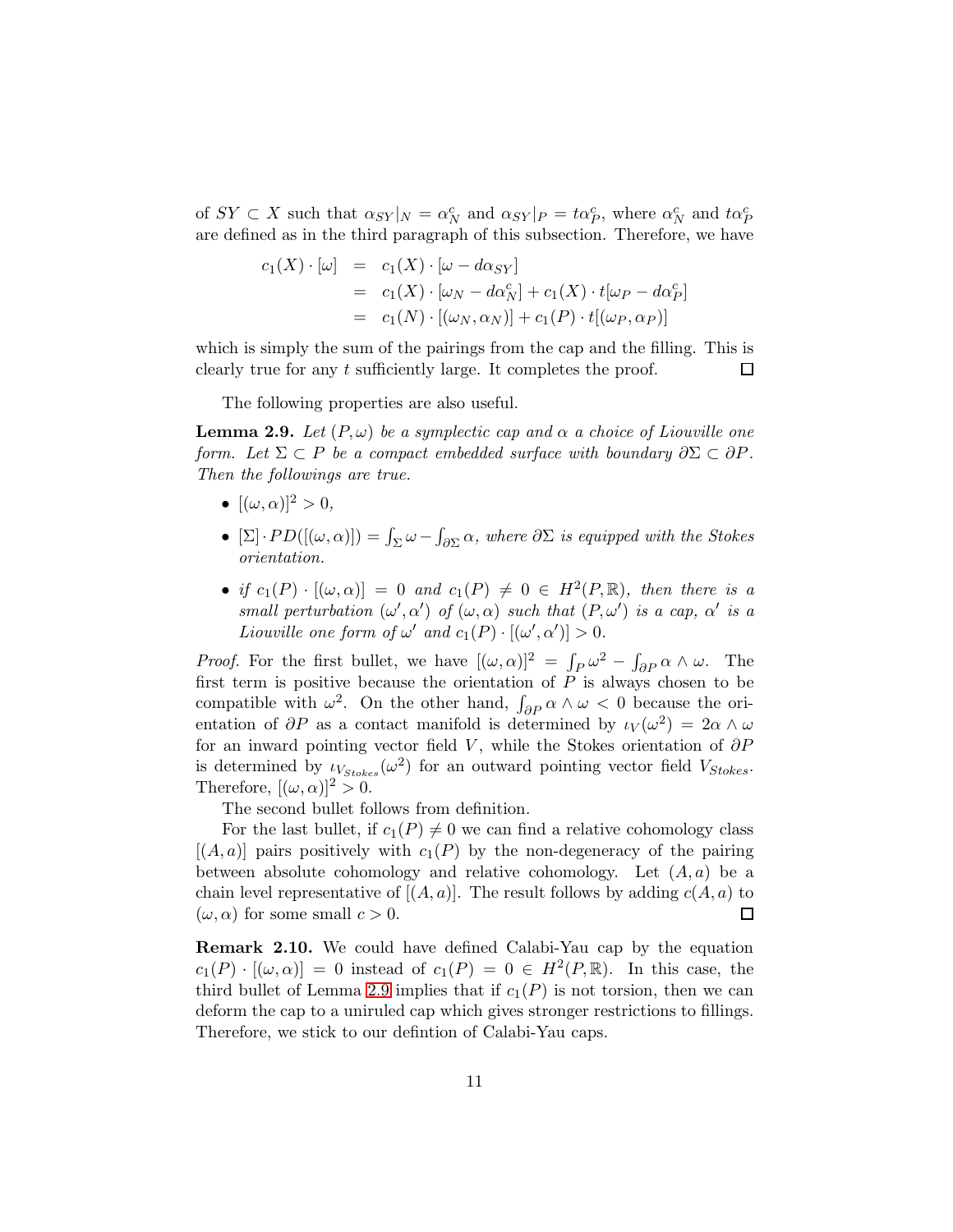#### 2.3 Neck-stretching basic

Let  $(X, \omega)$  be a closed symplectic four manifold and  $\mathcal J$  the space of  $\omega$ compatible almost complex structures. We recall some basic Gromov-Witten theory and neck-stretching techniques (See [\[20\]](#page-39-5), [\[13\]](#page-38-9) and [\[52\]](#page-41-10) for more comprehensive account). For any  $J \in \mathcal{J}$  and a (connected) tree T with |T| (finite) vertices, we call  $u = (u_i)_{i=1}^{|T|}$  a **closed genus** 0 **nodal** J-holomorphic map modeled on T if for each vertex  $v_i$  of T, there exists a J-holomorphic map  $u_i : \mathbb{C}P^1 \to (X, \omega, J)$  such that the intersection pattern of  $\{u_i(\mathbb{C}P^1)\}\$ is given by the tree  $T$  (i.e. an edge joining two vertices corresponds to an intersection between the corresponding  $u_i(\mathbb{C}P^1)$ ). A closed genus 0 nodal J-holomorphic map u is one that modeled on some tree  $T$ . In this case, we also call  $u$  a closed genus 0 nodal  $J$ -holomorphic representative for the homology class  $[u] = \sum u_{i*}[\mathbb{C}P^{1}]$ . The following proposition is well-known and readers are referred to [\[49\]](#page-41-0), [\[52\]](#page-41-10) and the references therein.

<span id="page-11-0"></span>**Proposition 2.11.** Let e be an exceptional class of  $(X, \omega)$ . Then for any  $J \in \mathcal{J}$ , there is a closed genus 0 nodal J-holomorphic representative u of e.

Let  $(Y, \xi)$  be a separating contact hypersurface in  $(X, \omega)$ . Here, we mean that there is a Liouville vector V defined near Y such that V is transversal to Y. We denote the Liouville one form  $\alpha$  and  $\xi = \text{ker}(\alpha)$ . Let  $(P, \omega|_P)$ be the cap and  $(N, \omega|_N)$  be the filling of Y obtained by cutting X along Y. Let  $Int(P)$  and  $Int(N)$  be the corresponding interiors. We call an  $\omega|_{P}$ compatible almost complex structure  $J^{\infty}$  is **cylindrical** if there is a collar  $([0, \epsilon) \times Y, \omega = d(e^r \alpha), \alpha)$  of Y in P such that  $J^{\infty}(\xi) = \xi, J^{\infty}(\partial_r) = \partial_{Reeb}$ ,  $J^{\infty}(\partial_{Reeb}) = -\partial_r$  and  $J^{\infty}$ <sub>|ξ</sub> is translational invariant with respect to r, where  $r \in [0, \epsilon)$  and  $\partial_{Reeb}$  is the Reeb vector field of  $\alpha$ . Any cylindrical  $J^{\infty}$ can be extended to a cylindrical compatible almost complex structure on the symplectic completion of P and we denote this extension as  $J^{\infty}$  by abuse of notation. For a cylindrical  $J^{\infty}$ , we call  $u^{\infty} = (u_i^{\infty})$  a **genus** 0 **top building** if the  $u_i^{\infty}$  are  $J^{\infty}$ -holomorphic maps (finitely many and possibly empty) from genus 0 puntured Riemann surfaces  $\Sigma_i$  to the symplectic completion of P with puntures aysmptotic to Reeb orbits of  $Y$  on its negative end. Similarly, we can think of  $u_{i*}^{\infty}([\Sigma_i]) \in H_2(P, \partial P)$  and we denote  $\sum u_{i*}^{\infty}([\Sigma_i])$  as  $[u^{\infty}]$ .

<span id="page-11-1"></span>**Proposition 2.12.** (See [\[20\]](#page-39-5), [\[13\]](#page-38-9) and cf. [\[52\]](#page-41-10)) Let [D] be a homology class in  $H_2(P, \mathbb{Z})$ . For a tubular neighborhood N of Y in X, there is a sequence  $J^k \in \mathcal{J}$  and an  $\omega|_P$ -compatible cylindrical almost complex structure  $J^{\infty}$  on P such that the following holds.

•  $J|_{P-\mathcal{N}} = J^{\infty}|_{P-\mathcal{N}} = J^k|_{P-\mathcal{N}}$  for all k,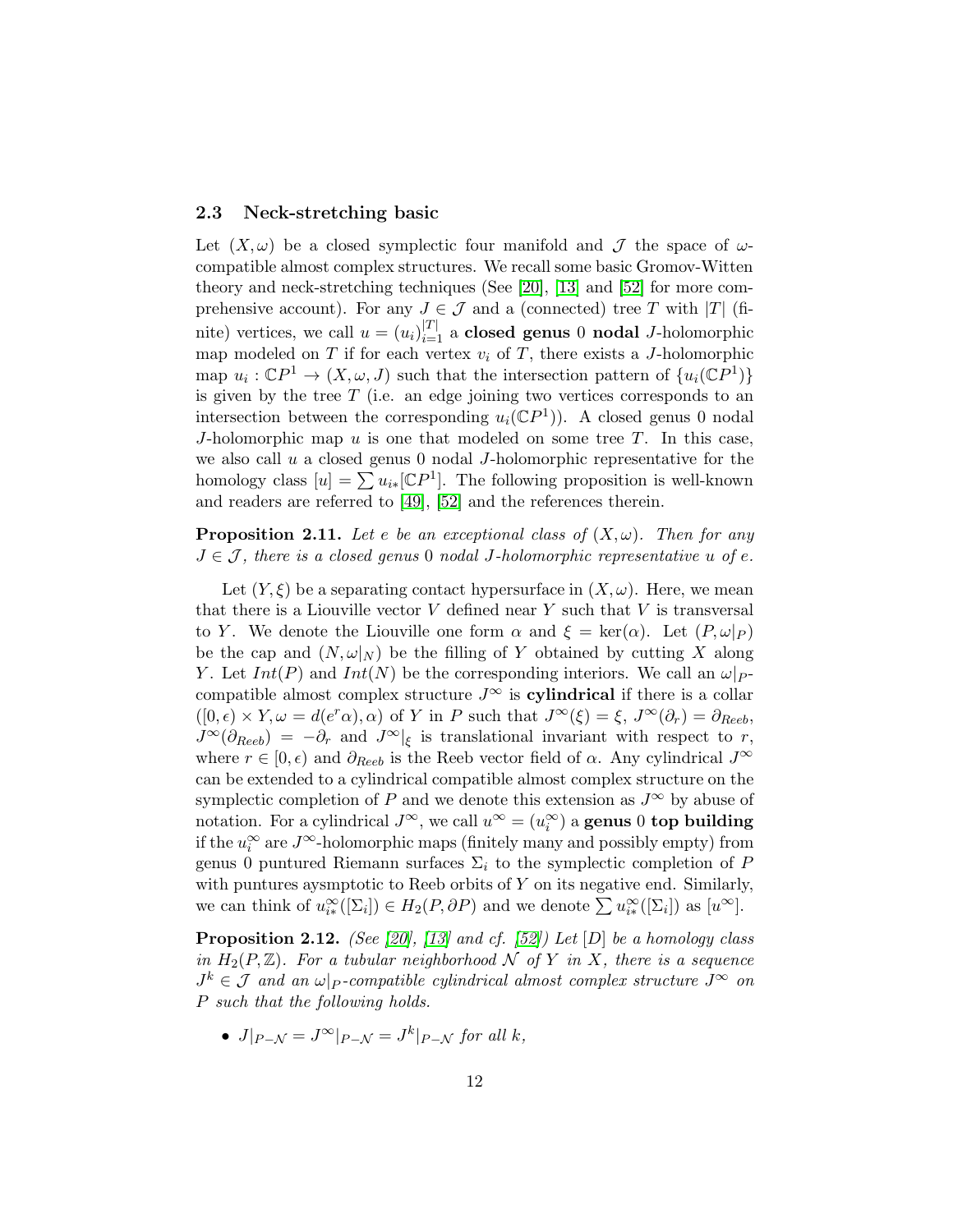- if, for all  $k, u^k = (u^k_i)$  is a closed genus 0 nodal  $J^k$ -holomorphic map representing the same homology class in  $X$ , then there is a genus 0 top building  $u^{\infty} = (u_i^{\infty})$  to the symplectic completion of P, and
- $[D] \cdot [u^k] = [D] \cdot [u^{\infty}]$ , where the first pairing takes place in  $H_2(X)$ (ie. [D] represents its image to  $H_2(X)$ ) and the second is the pairing between  $H_2(P)$  and  $H_2(P, \partial P)$ .

*Proof.* The first two bullets are part of the compactness result in symplectic field theory. The last bullet is true because the other buildings at the SFT limit of  $u^k$  do not contribute to the intersection pairing with  $[D]$ . □

<span id="page-12-1"></span>**Corollary 2.13.** Let  $(P, \omega_P)$  be a symplectic cap of  $(Y, \xi)$ . Assume that  $[(\omega, \alpha)]$  is a rational class and let  $[D] \in H_2(P, \mathbb{Z})$  be the Lefschetz dual of  $c[(\omega,\alpha)]$  for some  $c > 0$ . Then for any minimal strong symplectic filling N of  $(Y, \xi)$  and any exceptional class e in X, we have  $[D] \cdot e > 0$ .

*Proof.* By Proposition [2.11,](#page-11-0) there is a closed genus 0 nodal representative u for any exceptional class e and any  $J \in \mathcal{J}$ . We apply Proposition [2.11](#page-11-0) to the choice of  $J^k$  in Proposition [2.12,](#page-11-1) then we get a  $J^{\infty}$  genus 0 top building  $u^{\infty} = (u_i^{\infty})$ . Notice that, the  $u_i^{\infty}$  are  $J^{\infty}$ -holomorphic for all i and they have punctures asymptotic to Reeb orbits. Near each puncture of  $\Sigma_i$ , the domain of  $u_i^{\infty}$ , we have a cylindrical-like conformal coordinate from which we can find a small circle  $C$  sufficiently close to the puncture such that  $(\pi_Y \circ u_i^{\infty})^* \alpha|_C < 0$  with respect to the Stokes orientation of C induced by  $\Sigma_i$ . Here,  $\pi Y$  is the projection from the negative end of the completion of P to the factor Y. This is because we can find C such that  $\pi_Y \circ u_i^{\infty}(C)$  is close to a Reeb orbit of Y and the Stokes orientation of  $C$  is different from the orientation induced by  $(\pi_Y \circ u_i^{\infty})^* \alpha$ . Therefore, as in the calculation of first bullet of Lemma [2.9](#page-10-0) and by the second bullet of Lemma [2.9,](#page-10-0) we must have  $u_{i*}^{\infty}[\Sigma_i] \cdot [D] > 0$ . Therefore, Proposition [2.12](#page-11-1) implies  $[D] \cdot e > 0$ .

 $\Box$ 

#### 2.4 A general property for Betti finiteness

For any contact 3-manifold of Stein, exact, or strong Betti finite type, we have the following restriction for simply connected fillings.

<span id="page-12-0"></span>**Proposition 2.14.** If  $(Y, \xi)$  is of Stein, exact, or strong Betti finite type, then  $(Y, \xi)$  has at most finitely many simply connected Stein, exact or minimal strong, respectively, fillings up to homeomorphism.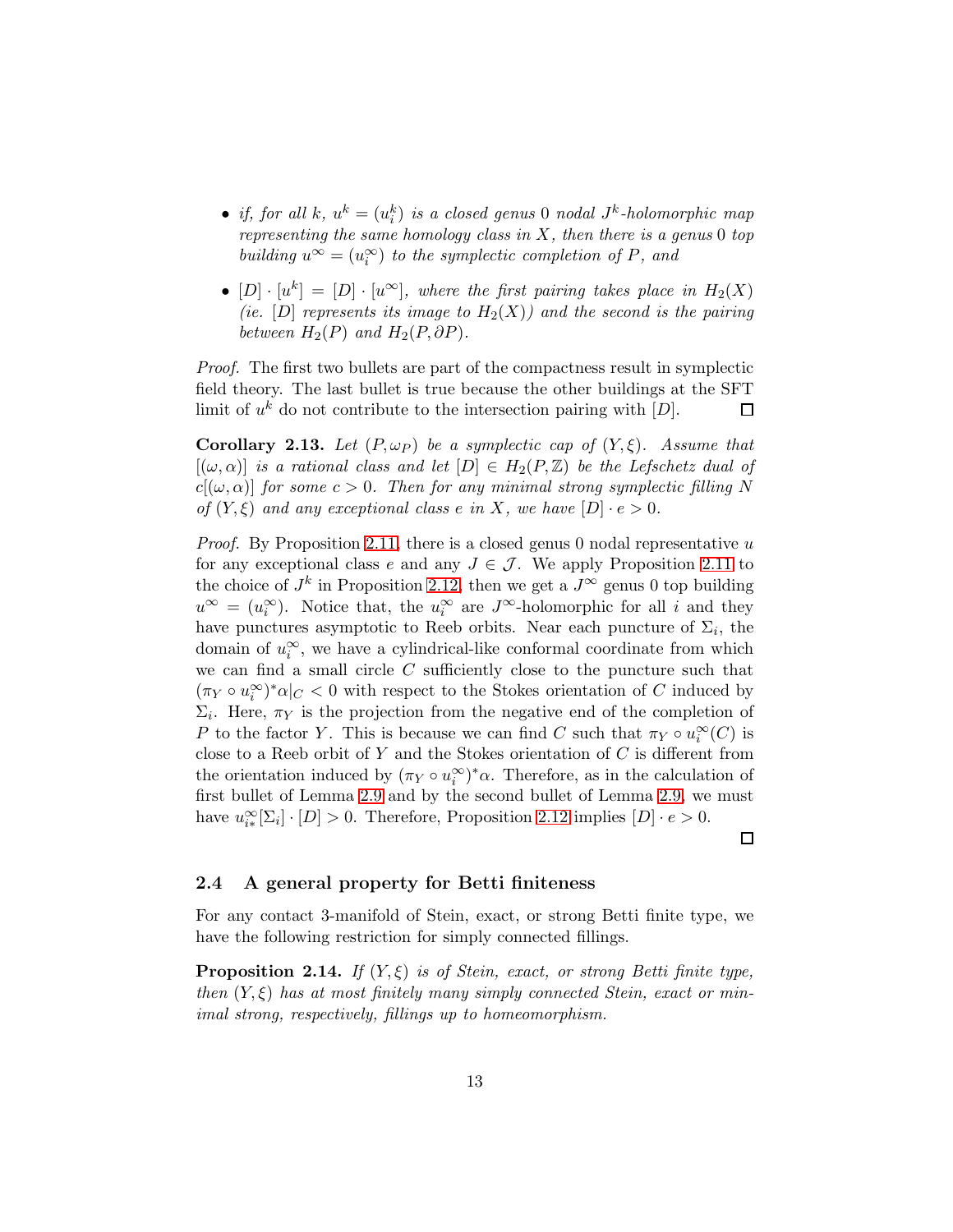To prove this proposition, we introduce necessary definitions and a lemma. For an integral symmetric bilinear form  $Q: \mathbb{Z}^n \times \mathbb{Z}^n \to \mathbb{Z}$ , let  $M_Q$  be a matrix presentation of  $Q$ , and let  $G_Q$  be the group presented by the matrix  $M_Q$  (i.e. the cokernel of the homomorphism  $\mathbb{Z}^n \to \mathbb{Z}^n$  given by  $M_Q$ ). Note that  $G_Q$  is independent of the choice of  $M_Q$ . Let  $r_Q$ ,  $d_Q$  be the rank of  $G_Q$ and the number of elements of Tor  $(G_Q)$ , respectively.

Though the lemma below might be known to experts, we give a proof since we could not find any reference.

<span id="page-13-0"></span>Lemma 2.15. For any finitely generated abelian group G and any positive integer n, there exist at most finitely many isomorphism types of integral symmetric bilinear forms such that their matrix presentations present G and have the size n.

*Proof.* Let d denote the number of elements of Tor  $(G)$ , and put  $r = \text{rank } G$ . We prove the claim by induction on the number  $r \geq 0$ . The  $r = 0$  case follows from the finiteness of isomorphism types of intersection forms with non-zero determinant. For this fact, see Theorem 1.1 in Chapter 9 of [\[15\]](#page-38-10). Note that  $d_Q = \det(M_Q)$  in this case.

Assuming the  $r = k \geq 0$  case, we prove the  $r = k + 1$  case. The condition  $r \geq 1$  implies  $\det(M_Q) = 0$  for any intersection form Q with  $G_Q \cong G$ . Therefore, there exist integral square matrixes A, B with size n and  $|\det(A)| = |\det(B)| = 1$  such that  $AM_QB$  is a diagonal matrix which has a zero in a diagonal component. Using this fact, we easily see that there exists a primitive element  $x \in \mathbb{Z}^n$  satisfying  $Q(x, y) = 0$  for any  $y \in \mathbb{Z}^n$ . As a consequence, Q has the orthogonal sum decomposition  $Q = Q|_{\langle x \rangle} \oplus Q|_{H}$ for some subgroup H of  $\mathbb{Z}^n$ . Since  $G_Q \cong G_{Q|_{\langle x \rangle}} \oplus G_{Q|_H}$ , we see  $r_{Q|_H} = k$ . Therefore, the assumption on the induction shows the  $r = k + 1$  case.  $\Box$ 

*Proof of Proposition [2.14.](#page-12-0)* Let  $(Y, \xi)$  be a contact 3-manifold of Stein Betti finite type (resp. exact or strong Betti finite type). The intersection form  $Q$ of any simply connected compact 4-manifold with the boundary  $Y$  satisfies  $G_Q \cong H_1(Y;\mathbb{Z})$  (cf. [\[30\]](#page-40-9)). By the assumption, there are only finitely many possible values of  $b_2$  for Stein (resp. exact or minimal strong) fillings of  $(Y, \xi)$ . Therefore, according to Lemma [2.15,](#page-13-0) there are only finitely many possible intersection forms of such Stein (resp. exact or minimal strong) fillings. According to a theorem of Boyer (Corollary 0.4 in  $[14]$ ), for a given connected oriented closed 3-manifold and intersection form, there are at most finitely many topological types of simply connected 4-manifolds which realize the given boundary and the intersection form. Therefore the desired claim follows.  $\Box$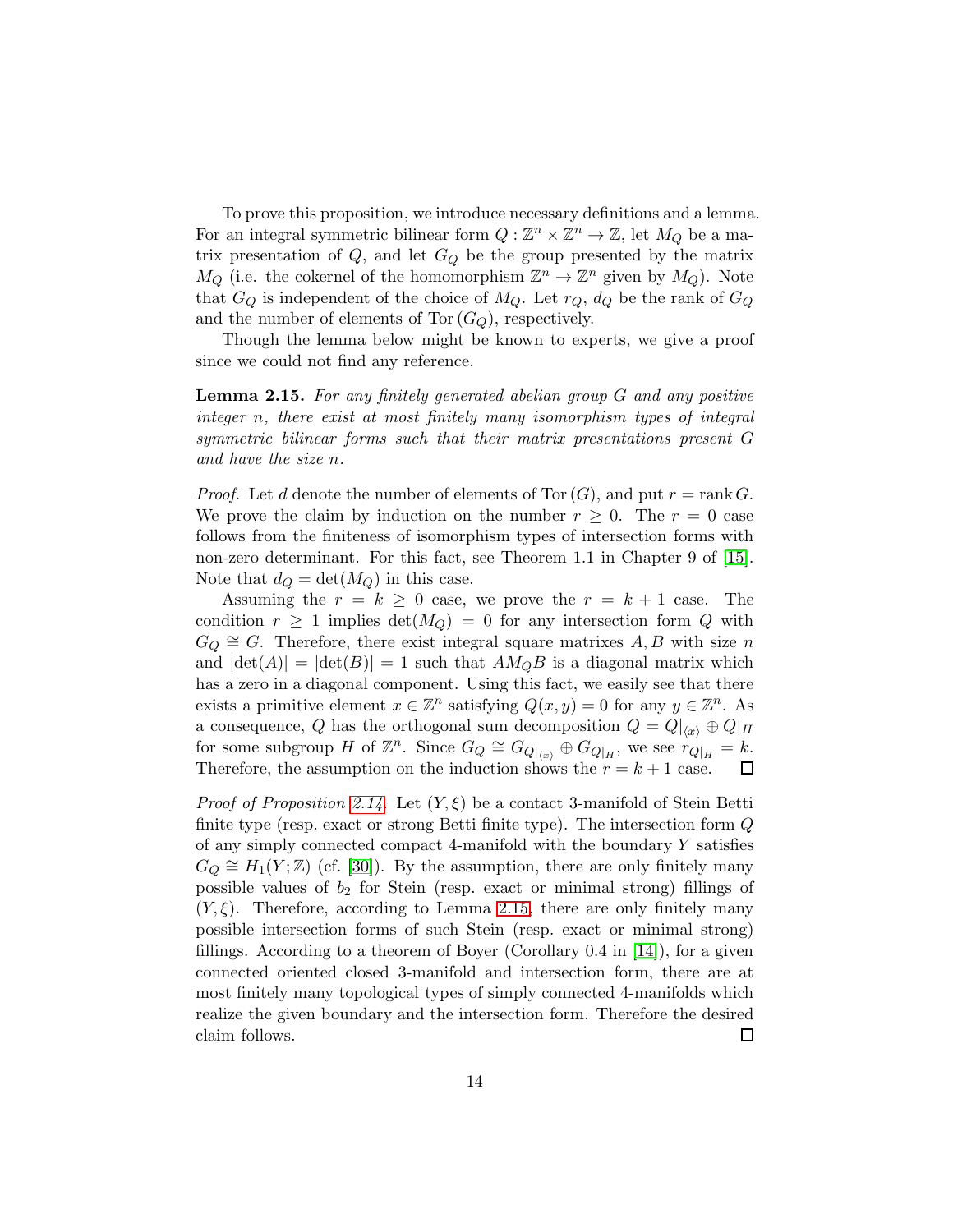# <span id="page-14-0"></span>3 Calabi-Yau caps and exact fillings

## 3.1 Theorem [1.3](#page-2-0) and Theorem [1.4](#page-2-1)

We prove Theorem [1.3,](#page-2-0) Theorem [1.4](#page-2-1) and Corollary [1.6](#page-2-3) in this subsection.

*Proof of Theorem [1.3.](#page-2-0)* Let  $(P, \omega_P)$  be a Calabi-Yau cap with a Liouville contact form  $\alpha_P$  for the contact manifold  $(Y, \xi)$ . We must now establish that  $(Y, \xi)$  is of exact Betti finite type.

For an exact symplectic filling  $(N, \omega_N)$  of  $(Y, \xi)$ , we also have a Liouville contact form  $\alpha_N$  on  $\partial N$  making  $c_1(N) \cdot [(\omega_N, \alpha_N)] = 0$ . Since  $c_1(P) \cdot [(\omega_P, \alpha_P)] = 0$ , by Lemma [2.8,](#page-9-0) the glued closed symplectic manifold  $(X, \omega)$  has  $c_1(X) \cdot [\omega] = 0$ . If X is not minimal, we can blow down the exceptional spheres to obtain a minimal model. Since blow-down increases  $c_1(X) \cdot [\omega]$ , we must have X being non-minimal uniruled or minimal symplectic Calabi-Yau.

In either case we will establish uniform bounds of Betti numbers of  $X$ which depend only on  $P$ . It then follows from the Mayer-Vietoris sequence there are uniform bounds of Betti numbers of  $N$  depending only on  $P$ .

Let us start with the case that  $X$  is non-minimal uniruled. We will first bound  $b_1(X)$  and  $b_3(X)$ . Since  $[(\omega_P, \alpha_P)]^2 > 0$  by Lemma [2.9](#page-10-0) and  $b_2^+(X) = 1$ , we have  $b_2^+(P) = 1$  and  $b_2^+(N) = 0$ . On the other hand, we can find a closed oriented smoothly embedded surface  $S$  in  $P$  whose homology class is the Lefschetz dual of  $c$  [( $\omega_P, \alpha_P$ )] for some constant c, by possibly perturbing  $[(\omega_P, \alpha_P)]$  to a rational class (cf. [\[30\]](#page-40-9), Remark 1.2.4). Then  $[S]^2 > 0$  and one should think that S is chosen before gluing with N. Let  $g(S)$  denote the genus of S. By Lemma [2.5,](#page-7-1) the base genus of X is less than or equal to  $g(S)$  and this gives an upper bound for  $b_1(X)$  and hence  $b_3(X)$ depending only on P.

To bound  $b_2(X) = b_2^+(X) + b_2^-(X) = 1 + b_2^-(X)$ , it suffices to bound  $b_2^-(X)$ . And to bound  $b_2^-(X)$  it suffices to bound  $c_1(X)^2$  from below. This simply follows from the just established bound on  $b_1(X)$  and the relation

$$
c_1(X)^2 = 2e(X) + 3\sigma(X) = 4 - 4b_1(X) + 5b_2^+(X) - b_2^-(X) = 9 - 4b_1(X) - b_2^-(X),
$$

where we again used the fact  $b_2^+(X) = 1$  in the last equality.

To bound  $c_1(X)^2$  we need to choose the surface S more carefully. We observe that S can be chosen such that  $-c_1(P) \cdot [S] + [S]^2 \ge 0$  by choosing a larger c. We further assume that  $|S|^2 \ge g(S) - 1$ , by possibly choosing an even larger c. The reason is, once S is chosen as above, we consider  $\nu$ distinct copies of embedded surfaces representing [S] by local perturbation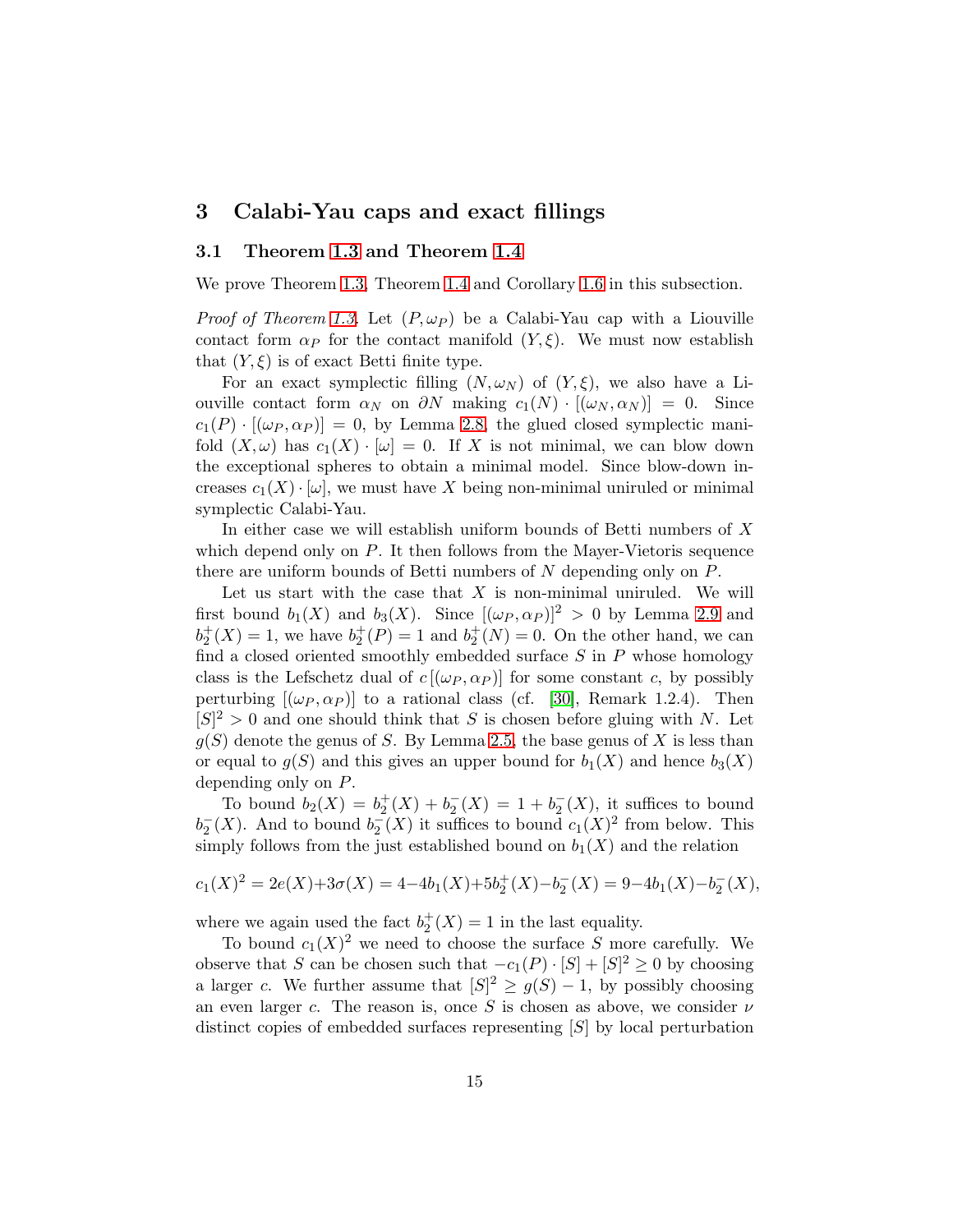of S. We assume each pair of these  $\nu$  copies are intersecting transversally and positively. After resolving all the positive intersection points for these v copies, we get an embedded surface of genus  $\nu g(S) + \frac{(\nu-1)\nu}{2}[S]^2 - (\nu-1)$ with self-intersection  $\nu^2[S]^2$ . When  $\nu$  is large, we get an embedded surface with homology class being a positive multiple of  $cPD[(\omega_P, \alpha_P)]$  such that the self-intersection number is greater than the genus. In summary, the surface S is assumed to satisfy  $[S]^2 \ge g(S) - 1$  and  $-c_1(P) \cdot [S] + [S]^2 \ge 0$ .

Since  $\omega_N$  is exact,  $\omega_P - d\alpha_P^c$  in Lemma [2.8](#page-9-0) viewed as a closed two form on X represents the same cohomology class as  $\omega$ . Therefore, S is the Poincaré dual of  $c[\omega]$  and any exceptional class pairs positively with [S] in X. By [\[38\]](#page-40-10), there is a symplectic surface  $S \subset X$  representing [S] and the genus  $\widetilde{g}$  of S is less than or equal to  $g(S)$  according the genus minimizing property of sym-plecticsurfaces ([\[35\]](#page-40-11), [\[53\]](#page-41-11)). Notice that  $\tilde{q}$  is determined by the adjunction formula:

$$
2\tilde{g} - 2 = -c_1(X) \cdot [S] + [S]^2 = -c_1(P) \cdot [S] + [S]^2.
$$

Thus we have  $\tilde{g} > 0$ . We may assume that X is not minimal, otherwise there is nothing to prove. By Lemma [2.6,](#page-7-2) we have  $(-c_1(X) + |\tilde{S}|)^2 \geq 0$ . Notice that

$$
(-c_1(X) + [\tilde{S}])^2 = c_1(X)^2 + 2(-c_1(X) \cdot [S] + [S]^2) - [S]^2 = c_1(X)^2 + 2(2\tilde{g} - 2) - s,
$$

where the second equality is by adjunction and  $s = [S]^2$ . Therefore,

$$
c_1(X)^2 \ge s - 2(2\tilde{g} - 2) \ge s - 2(2g(S) - 2).
$$

Since  $g(S)$  and s only depend on  $S \subset P$ , the lower bound of  $c_1(X)^2$  is independent of N. As a result,  $b_2(X)$  is bounded.

Next, we assume  $X$  is a minimal symplectic Calabi-Yau surface, Theo-rem [2.2](#page-6-0) give a uniform bound on the Betti numbers of  $X$  (which are actually independent of P). Hence,  $b_1(N), b_2(N), b_3(N)$  are uniformly bounded by the algebraic topology of P. It finishes the proof of the first statement. The second statement is straightforward because  $X$  must be a minimal symplectic Calabi-Yau surface.

 $\Box$ 

We now study the homology and cohomology of exact fillings of the unit cotangent bundles of surfaces. We start with a lemma.

<span id="page-15-0"></span>Lemma 3.1. There is a symplectic K3 surface which has g disjoint copies of embedded Lagrangian tori representing the same homology class and each of which intersects an embedded Lagrangian sphere transversally at one point.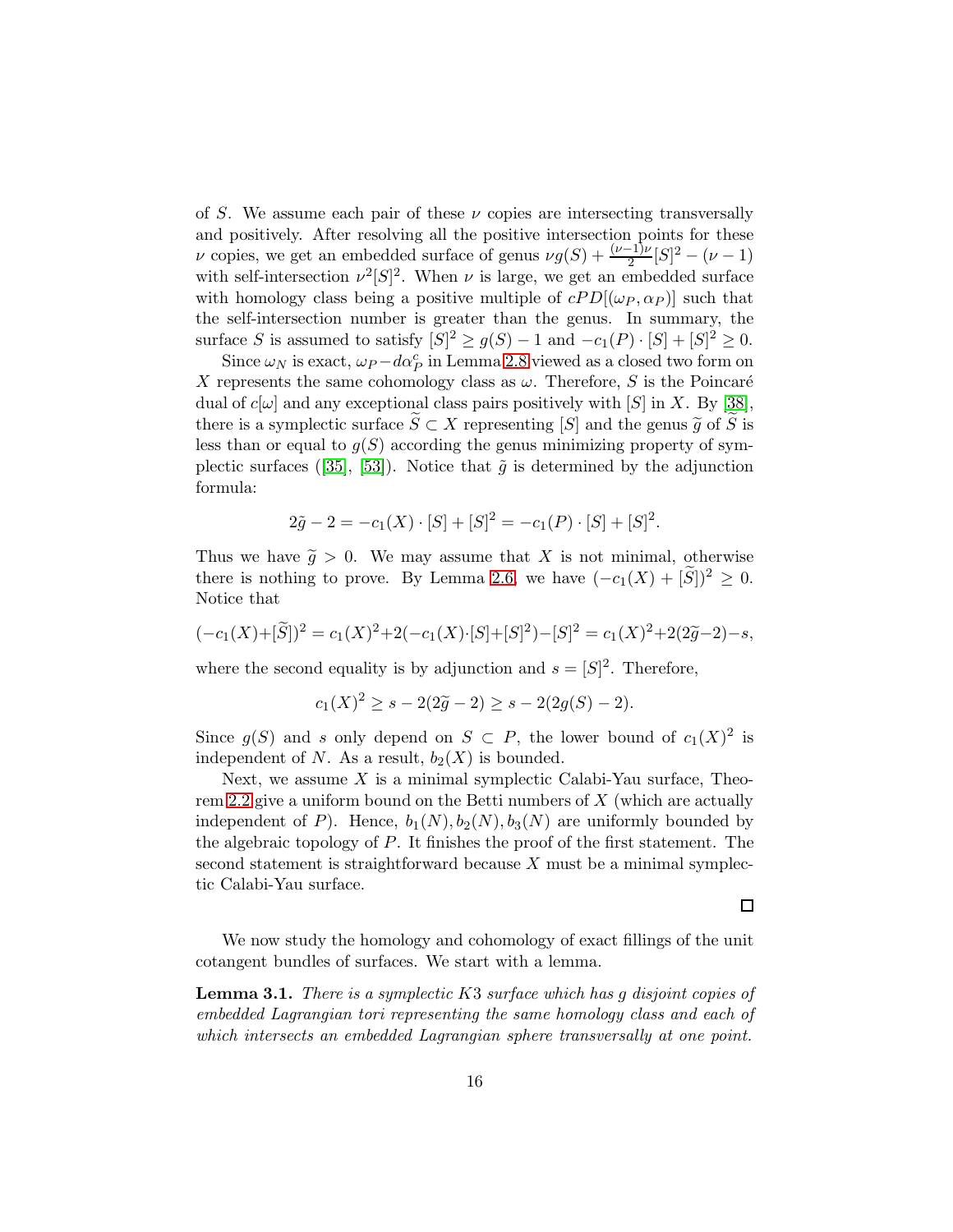*Proof.* We first recall a construction of a K3 surface [\[30\]](#page-40-9). Let  $(T^4, \omega_T)$  be the four torus equipped with the quotient Kahler form induced by the standard Kahler form on  $\mathbb{C}^2$  quotient by  $\mathbb{Z}^4$ . There is an involution  $I: T^4 \to T^4$ defined by  $I(z, w) = (-z, -w)$  which has 16 fixed points. The quotient  $X' = T^4/((z, w) \sim I(z, w))$  has 16 singular points. After resolving these 16 singular points, which results in 16 spheres of self-intersection  $-2$ , we get our K3 surface  $(X, \omega_X)$ .

We can write  $\omega_T$  as  $dx \wedge dy + du \wedge dv$ . Then there is a family of Lagrangian tori corresponding to x, u coordinates (ie. tangent space spanned by  $\partial_x, \partial_y$ ) and another family corresponding to  $y, v$  coordinates. We call them  $xu$ -tori and yv-tori.

For any  $q > 1$ , pick g disjoint xu-tori. One can choose these g Lagrangian  $xu$ -tori in a way that they avoids the 16 fixed points and such that they descend to disjoint embedded Lagrangian tori in the quotient  $X'$ . These 16 tori in  $X'$  can then be lifted to  $X$ .

We consider a  $yv$ -torus that passes through 4 of the 16 fixed points. When descended to  $X'$ , the image of this Lagrangian torus becomes a orbifold Lagrangian sphere with four orbifold points. We call the orbifold sphere  $yv$ -orbifold sphere. We claim that we can resolve the 16 orbifold points of  $X'$  in a way that yv-orbifold sphere lifts to an embedded Lagrangian sphere in  $X$ . Once we established the claim, it is clear that this Lagrangian sphere together with the g Lagrangian tori are the Lagrangians in  $X$  we want.

To prove the claim, it suffices to understand the local model for the symplectic resolution at the orbifold points. It turns out that the resolution is symplectically the same as replacing a neighborhood of an orbifold point and gluing back a neighborhood of zero section of  $T^*S^2$ , where the yvorbifold sphere near the orbifold point is identified with a fiber of  $T^*S^2$  after the gluing. Hence, the yv-orbifold sphere can be lifted to  $X$  by extending the fibers across the zero section of  $T^*S^2$ .

After explaining the effect of the resolution and why the claim follows from it, we now explain how the surgery goes, which turns out to be a routine calculation. We start with a model for  $T^*S^2$ . Let  $U_1 = U_2 = \mathbb{C}$  and  $\phi_{12}: U_1 \backslash \{0\} \to U_2 \backslash \{0\}$  be  $\phi_{12}(z) = \frac{1}{z}$ . Then  $\Phi_{12} = (\phi_{12}^*)^{-1} : T^*(U_1 \backslash \{0\}) \to$  $T^*(U_2 \setminus \{0\})$  is given by  $\Phi_{12}(z, w) = (\frac{1}{z}, -\overline{z}^2 w)$ , where  $z \in U_1$  and  $w \in \mathbb{C}$ . The standard Liouville one form on  $T^*U_1$  is given by  $\lambda_1 = p_1 dq_1 + p_2 dq_2 =$ 1  $\frac{1}{2}(wd\overline{z} + \overline{w}dz)$ , where the identification is  $z = q_1 + iq_2, w = p_1 + ip_2$ . The Liouville form on  $T^*U_2$  is similar. These give the description of  $T^*S^2$ .

We define a double covering  $\rho_j: U_j \times (\mathbb{C}\backslash \{0\}) \to (T^*U_j \backslash U_j)$  by

$$
\rho_j(\widetilde{z},\widetilde{w})=(\widetilde{z},i\overline{\widetilde{w}^2})
$$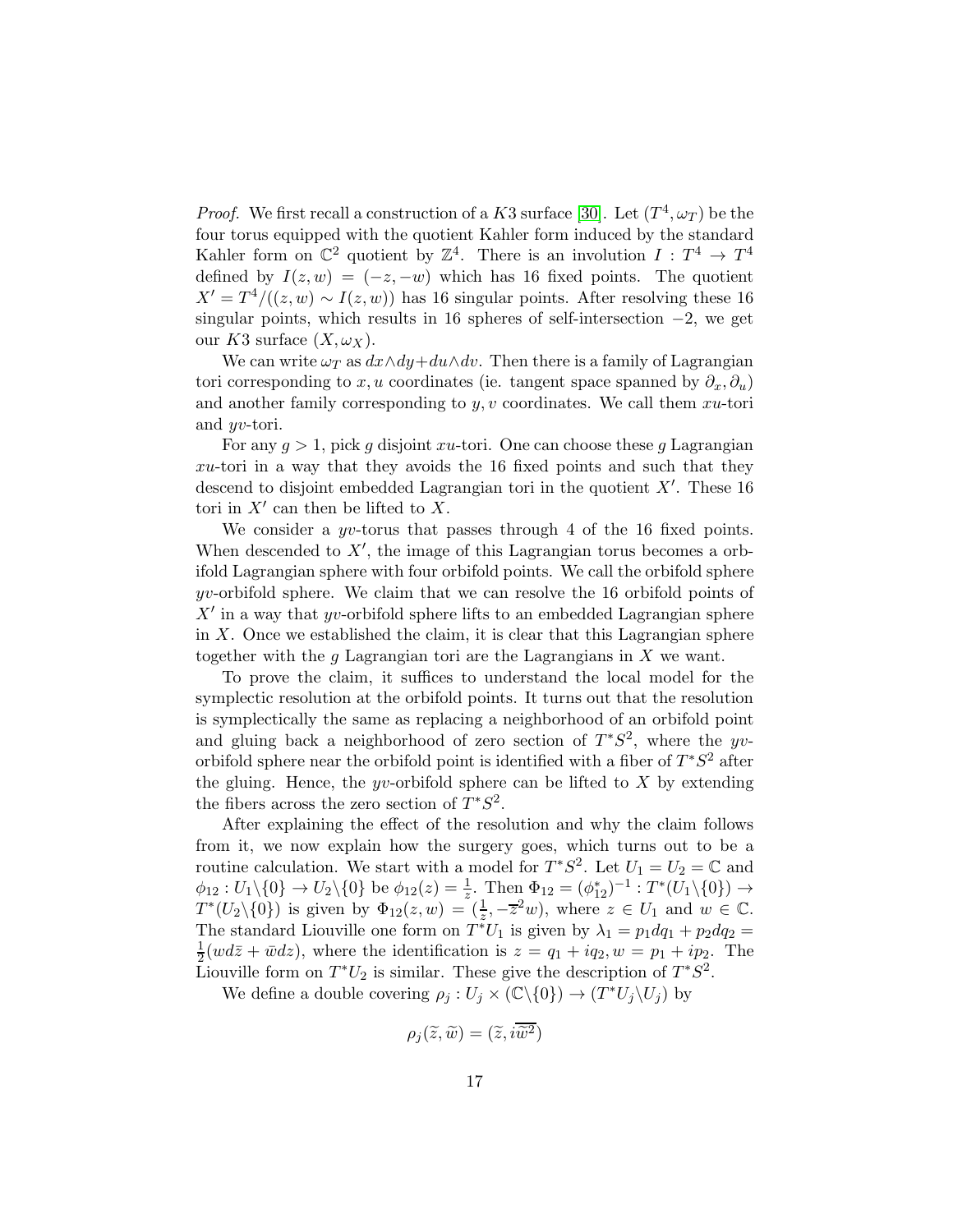for  $j = 1, 2$ . This double covering can be globalized using the transition map  $\widetilde{\Phi}_{12}$ :  $(U_1\backslash\{0\})\times(\mathbb{C}\backslash\{0\})\to(U_2\backslash\{0\})\times(\mathbb{C}\backslash\{0\})$  given by

$$
\widetilde{\Phi}_{12}(\widetilde{z},\widetilde{w}) = (\frac{1}{\widetilde{z}}, i\widetilde{z}\widetilde{w})
$$

in the sense that  $\rho_2 \circ \tilde{\Phi}_{12} = \Phi_{12} \circ \rho_1$  over  $(U_1 \setminus \{0\}) \times (\mathbb{C} \setminus \{0\})$ . Clearly,  $U_j \times (\mathbb{C}\backslash\{0\})$  together with  $\widetilde{\Phi}_{12}$  are charts and transition function of the  $O(1)$  bundle over  $\mathbb{CP}^1$  away from the zero section. Moreover,  $\rho_j$  determines a double covering to  $T^*S^2\backslash S^2$ . The pull-back one form is given by

$$
\widetilde{\lambda}_1 = \rho_1^* \lambda_1 = \frac{1}{2} (i(\overline{\widetilde{w}})^2 d\overline{\widetilde{z}} - i \widetilde{w}^2 d\widetilde{z})
$$

We define diffeomorphisms  $\Psi_1 : (\mathbb{C}\backslash\{0\}) \times \mathbb{C} \to U_1 \times (\mathbb{C}\backslash\{0\})$  by

$$
\Psi_1(\hat{z}, \hat{w}) = (\frac{\hat{w}}{\hat{z}}, \hat{z})
$$

and  $\Psi_2 : \mathbb{C} \times (\mathbb{C} \backslash \{0\}) \to U_2 \times (\mathbb{C} \backslash \{0\})$  by

$$
\Psi_2(\hat{z},\hat{w})=(\frac{\hat{z}}{\hat{w}},i\hat{w})
$$

which satisfy  $\widetilde{\Phi}_{12} \circ \Psi_1 = \Psi_2$  over  $(\mathbb{C}\backslash \{0\}) \times (\mathbb{C}\backslash \{0\})$ . Hence  $\Psi_1, \Psi_2$  together give a diffeomorphism from  $\mathbb{C}^2 \setminus \{0\}$  to  $O(1)$ -bundle of  $\mathbb{CP}^1$  away from zero section. The differential of the pull-back one form is given by

$$
d(\Psi_1^*\widetilde{\lambda}_1) = -i(d\hat{z} \wedge d\hat{w} - d\overline{\hat{z}} \wedge d\overline{\hat{w}})
$$

By letting  $\hat{z} = u + ix, \hat{w} = y + iv$ , we get  $d(\Psi_1^* \tilde{\lambda}_1) = 2(dx \wedge dy + du \wedge dv)$  which is the standard symplectic form up to a constant multiple. In particular, it coincide with the  $\omega_T$  on  $T^4$  near a fixed point. The yv-torus near a fixed point corresponds to  $\hat{z} = 0$ , which can be identified as a fiber of  $U_2 \times (\mathbb{C} \setminus \{0\})$ under  $\Psi_2$ . Finally, note that the involution on  $T^4$  satisfies  $\rho_j \circ \Psi_j \circ I = \rho_j \circ \Psi_j$ for both  $j = 1, 2$ , which tells us that the yv-orbifold sphere near a orbifold point correspond to a fiber of  $T^*U_2\backslash U_2$  as claimed.

 $\Box$ 

*Proof of Theorem [1.4.](#page-2-1)* By Lemma [3.1,](#page-15-0) we have q Lagrangian tori representing the same class  $A$  such that each transversally intersects a Lagrangian sphere in a symplectic  $K3$  surface X. Let the homology class of the sphere be B. We smooth out the intersection points by local Lagrangian surgery  $[65]$  and result in an embedded Lagrangian genus g surface L.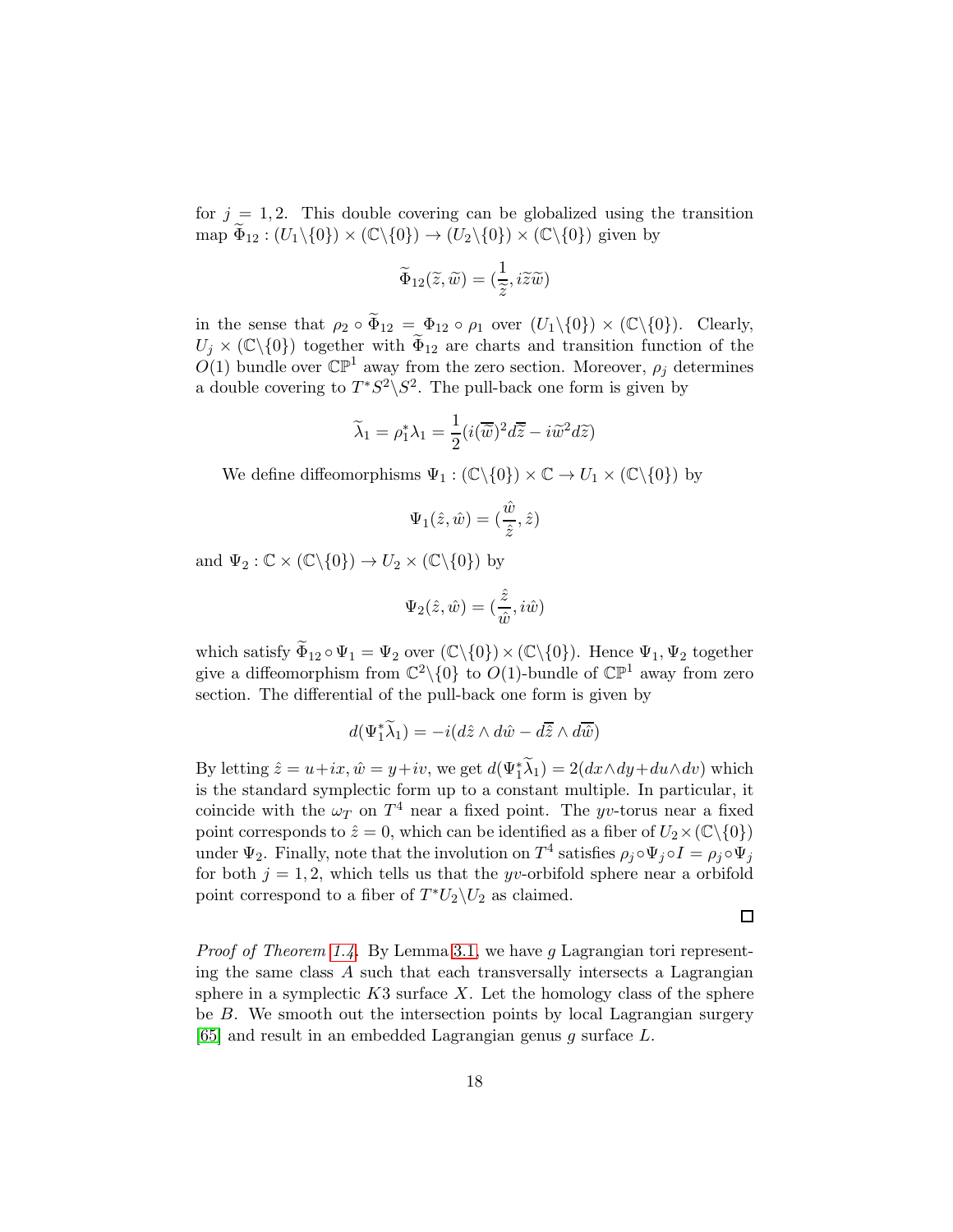Let  $U$  be the unit cotangent disk bundle and identify it with a Weinstein neighborhood of  $L$ . Then, the complement of the interior of  $U$  gives a Calabi-Yau cap P for Y. Notice that  $[L]$  is in the span of A and B and the intersection form restricted to the subspace spanned by  $A$  and  $B$  is given by

$$
\left(\begin{array}{cc} 0 & 1 \\ 1 & -2 \end{array}\right)
$$

which is equivalent to

$$
H = \left( \begin{array}{cc} 0 & 1 \\ 1 & 0 \end{array} \right).
$$

As a result, the orthogonal complement of this subspace has intersection matrix  $-2E_8 \oplus 2H$ . On the other hand,  $(g-2)A - B$  is orthogonal to  $[L] = gA + B$ . In other word, the bilinear form  $-2E_8 \oplus 2H \oplus (2-2g)$ embeds into the intersection form of  $P$ , where  $2 - 2g$  corresponds to the direction spanned by the class  $(g - 2)A - B$ , which has self-intersection  $2 - 2g$ .

Note that  $H_2(Y;\mathbb{Z}) = H^1(Y;\mathbb{Z}) = \mathbb{Z}^{2g}$ . As a circle bundle, the generators of  $H_2(Y;\mathbb{Z})$  are given by a loop from the base L times the circle fibers. It is the boundary of the same loop of the base times the disk fiber in  $U$ , which means that  $H_2(Y;\mathbb{Z}) \to H_2(U;\mathbb{Z})$  is a zero map. From the long exact sequence

$$
0 \to H_2(Y; \mathbb{Z}) \to H_2(U; \mathbb{Z}) \oplus H_2(P; \mathbb{Z}) \to H_2(X; \mathbb{Z}) = \mathbb{Z}^{22}
$$

we see that  $H_2(Y;\mathbb{Z}) \to H_2(P;\mathbb{Z})$  is an injection. Since  $H_2(X;\mathbb{Z})$  has no torsion and  $H_2(Y;\mathbb{Z})$  is free, both  $H_2(U;\mathbb{Z})$  and  $H_2(P;\mathbb{Z})$  do not have torsion. Hence we know that  $H_2(P;\mathbb{Z}) = \mathbb{Z}^{2g+21}$  and the intersection matrix of P is given by  $-2E_8 \oplus 2H \oplus (2-2g) \oplus (0)^{2g}$ , where  $(0)^{2g}$  corresponds to the subspace spanned by the image of  $H_2(Y;\mathbb{Z})$ .

From the intersection form of  $P$ , we see that  $P$  cannot embed into any uniruled manifold or minimal symplectic Calabi-Yau surface other than a homology  $K3$  surface. Let N be any exact filling of Y, the glued symplectic manifold  $P \cup N$  has to be a minimal integral homology K3 surface denoted as X, by the first paragraph in the proof of Theorem [1.3](#page-2-0) and Remark [2.3.](#page-6-1) It implies that N has Euler characteristic  $e(N) = 2 - 2g$  and signature  $\sigma(N) = 1$ . In particular,  $b_2(N) \geq 1$ .

By the long exact sequence

$$
H_4(\overline{X};\mathbb{Z}) \to H_3(Y;\mathbb{Z}) \to H_3(N;\mathbb{Z}) \oplus H_3(P;\mathbb{Z}) \to 0
$$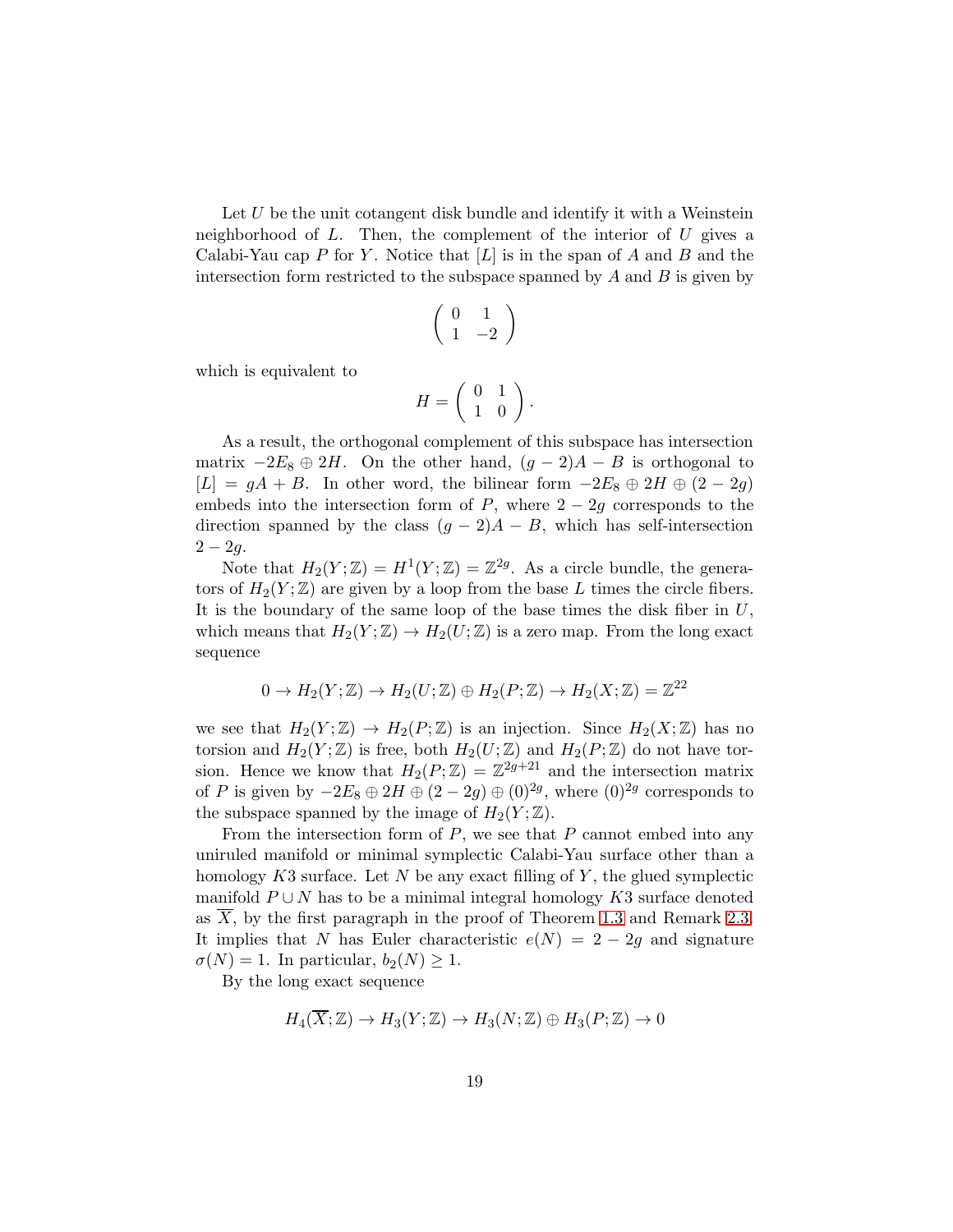and the fact that the first map is always an isomorphism, we have  $H_3(N;\mathbb{Z}) =$  $H_3(P;\mathbb{Z})=0$ . Next the long exact sequence

$$
0 \to H_2(Y; \mathbb{Z}) \to H_2(N; \mathbb{Z}) \oplus H_2(P; \mathbb{Z}) \to \mathbb{Z}^{22}
$$

tell us that  $H_2(N;\mathbb{Z}) = \mathbb{Z}$  or  $H_2(N;\mathbb{Z}) = 0$  because  $H_2(P;\mathbb{Z}) = \mathbb{Z}^{2g+21}$  and  $H_2(Y;\mathbb{Z}) = \mathbb{Z}^{2g}$ . The latter one is ruled out by the fact that  $b_2(N) \geq 1$  so  $H_2(N;\mathbb{Z})=\mathbb{Z}.$ 

Note that the  $-2E_8 \oplus 2H$  lattice from P embed into the intersection form of  $\overline{X}$ . Also, both the generator  $[S_N]$  of  $H_2(N;\mathbb{Z})$  and the  $(g-2)A-B$ class in P lies in the orthogonal complement of  $-2E_8 \oplus 2H$  in  $\overline{X}$ . By the classification of unimodular bilinear form, the orthogonal complement of  $-2E_8 \oplus 2H$  in X is H. This together with the fact that  $[S_N]$  is orthogonal to  $(g-2)A-B$  in H implies that  $[S_N]$  has self-intersection  $k^2(2g-2)$  for some positive integer k (because the primitive class orthogonal to  $(g - 2)A - B$ has self-intersection  $2g - 2$ ).

Finally, we want to determine  $H_1(N;\mathbb{Z})$  using the fact that  $[S_N]^2 =$  $k^2(2g-2)$ . From the long exact sequence

$$
0 \to H^3(N; \mathbb{Z}) \oplus H^3(P; \mathbb{Z}) \to H^3(Y; \mathbb{Z}) \to H^4(\overline{X}; \mathbb{Z})
$$

and the fact that the last morphism is an isomorphism, we have  $H_1(N, Y; \mathbb{Z}) =$  $H^3(N;\mathbb{Z}) = 0$ . Since we already know  $H_2(N;\mathbb{Z})$  and  $H_3(N;\mathbb{Z})$ , the Euler characteristic of N implies the rank of  $H_1(N;\mathbb{Z})$  is 2g. On the other hand, since  $H_2(N;\mathbb{Z}) = \mathbb{Z}$  is of rank one, we have that  $H_2(N, Y; \mathbb{Z})$  is of rank one. In the long exact sequence

$$
H_2(N; \mathbb{Z}) \to H_2(N, Y; \mathbb{Z}) \to H_1(Y; \mathbb{Z}) \to H_1(N; \mathbb{Z}) \to 0
$$

the map  $f: H_2(N; \mathbb{Z}) \to H_2(N, Y; \mathbb{Z})$  is given by multiplication by  $[S_N]^2 =$  $k^2(2g-2)$  on the free generators of  $H_2(N;\mathbb{Z})$  and  $H_2(N,Y;\mathbb{Z})$ . The cokernal of f contributes a  $\mathbb{Z}/(k^2(2g-2))\mathbb{Z}$  to  $H_1(Y;\mathbb{Z})$ . Since  $H_1(Y;\mathbb{Z}) = \mathbb{Z}^{2g} \oplus$  $\mathbb{Z}/(2g-2)\mathbb{Z}$ , the torsion  $\mathbb{Z}/(2g-2)\mathbb{Z}$  comes purely from the cokernal of f and  $k = 1$ . It also implies that  $H_2(N, Y; \mathbb{Z}) = \mathbb{Z}$  and  $H_1(N; \mathbb{Z}) = \mathbb{Z}^{2g}$ . We have now established the integral homology type as well as the intersection form for any exact filling  $N$  of  $Y$  and hence finished the proof.  $\Box$ 

*Proof of Corollary [1.6.](#page-2-3)* Let  $Y_g$  be the standard unit cotangent bundle of an orinetable surface of genus g. We note that  $Y_g$  admits a Weinstein filling (See Example 11.12  $(2)$  of [\[16\]](#page-39-6)) and hence a Stein (See Theorem 13.5 of [16]) filling.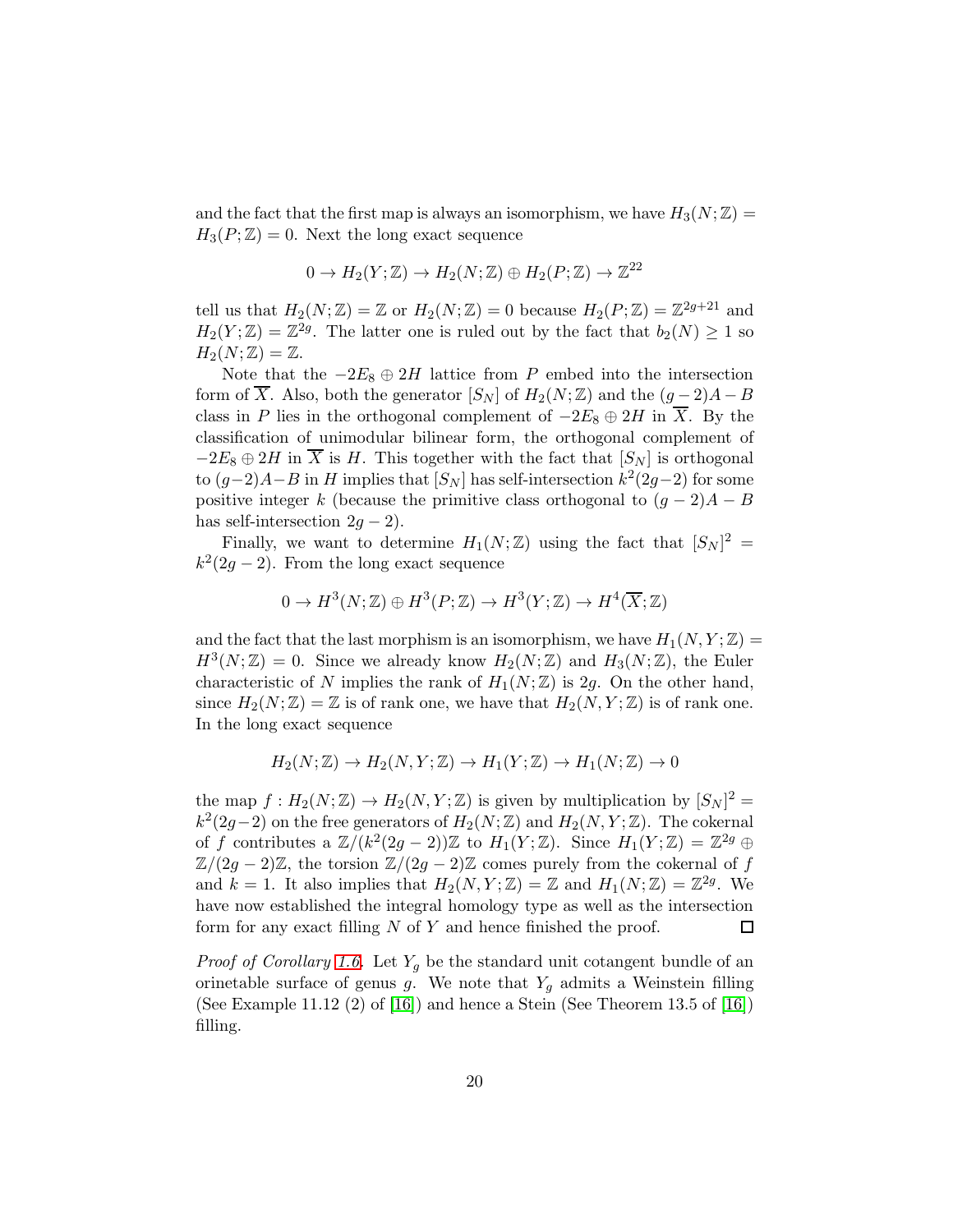However,  $Y_q$  has a semi-filling for  $g > 1$ , call it  $W_q$ , with disconnected contact boundaries (Theorem 1.1 in [\[50\]](#page-41-12)). We can cap off the other boundary of  $W_g$  by caps with arbitrarily large  $b_2^+$  (See e.g. [\[24\]](#page-39-7)). Hence, after blowing down the exceptional spheres,  $W_g$  and these various caps can be glued together to give minimal strong fillings of  $Y_g$  with arbitrarily large  $b_2^+$ . Thus,  $Y_g$  is not of strong Betti finite type.  $\Box$ 

#### 3.2 Calabi-Yau caps via Lefschetz fibration

For practical use, we want to have families of Calabi-Yau cap examples with concrete descriptions in terms of Lefschetz fibration and open book decompositions. We refer to [\[30\]](#page-40-9) and [\[61\]](#page-42-10) for the basics of Lefschetz fibrations, open books and their relations to Stein fillings and contact structures. For constructions of caps, the readers can consult [\[60\]](#page-42-11).

Throughout the whole paper, we use the following notation. Let  $\Sigma_g^k$  be a compact connected oriented surface of genus  $g$  with  $k$  boundary components, and let  $\text{Map}(\Sigma_g^k)$  be the mapping class group of  $\Sigma_g^k$ , i.e. the set of isotopy classes of self-diffeomorphisms of  $\Sigma_g^k$  which preserve orientations and fix the boundary  $\partial \Sigma_g^k$  pointwise. We put  $\Sigma_g = \Sigma_g^0$ . We denote by  $\delta_1, \delta_2, \ldots, \delta_k$ the boundary parallel curves of  $\Sigma_g^k$ . For a curve C in  $\Sigma_g^k$ , let us denote the positive (i.e. right handed) Dehn twist along C by  $t_C$ .

We recall how to construct a closed Lefschetz fibration of genus g over  $S^2$ by attaching some smooth 4-manifold to a Lefschetz fibration over  $D^2$  with bounded fiber (cf. [\[30\]](#page-40-9)). Let X be a Lefschetz fibration over  $D^2$  with fiber  $\Sigma_g^k$  whose induced open book on the boundary  $\partial X$  is  $(\Sigma_g^k, t_{\delta_k}^{i_k} \circ t_{\delta_{k-1}}^{i_{k-1}})$  $\stackrel{i_{k-1}}{\delta_{k-1}}\circ\cdots\circ t_{\delta_1}^{i_1}$  $\begin{array}{c} \iota_1 \ \delta_1 \end{array}$  $(i_1, i_2, \ldots, i_k \geq 1)$ . By attaching a 2-handle to each binding component of the open book with page framing 0, we get a Lefschetz fibration  $X'$  over  $D^2$ with closed fiber  $\Sigma_g$ . By gluing  $\Sigma_g \times D^2$  to X', we obtain a closed Lefschetz fibration  $\tilde{X}$  of genus g over  $S^2$ .

In terms of handles, the last gluing corresponds to the following operation. We first attach a 2-handle to  $X'$  along a meridian of the attaching circle of the each 2-handle attached to  $X$ . The Seifert framings of these 2-handles are  $-i_1, -i_2, \ldots, -i_k$ , respectively. We then attach  $2g + k - 1$ 3-handles and one 4-handle to the resulting 4-manifold.

Let  $LF_{g,k,I}$  be the smooth 4-manifold  $X - \text{int } X$  for  $I = (i_1, i_2, \ldots, i_k),$ and put  $LF_{g,k} = LF_{g,k,(1,1,...,1)}$ . This is the neighborhood of a regular fiber and pairwise disjoint sections of  $\widetilde{X}$ . In particular,  $LF_{q,k,I}$  is a plumbing of  $\Sigma_g \times D^2$  and  $D^2$ -bundles over  $S^2$  with Euler numbers  $-i_1, -i_2, \ldots, -i_k$ .

Let  $(Y_{g,k,I}, \xi_{g,k,I})$  be the contact 3-manifold supported by the open book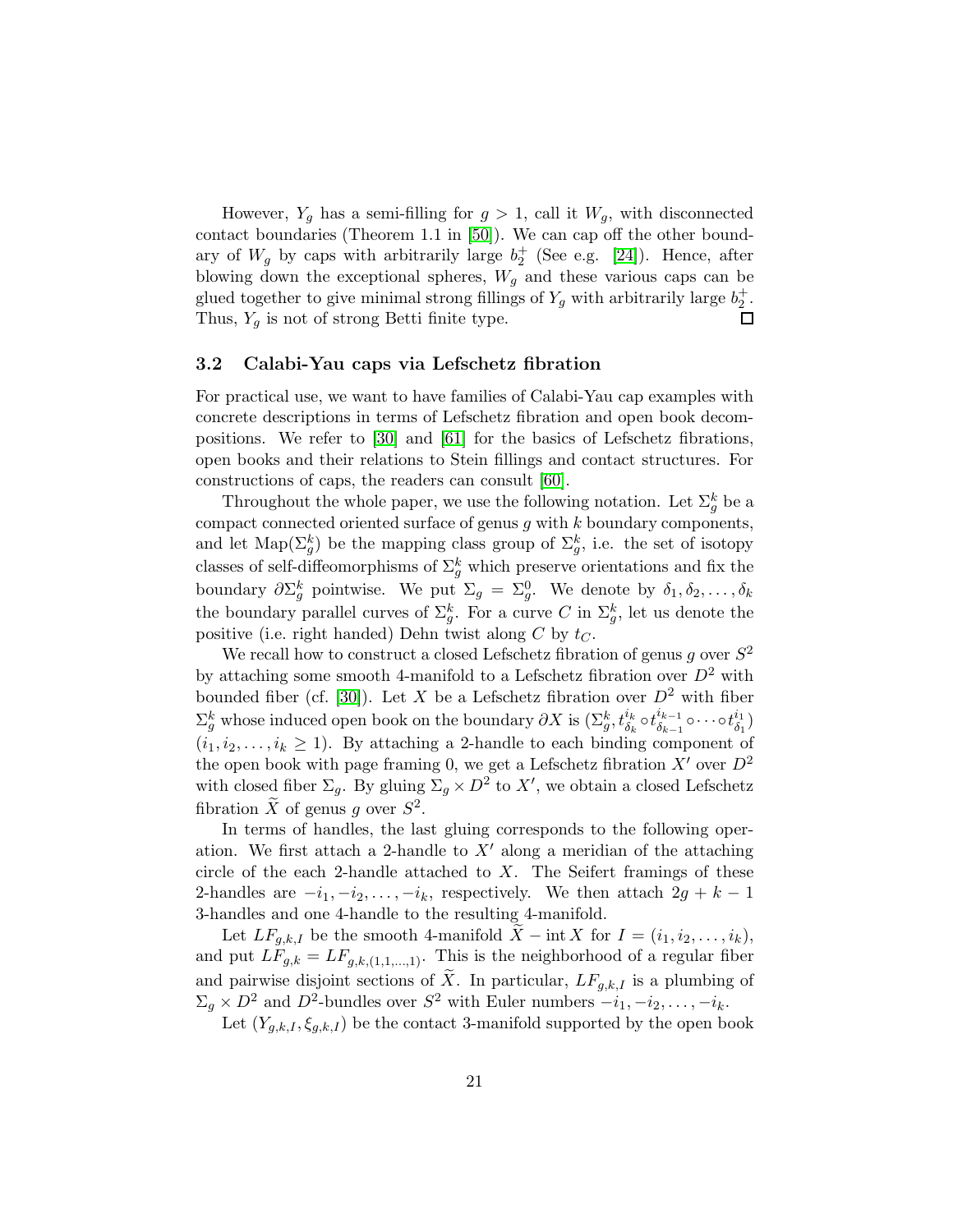decomposition  $(\Sigma_g^k, t_{\delta_k}^{i_k} \circ t_{\delta_{k-1}}^{i_{k-1}})$  $\frac{i_{k-1}}{\delta_{k-1}} \circ \cdots \circ t^{i_1}_{\delta_1}$  $\binom{i_1}{i_1}$  of the boundary of X, and put  $(Y_{g,k}, \xi_{g,k}) = (Y_{g,k,(1,1,...,1)}, \xi_{g,k,(1,1,...,1)})$ . We see a symplectic structure on  $LF_{g,k}$  compatible with this contact structure using Gay's cap.

<span id="page-21-0"></span>**Lemma 3.2** (cf. Gay [\[26\]](#page-39-8), [\[27\]](#page-39-9)). For any  $g \ge 0$  and  $k \ge 1$ , LF<sub>a,k</sub> admits a symplectic cap structure such that the contact structure on the concave boundary is isomorphic to  $(Y_{g,k}, \xi_{g,k})$ . Furthermore, the suface of genus g and the spheres in the plumbing are symplectic submanifolds.

*Proof.* Gay (See [\[26\]](#page-39-8), [\[27\]](#page-39-9)) constructed a symplectic cap structure on the  $D^2$ bundle over  $\Sigma_q$  such that the boundary contact structure is supported by the open book  $(\Sigma_{g,k}, t_{\delta_k} \circ t_{\delta_{k-1}} \circ \cdots \circ t_{\delta_1})$ . Furthermore, it contains a symplectic surface of genus q with the self-intersection number  $k$ . From his construction, it is easy to see that Gay's cap (say  $G_{q,k}$ ) is obtained from  $Y_{q,k} \times [0,1]$  by attaching a 2-handle to  $Y_{q,k} \times \{1\}$  along each binding component of the open book with page framing +1 and then attaching 3-handles and a 4-handle to the resulting boundary. By blowing up this cap at  $k$  points, we obtain a plumbing of symplectic surface of genus g with self-intersection 0 and  $k$ spheres with self-intersection −1. By sliding each of the aforementioned 2 handles of  $G_{q,k}$  over the -1-framed unknot corresponding to the 2-handle of each  $\overline{\mathbb{CP}^2}$ , we easily see that  $G_{a,k} \# k \overline{\mathbb{CP}^2}$  has the same handle decomposition as  $LF_{q,k}$ , since 3- and 4-handles are attached uniquely. □

**Remark 3.3.** This proof tells that 2-handles of  $LF_{q,k}$  and  $G_{q,k} \#_k \overline{\mathbb{CP}^2}$  are attached to  $Y_{a,k}$  along the same framed link.

A simple family of examples of Calabi-Yau caps are the  $D^2$ -bundle over  $\Sigma_g$  with Euler number 2g − 2 (g ≥ 2) which is Gay's cap  $G_{g,2g-2}$ , and the concave boundary contact structure is supported by the Stein filable open book  $(\Sigma_g^{2g-2}, t_{\delta_{2g-1}} \circ \cdots \circ t_{\delta_1})$ . Indeed the adjunction formula immediately tells that this cap is Calabi-Yau, since  $G_{g,2g-2}$  contains a symplectic surface of genus g with the self-intersection number  $2g - 2$ .

The next proposition gives us many examples of Calabi-Yau caps  $P$  (with  $b_1(P) \leq 1$ . One can construct many examples of Stein fillable open books satisfying the assumption of the proposition. For example, consider the chain relation in  $\text{Map}(\Sigma_2^2)$  (see Lemma 21 in [\[74\]](#page-43-7)). This relation gives rise to a monodromy factorization of a genus-2 Lefschetz fibration on  $K3\#2\mathbb{C}P^2$ (cf. P.201 in [\[66\]](#page-42-12) and [\[30\]](#page-40-9)). Modifying the factorization by the Hurwitz equivalence, one can construct various sets of curves in  $\Sigma_2^2$  satisfying the assumption below.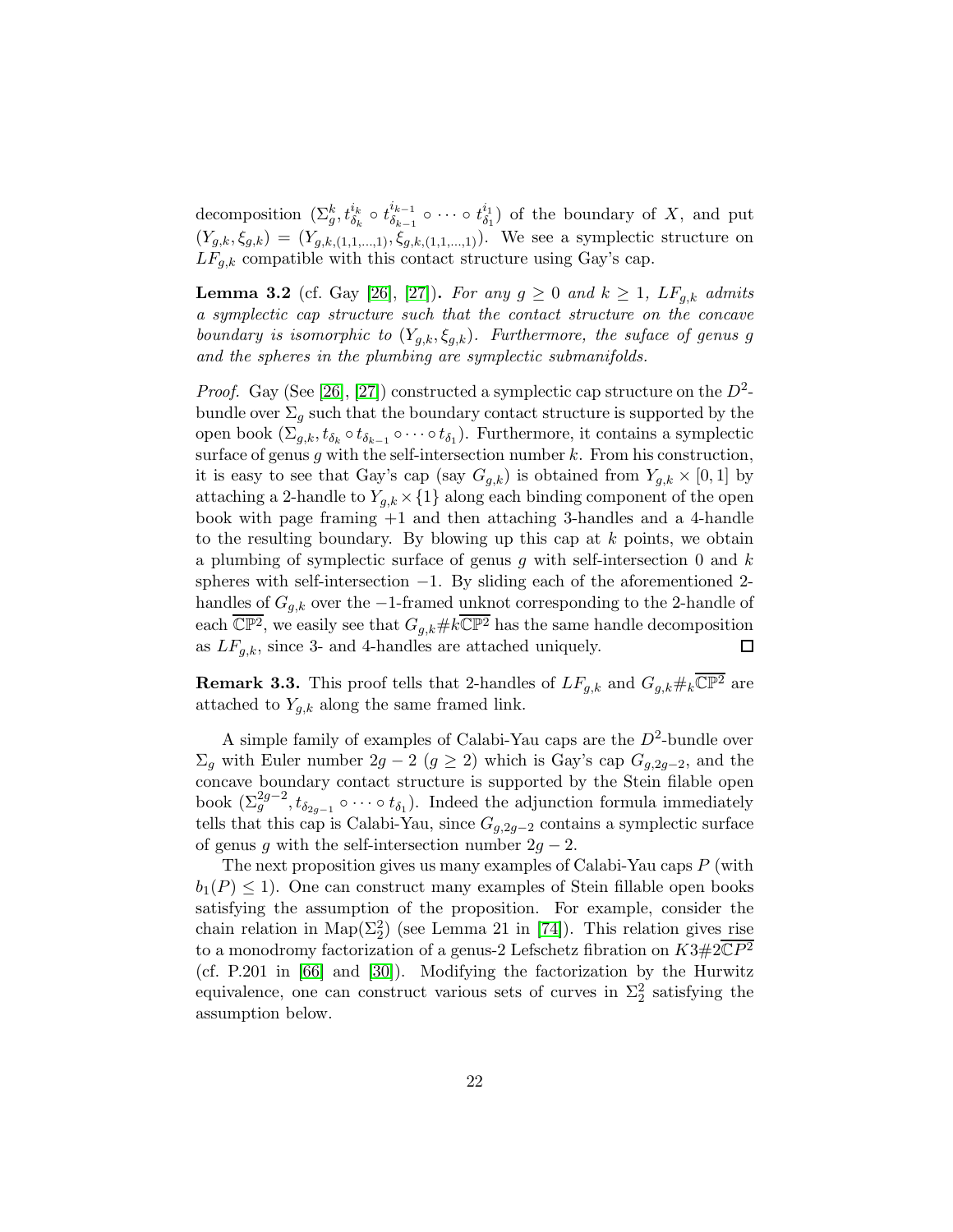<span id="page-22-0"></span>**Proposition 3.4.** Let  $(Y, \xi)$  be a contact 3-manifold supported by an open book  $(\Sigma_g^k, \varphi)$  with  $g \geq 1$  and  $k \geq 1$ , where  $\varphi = t_{C_n} \circ t_{C_{n-1}} \circ \cdots \circ t_{C_1}$  for some homotopically non-trivial simple closed curves  $C_1, \ldots, C_n$  in  $\Sigma_g^k$ . Suppose that there exist (possibly empty set of) homotopically non-trivial simple closed curves  $C_{n+1}, C_{n+2}, \ldots, C_m$   $(m \geq n)$  in  $\Sigma_g^k$  satisfying the following conditions.

- $t_{C_m} \circ t_{C_{m-1}} \circ \cdots \circ t_{C_1} = t_{\delta_k} \circ t_{\delta_{k-1}} \circ \cdots \circ t_{\delta_1}.$
- The genus g Lefschetz fibration  $Z$  over  $S^2$  with monodromy factorization  $t_{C_m} \circ t_{C_{m-1}} \circ \cdots \circ t_{C_1}$  is diffeomorphic to a symplectic Calabi-Yau surface blown up at k points. Here we regard  $C_1, \ldots, C_m$  as curves in  $\Sigma_g$  through the natural inclusion  $\Sigma_g^k \hookrightarrow \Sigma_g$ .

Then  $(Y, \xi)$  admits a Calabi-Yau cap whose fundamental group is the quotient group  $\pi_1(\Sigma_q)/\langle C_{n+1}, C_{n+2}, \ldots, C_m \rangle$ , where  $\langle C_{n+1}, C_{n+2}, \ldots, C_m \rangle$  is the normal closure of the subgroup generated by these curves (More precisely, a base point of  $\Sigma$  is fixed, and these curves are isotoped so that they pass through the base point.).

*Proof.* By the assumption, the genus g Lefschetz fibration Z over  $S^2$  has k sections with self-intersection  $-1$ . Let X denote the blow down of Z along these sections. Since  $Z$  is diffeomorphic to the blow up of a symplectic Calabi-Yau surface, and sections are a symplectic submanifold of some symplectic structure on Z, the uniqueness of minimal model shows that  $c_1(X)$ of the symplectic structure on  $X$  is torsion.

Here we construct a Calabi-Yau cap. Let  $(W = Y \times [0,1], \omega)$  be a symplectization of  $(Y, \xi)$ . We note that  $Y \times \{0\}$  and  $Y \times \{1\}$  are concave and convex boundary of W, respectively. By the Legendrian realization principle and folding, we may assume that  $C_{n+1}$  is a Legendrian knot in a page of the open book  $(\Sigma_g^k, \varphi)$  of  $Y \times \{1\}$  (see Section 8.6 of [\[1\]](#page-37-0) and [\[62\]](#page-42-5)). We then attach a symplectic 2-handle to W along  $C_{n+1}$  with the framing  $-1$  relative to the page framing. The resulting convex boundary is supported by the open book  $(\Sigma_g^k, t_{C_{n+1}} \circ \varphi)$ . Repeating this process, we obtain a compact symplectic 4manifold W' such that the concave boundary is  $(Y, \xi)$  and that the convex boundary  $(Y', \xi')$  is supported by the open book  $(\Sigma_g^k, t_{C_m} \circ \cdots \circ t_{C_{n+1}} \circ \varphi)$ . By Lemma [3.2](#page-21-0) and the assumption  $t_{C_m} \circ \cdots \circ t_{C_{n+1}} \circ \varphi = t_{\delta_k} \circ \cdots \circ t_{\delta_1}$ , we can glue the cap  $LF_{g,k}$  to W' so that the resulting symplectic manifold W'' is a cap of  $(Y, \xi)$ . By blowing down k sections with self-intersection  $-1$  contained in  $LF_{g,k} \subset W''$ , we obtain a symplectic cap P. Since  $c_1(X)$  is torsion,  $c_1(P)$ is also torsion. Hence P is a Calabi-Yau cap of  $(Y, \xi)$ . By the proof of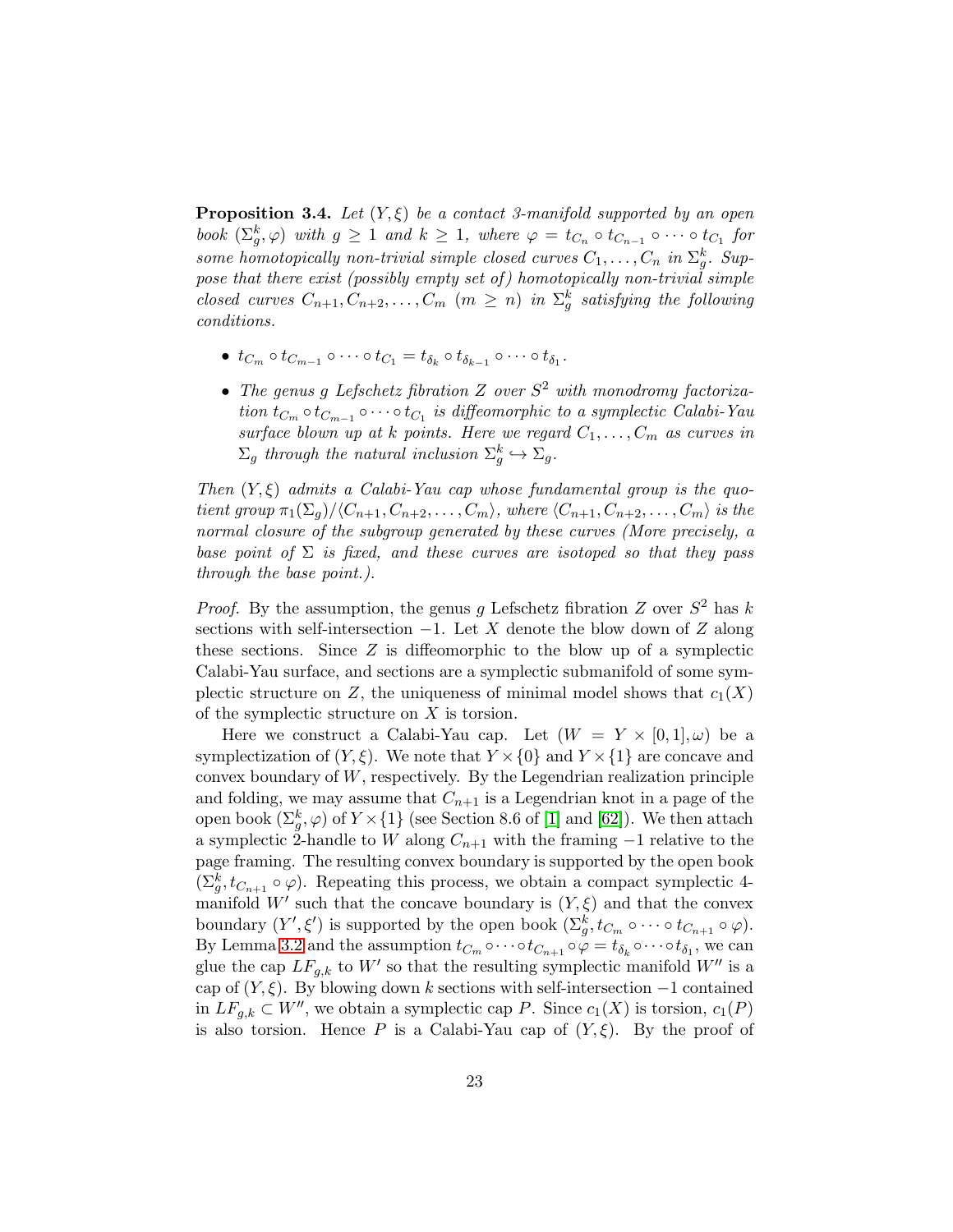Lemma [3.2](#page-21-0) and this construction, it is easy to see that  $W''$  is obtained from  $LF_{g,k}$  by attaching 2-handles along each vanishing cycle  $C_i$   $(n+1 \leq i \leq m)$ in  $\Sigma_g^k \times \partial D^2 (\subset \Sigma_g \times \partial D^2)$  with page framing -1. Therefore  $\pi_1(W'')$  is isomorphic to  $\pi_1(\Sigma_q)/\langle C_{n+1}, \ldots, C_m\rangle$ . Since the blowing down preserves the fundamental group,  $P$  also has the same fundamental group.  $\Box$ 

Remark 3.5. We were informed by Baykur that Proposition [3.4](#page-22-0) and Proposition [4.19](#page-33-1) overlap with recent results by Baykur, Monden and Van Horn-Morris in [\[10\]](#page-38-5), which were obtained earlier and from different point of view. In [\[10\]](#page-38-5), they obtain the sharp upper bound of the length of possible factorization of the open book  $(\Sigma_k^g, t_{\delta_k} \circ t_{\delta_{k-1}} \circ \cdots \circ t_{\delta_1})$  for any  $k \geq 2g-3$ , which implies sharp Betti numbers bounds among Stein fillings that have Lefschetz fibration compatible with the open book. In contrast, our result implies Betti number bounds (not necessarily sharp) on any exact (resp. minimal strong) fillings of the contact manifold supported by the open book when  $k = 2g - 2$  (resp.  $k \ge 2g - 1$ ). Our result does not cover the case that  $k = 2g - 3$  and it would be interesting to know whether one can bound the Betti numbers for any exact/Stein fillings in this case.

# <span id="page-23-0"></span>3.3 Calabi-Yau caps as divisor caps

A symplectic divisor  $D = C_1 \cup \cdots \cup C_k$  in a symplectic manifold  $(X, \omega)$  is a collection of closed embedded symplectic surfaces  $C_i$  such that every intersection between any two  $C_i$ 's are positive and transversal and no three of the distinct  $C_i$ 's intersect at a common point. If every intersection is also  $ω$ -orthogonal, then we call D an  $ω$ -orthogonal divisor. To each symplectic divisor, one can associate its augmented graph. The augmented graph  $(\Gamma, g, s, a)$  (or simply denoted as  $(\Gamma, a)$  if no confusion would arise) is a weighted finite graph with vertices representing the surfaces and each edge joining two vertices representing an intersection between the two surfaces corresponding to the two vertices. Moreover, each vertex  $v_i$  is weighted by its genus (a non-negative integer  $g_i$ ), its self-intersection number (an integer  $s_i$ ) and its symplectic area (a positive real number  $a_i$ ). The intersection matrix associated to  $(\Gamma, g, s, a)$  is denoted by  $Q_{\Gamma}$ .

**Definition 3.6.** Suppose  $(\Gamma, a)$  is an augmented graph with k vertices with  $a = (a_1, \ldots, a_k)$ . Then, we say that  $(\Gamma, a)$  satisfies the positive (resp. negative) Gay-Stipsicz criterion if there exist  $z \in (0, \infty)^k$  (resp  $(-\infty, 0]^k$ ) such that  $Q_{\Gamma}z = a$ . In either case, we will simply say that  $(\Gamma, a)$  satisfies the GS criterion.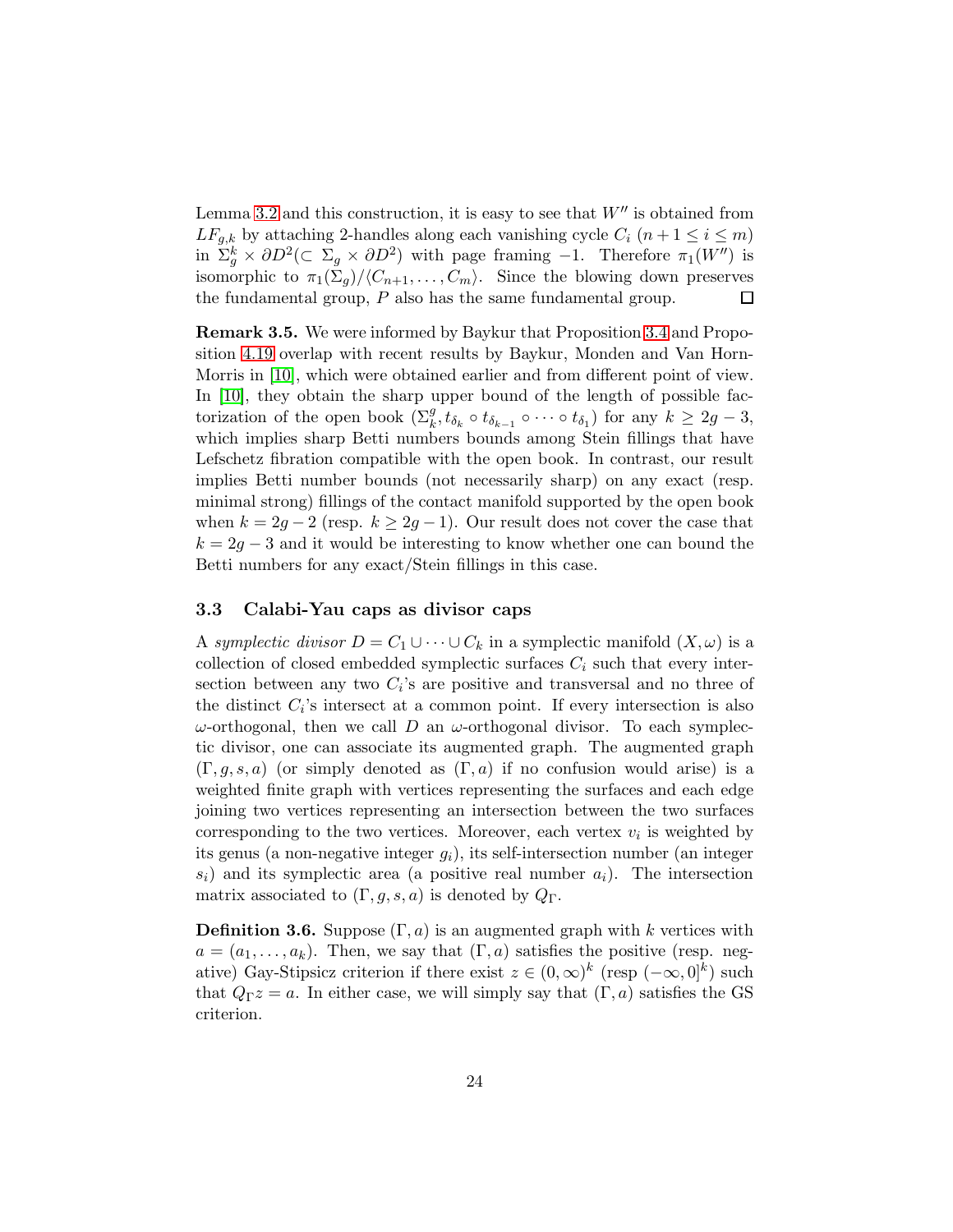For a symplectic divisor D in  $(X, \omega)$ , the associated augmented graph is denoted by  $(\Gamma_D, a)$ . We say that  $(D, \omega)$  has a concave (resp. convex) neighborhood  $P(D)$  if  $P(D)$  is a strong capping (resp. strong filling) of its boundary. If in every neighborhood N of  $(D, \omega)$ , there is a concave (resp. convex) neighborhood  $P(D) \subset N$ , then we call  $(D, \omega)$  a concave (resp. convex) divisor.

We recall two Theorems in [\[43\]](#page-41-2) (see also [\[28\]](#page-39-10) and [\[52\]](#page-41-10)).

**Theorem 3.7.** Let  $D \subset (X, \omega)$  be an  $\omega$ -orthogonal symplectic divisor. Then,  $D \subset (X, \omega)$  is a concave (resp. convex) divisor if and only if  $(\Gamma_D, a)$ satisfies the positive (resp. negative) GS criterion.

<span id="page-24-0"></span>**Theorem 3.8.** Let  $D \subset (X, \omega_0)$  be a symplectic divisor. If the intersection form of D is not negative definite and  $\omega_0$  restricted to the boundary of plumbing of D is exact, then  $\omega_0$  can be deformed through a family of symplectic form  $\omega_t$  making D a symplectic divisor for each t and such that  $(D, \omega_1)$  is a concave divisor. Moroever, the contact structure constructed on the boundary of the concave neighborhood depends only on the graph of D.

<span id="page-24-1"></span>**Remark 3.9.** Suppose  $(D, \omega)$  is a symplectic divisor. If the intersection form  $Q_D$  of D is non-degenerate, then  $\omega$  is exact on the boundary (cf. Lemma 2.4 of  $[43]$ . In particular, D is concave or convex possibly after a symplectic deformation.

Having the Theorems above, to determine whether a neighborhood of a symplectic divisor gives a uniruled cap is a purely linear algebraic computation.

Example 3.10. Consider the following symplectic divisor with genus of the central vertex  $v_1$  being g and genera of the others being 0:



The  $v_i$  have self-intersection numbers  $2g-2$ ,  $-2$ ,  $-2$  and  $-2$ , respectively. If  $q > 1$ , the intersection matrix is not negative definite and non-degenerate so there is a choice of symplectic form making it a concave divisor by Theorem [3.8.](#page-24-0) By the adjunction formula, it is easy to see that this concave neighborhood is a Calabi-Yau cap. This configuration can be found in a rational manifold so the boundary of this cap is strongly fillable. In fact, it is not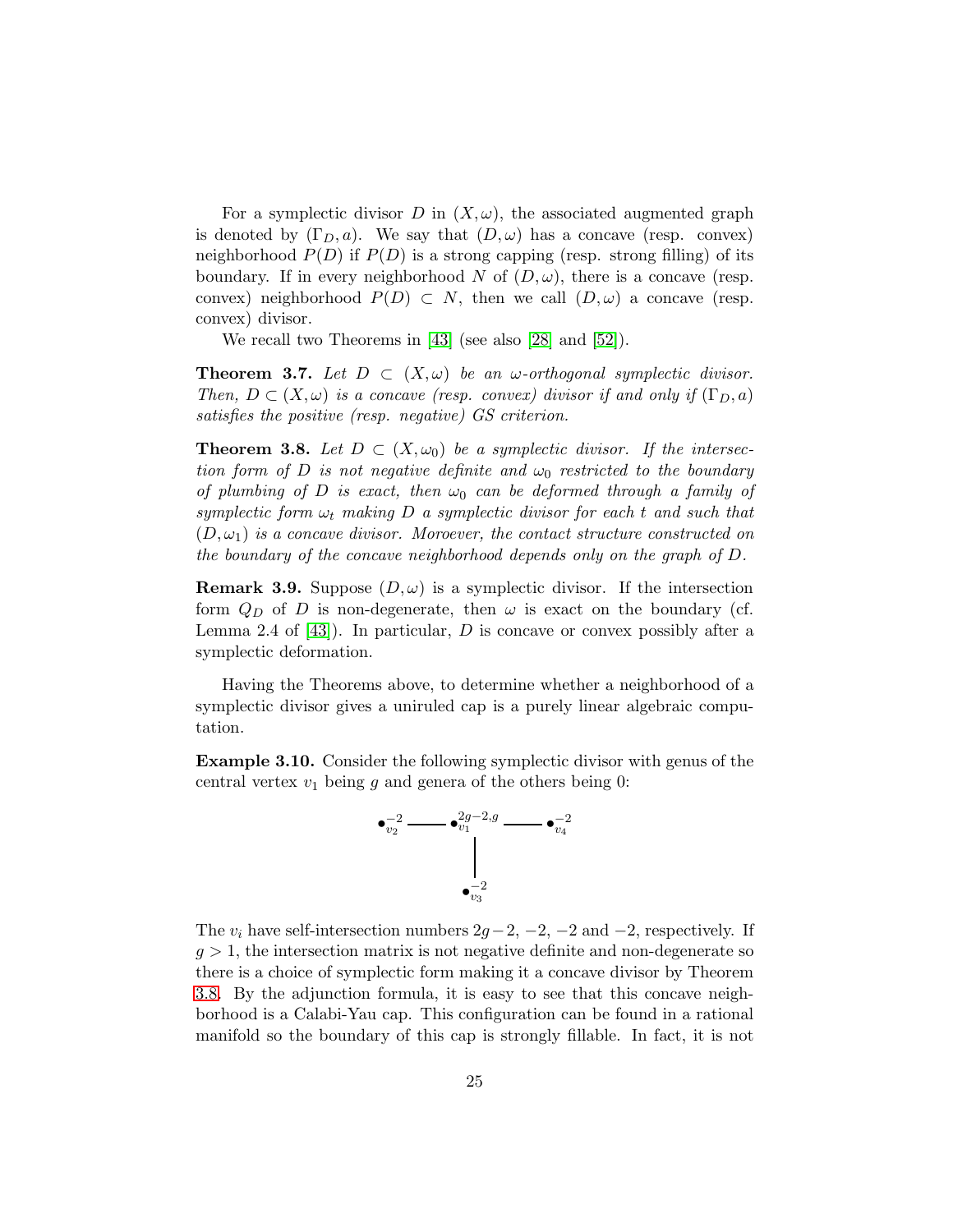hard to show that this configuration is the support of an effective ample line bundle in an irrational ruled manifold and hence the contact structure is Stein fillable but we will not pursue further here.

# <span id="page-25-1"></span>4 Uniruled caps and adjunction caps

To motivate the definition of a uniruled cap, we recall a Theorem in [\[46\]](#page-41-7) and [\[54\]](#page-41-8).

<span id="page-25-2"></span>**Theorem 4.1.** Let  $(X, \omega)$  be a closed symplectic manifold with  $c_1(X) \cdot [\omega] >$ 0. Then, X is uniruled (i.e. rational or ruled).

Therefore, uniruled caps are the counterpart of uniruled manifolds for compact symplectic manifolds with boundary.

**Definition 4.2.** An adjunction cap of a contact 3-manifold  $(Y,\xi)$  is a compact symplectic 4-manifold  $(P, \omega)$  with strong concave boundary contactomorphic to  $(Y, \xi)$  such that there exist a smoothly embedded (not necessarily symplectic) genus g surface S in P with  $[S]^2 \ge \max\{2g - 1, 0\}$ . If  $[S]^2 = 0$ , we further require that  $[S] \in H_2(P, \mathbb{Q})$  does not lie in the image of  $H_2(Y, \mathbb{Q})$  under the natural map induced by inclusion.

The definition of adjunction caps is motivated by the following proposition (Baykur informed us that he is aware of this statement but we can not find an explicit reference so we present an argument here).

<span id="page-25-0"></span>**Proposition 4.3.** Let  $(X, \omega)$  be a closed symplectic manifold with a smoothly embedded (not necessarily symplectic) genus g surface S having self-intersection  $[S]^2 \ge \max\{2g-1,0\}$ . If  $[S]^2 = 0$ , we also assume that  $[S]$  represents a non-trivial class in  $H_2(X, \mathbb{Q})$ . Then  $(X, \omega)$  is uniruled.

*Proof.* If S is a sphere with  $[S]^2 \geq 0$  and  $[S]$  represents a non-trivial class in  $H_2(X, \mathbb{Q})$ , then X is uniruled, by Corollary 2 of [\[39\]](#page-40-5).

Now suppose  $g > 0$  and  $[S]^2 \geq 2g - 1 > 0$ . Then S violates the adjunction inequality for  $b_2^+ \geq 2$  symplectic 4-manifolds in [\[35\]](#page-40-11) and [\[53\]](#page-41-11). Therefore we must have  $b_2^+(\overline{X}) = 1$ . By the last paragraph in the proof of Theorem A in [\[38\]](#page-40-10), there is a positive integer n such that  $n[S]$  is represented by an embedded connected  $\omega'$ -symplectic surface C for some symplectic form  $\omega'$ . The genus  $g_C$  of C is given by

$$
2g_C - 2 = (n[S])^2 - c_1(X)([C]) = n^2s - c_1(X) \cdot [C],
$$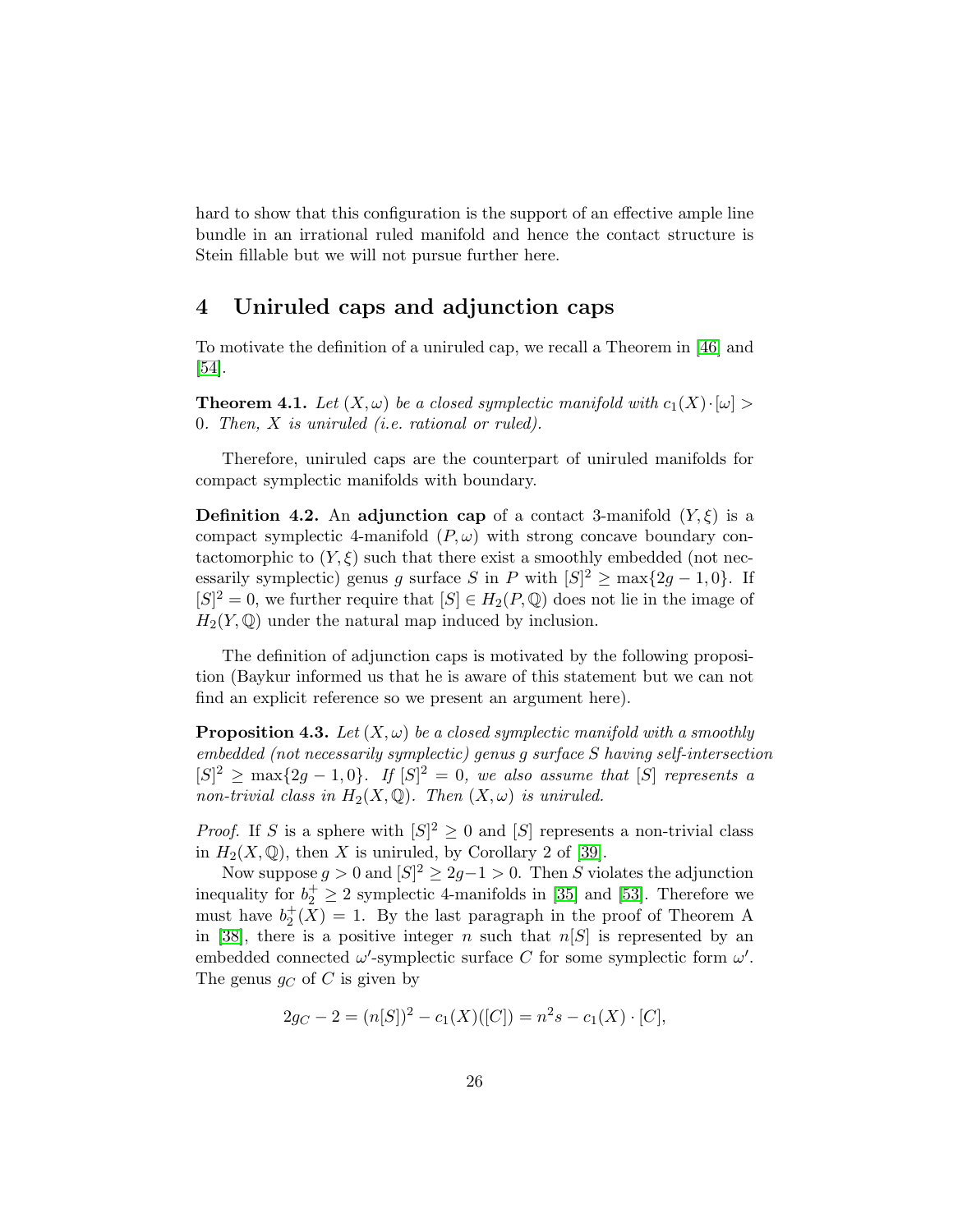where  $s = [S]^2$ . Notice that  $n[S]$  has another smooth representative T given by taking  $n-1$  perturbed copies of S with pairwise positive distinct intersections and smoothing out the intersection points. The genus of  $T$  is given by

$$
g_T = ng + \frac{n(n-1)s}{2} - (n-1).
$$

Therefore,

$$
2g_T - 2 = 2ng + n(n-1)s - 2n = n^2s + n(2g - 2 - s) < n^2s.
$$

Since C is a symplectic surface we must have  $g_C \leq g_T$ . However, if X is not uniruled, we have  $c_1(X) \cdot [C] \leq 0$  by [\[46\]](#page-41-7) (otherwise, we can inflate the symplectic form in the direction of  $PD([C])$  and get a contradiction, cf. Lemma [4.7](#page-28-1) below). Therefore,  $g_T < g_C$ . This is a contradiction and therefore X must be uniruled.

<span id="page-26-0"></span>**Proposition 4.4.** Let  $(P, \omega_P)$  be a uniruled/adjunction cap of  $(Y, \xi)$ . If  $(X,\omega)$  is a closed symplectic manifold obtained by gluing a strong symplectic filling  $(N, \omega_N)$  of  $(Y, \xi)$  with  $(P, \omega_P)$  along  $(Y, \xi)$ , then  $(X, \omega)$  is uniruled.

*Proof.* First assume  $(P, \omega_P)$  is a uniruled cap. There is a Liouville contact form  $\alpha_P$  making  $c_1(P) \cdot [(\omega_P, \alpha_P)] > 0$ . For the strong symplectic filling  $(N, \omega_N)$  of  $(Y, \xi)$ , we have a Liouville contact form  $\alpha_N$  on  $\partial N$  making  $(\partial N, \ker(\alpha_N))$  contactomorphic to  $(Y, \xi)$ . By Lemma [2.8,](#page-9-0) when t is taken to be sufficiently large,  $c_1(X) \cdot [\omega_X] > 0$  and hence X is uniruled, by Theorem [4.1.](#page-25-2)

Now, we assume  $(P, \omega_P)$  is an adjunction cap. Let S be the smoothly embedded surface in P such that  $s = [S]^2 \ge \max\{2g - 1, 0\}$ . If S is a sphere and  $[S]^2 = 0$ , we have that  $[S]$  represents a non-trivial class in  $H_2(X, \mathbb{Q})$ by the Mayer-Vietoris sequence and the assumption that  $[S] \in H_2(P, \mathbb{Q})$ does not lie in the image of  $H_2(Y, \mathbb{Q})$  under the natural map. Hence, X is uniruled, by Proposition [4.3.](#page-25-0) □

#### 4.1 Strong Betti finiteness and basic properties

We are ready to prove Theorem [1.8](#page-3-0) as well as its adjunction cap version.

<span id="page-26-1"></span>**Theorem 4.5.** (cf. Theorem [1.8\)](#page-3-0) Any uniruled/adjunction contact manifold  $(Y, \xi)$  is of strong Betti finite type.

 $\Box$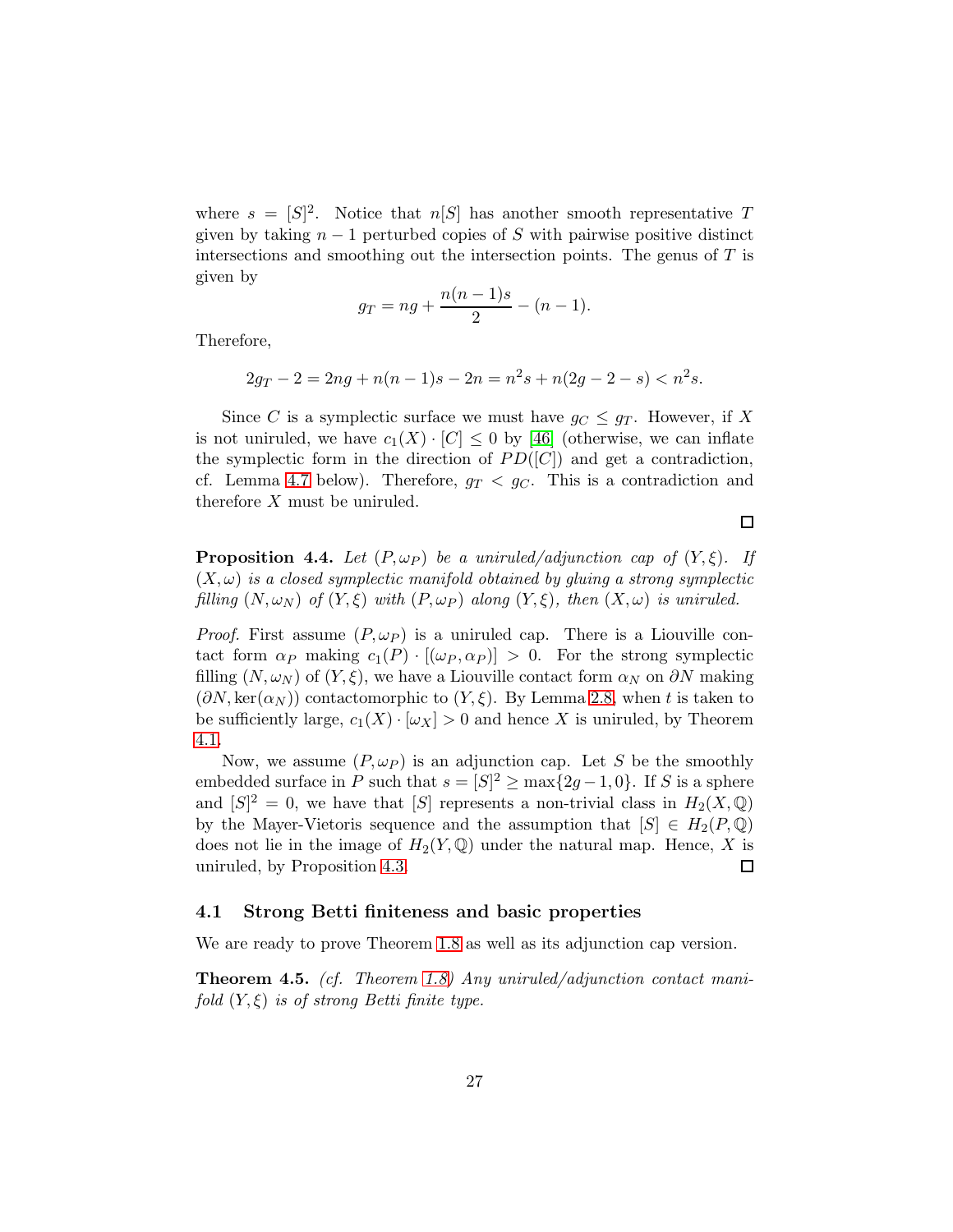Proof. Let the glued symplectic manifold between a uniruled/adjunction cap P of Y and a strong symplectic filling N of Y be  $(X,\omega)$  as before. By Proposition [4.4,](#page-26-0)  $(X, \omega)$  is uniruled.

Following the proof of Theorem [1.3,](#page-2-0) we have  $b_2^+(P) = 1$  and  $b_2^+(N) = 0$ . Moreover, there is a bound depending only on  $P$  for base genus of  $X$ .

The next step is to give a bound depending only on  $P$  for the number of exceptional curves in  $X$ . Similar to the proof of Theorem [1.3,](#page-2-0) we perturb  $[(\omega_P, \alpha_P)]$  a little bit such that there is a positive number c and an embedded surface S representing  $cPD([(\omega_P, \alpha_P)])$  and  $[S]^2 \ge g(S) - 1$ . This time, an exceptional class in  $X$  does not have to pair positively with  $[S]$  a priori because  $[S]$  is not Poincaré dual to multiple of  $\omega_X$  in general. However, by Corollary [2.13,](#page-12-1) we know that any exceptional class indeed pairs positively with  $[S]$ . After this point, the rest of the proof is the same as the proof of Theorem [1.3.](#page-2-0)

 $\Box$ 

Uniruled/adjunction caps behave well with respect to strong cobordisms.

<span id="page-27-0"></span>**Lemma 4.6.** Let  $(W, \omega_W)$  be a strong cobordism with negative end  $(\partial_- W, \ker(\alpha_W^-))$ and positive end  $(\partial_+W,\ker(\alpha_W^+))$ . If  $(\partial_+W,\ker(\alpha_W^+))$  is uniruled/adjunction, then so is  $(\partial_-W, \ker(\alpha_W^-))$ .

*Proof.* We first assume  $(\partial_+ W, \ker(\alpha_W^+))$  is uniruled. Let  $(P, \omega_P)$  be a uniruled cap for  $(\partial_+W,\ker(\alpha_W^+))$ . By an analogue of Lemma [2.8,](#page-9-0)  $(W,\omega_W)$  and  $(P, t\omega_P)$  can be glued symplectically by inserting part of the symplectization of  $(\partial_+W,\ker(\alpha_W))$  for some large t. This glued symplectic manifold is a uniruled cap when  $t$  is sufficiently large.

When  $(\partial_+W,\ker(\alpha_W^+))$  is adjunction, we take an adjunction cap  $(P_+,\omega_{P_+})$ together with the surface S inside. The statement follows easily if  $|S|^2 > 0$ . When  $[S]^2 = 0$ , we define  $P_- = W \cup_{\partial^+ W} P_+$  and we want to show that  $[S] \in H_2(P_-, \mathbb{Q})$  does not lie in the image of  $H_2(\partial_-W, \mathbb{Q})$ . By the Mayer-Vietoris sequence and the definition of being an adjunction cap, the natural map

$$
f: H_2(P_+, \mathbb{Q}) \to H_2(P_+, \partial_+ W, \mathbb{Q})
$$

satisfies  $f([S]) \neq 0$ . Notice that, f factors through

$$
H_2(P_+,\mathbb{Q}) \xrightarrow{g} H_2(P_-,\mathbb{Q}) \xrightarrow{h} H_2(P_-,\partial_-W,\mathbb{Q}) \xrightarrow{H} (P_-,W,\mathbb{Q}) = H_2(P_+,\partial_+W,\mathbb{Q})
$$

In particular,  $f([S]) \neq 0$  implies that the image of  $g([S])$  under h is nontrivial. By the Mayer-Vietoris sequence again,  $g([S])$  does not lie in the image of the natural map from  $H_2(\partial_-W, \mathbb{Q})$  to  $H_2(P_-, \mathbb{Q})$  and hence  $P_-$  is an adjunction cap.  $\Box$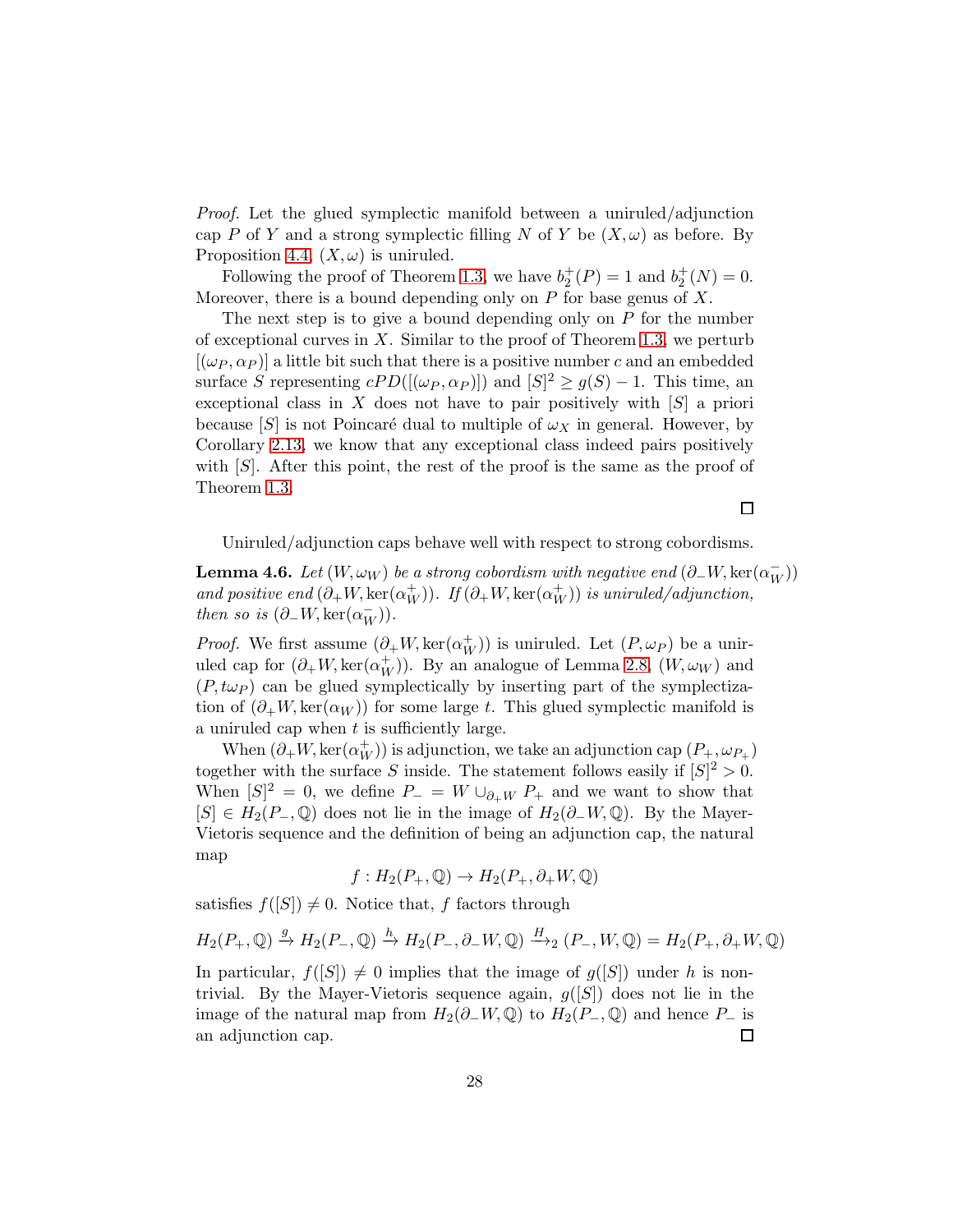The following lemma provides a common source of uniruled and adjunction caps.

<span id="page-28-1"></span>**Lemma 4.7.** Suppose  $(P, \omega_P)$  is a cap for  $(Y, \xi)$  with a closed embedded symplectic surface S not intersecting  $\partial P$ ,  $[S]^2 \geq 0$  and  $c_1(P)[S] > 0$ . Then, after a symplectic deformation,  $(P, \omega_P')$  is a uniruled and an adjunction cap for  $(Y, \xi)$ .

*Proof.* Since S is smoothly embedded symplectic surface with non-negative self-intersection, we can do inflation (See [\[36\]](#page-40-12), [\[44\]](#page-41-13)) along S to deform the symplectic form. This gives a family of symplectic form  $\omega_t$  on P such that  $[\omega_t] = [\omega_P] + t \iota_*(PD[S]),$  where  $\iota_* : H^2(P, \partial P; \mathbb{R}) \to H^2(P; \mathbb{R})$  is the natural map and PD denotes the Lefschetz dual. Let  $\alpha_P$  be a choice of Liouville contact form on  $\partial P$  with respect to  $\omega_P$ . Then,  $\alpha_P$  is also a Liouville contact form on  $\partial P$  with respect to  $\omega_t$  since inflation is local. Then,  $c_1(P) \cdot [(\omega_t, \alpha_P)] = c_1(P) \cdot ([(\omega_P, \alpha_P)] + tPD[S]) > 0$  for sufficiently large t. Hence, we can find  $\omega'_{P}$  such that  $(P, \omega'_{P})$  is a uniruled cap for  $(Y, \xi)$ .

On the other hand, since S is embedded and symplectic, we have  $[S]^2$  +  $2-2g(S) = c_1(P)[S] \ge 1$  and  $[(\omega_P, \alpha_P)] \cdot [S] > 0$ . Here  $g(S)$  is the genus of S. Hence  $[S]^2 \ge \max\{2g - 1, 0\}$  and  $[S] \in H_2(P, \partial P)$  is non-trivial. Thus  $[S] \in H_2(P)$  does not lie in the image of  $H_2(\partial P)$  under the natural morphism, which implies that  $(P, \omega_P)$  is an adjunction cap.

Theorem [4.5](#page-26-1) together with an argument of [\[23\]](#page-39-2) gives the following byproduct. The reader should compare this with Corollary 1.4 in Albers-Bramham-Wendl [\[6\]](#page-38-12).

 $\Box$ 

**Corollary 4.8.** If a contact 3-manifold is uniruled/adjunction, then any strong semifilling of the contact manifold has connected boundary.

*Proof.* Suppose, to the contrary, that  $(Y, \xi)$  admits a semifilling W with disconnected boundary. Since every contact 3-manifold has a cap with arbitrarily large  $b_2^+$  (see [\[24\]](#page-39-7)), by capping off the boundary components of W apart from  $(Y, \xi)$ , we can construct a strong filling N of  $(Y, \xi)$  with  $b_2^+(N)$ as large as we want. This contradicts to Theorem [4.5.](#page-26-1) □

### <span id="page-28-0"></span>4.2 Genus invariants and complexity

We define genus invariants for uniruled/adjunction caps, and the related complexity of contact 3-manifolds, which will provide explicit bounds for strong and Stein fillings.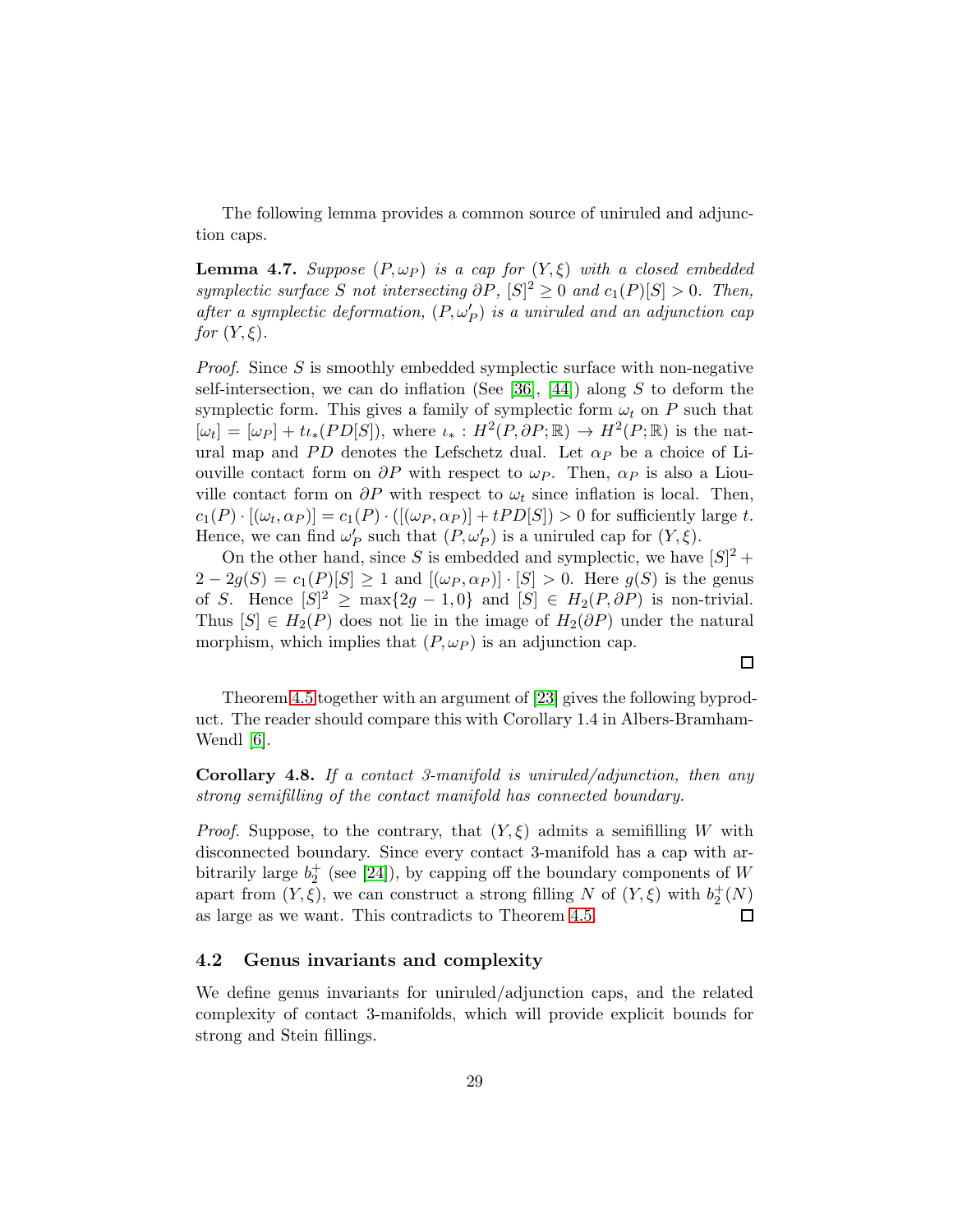**Definition 4.9.** For a uniruled/adjunction cap  $P$ , its **maximal** (resp. **minimal) base genus**  $g_{\text{max}}(P)$  (resp.  $g_{\text{min}}(P)$ ) is the maximal (resp. minimal) base genus (i.e.  $\frac{b_1(X)}{2}$ ) of the closed uniruled manifolds X obtained by gluing strong fillings to the boundary of P. The **base genus difference**  $g_{\Delta}(P)$  is defined to be  $g_{\text{max}}(P) - g_{\text{min}}(P)$ . If there is no strong filling for the boundary of the cap,  $g_{\text{max}}(P)$ ,  $g_{\text{min}}(P)$  are defined to be  $-\infty$  and  $g_{\Delta}(P)$  is defined to be 0. The surface genus  $g_s(P)$  of P is the minimal genus g required to find a continuous map  $u : \Sigma_g \to P$  such that  $u_*[\Sigma_g]^2 > 0$ . Here,  $\Sigma_g$  is the closed oriented surface of genus g.

Immediately, we have the following lemma.

**Lemma 4.10.** For any uniruled/adjunction cap  $(P, \omega_P)$ ,  $g_s(P)$  is finite and we have  $g_s(P) \ge g_{\text{max}}(P) \ge g_{\text{min}}(P)$ .

*Proof.* The bounds  $g_{\text{max}}(P) \leq g_s(P) < \infty$  of  $g_s(P)$  is contained in the proof of Theorem [4.5.](#page-26-1)  $\Box$ 

Definition 4.11. Given a strongly fillable uniruled/adjunction contact manifold  $(Y, \xi)$ , we define the **complexity**  $c_u(Y, \xi)$  of  $(Y, \xi)$  to be the infimum of  $g_{\text{max}}(P)$  among all uniruled caps and all adjunction caps  $(P, \omega_P)$  of  $(Y, \xi)$ . If a uniruled/adjunction contact manifold  $(Y, \xi)$  is not fillable, we define  $c_u(Y,\xi) = 0.$ 

<span id="page-29-0"></span>**Lemma 4.12.** If P and  $P_2$  are two uniruled/adjunction caps of  $(Y, \xi)$ , then  $g_{\Delta}(P) = g_{\Delta}(P_2)$ . Consequently,  $c_u(Y, \xi) \geq g_{\Delta}(P)$ .

*Proof.* Without loss of generality, we assume  $(Y, \xi)$  is fillable. Let  $N_{\text{min}}$ and  $N_{\text{max}}$  be two strong fillings of  $(Y, \xi)$  such that the glued manifolds  $P \cup_Y N_{\min}$  and  $P \cup_Y N_{\max}$  realize  $g_{\min}(P)$  and  $g_{\max}(P)$ , respectively. Notice that  $e + \sigma$  of any uniruled manifold only depends on its base genus. By Novikov additivity,  $(e + \sigma)(P \cup_Y N_{\min}) = (e + \sigma)(P) + (e + \sigma)(N_{\min})$  and similarly for  $P \cup_Y N_{\text{max}}$ . As a result, the difference  $(e + \sigma)(N_{\text{min}}) - (e +$  $\sigma$ )( $N_{\text{max}}$ ) determines  $g_{\Delta}(P)$  and hence also  $g_{\Delta}(P_2)$ . It is now clear that  $g_{\Delta}(P) = g_{\Delta}(P_2).$  $\Box$ 

We remark that Lemma [4.12](#page-29-0) implies that  $g_{\Delta}(P)$  is an invariant of  $(Y, \xi)$ so we also denote it as  $g_{\Delta}(Y, \xi)$  and call it the base genus difference. Since  $c_u(Y, \xi) = 0$  for planar manifolds (cf. Lemma [4.13\)](#page-30-0), we also have  $g_{\Delta}(Y, \xi) =$ 0 and one can regard the base genus difference as a planar obstruction. For example, the contact boundaries for the uniruled/adjunction caps that we construct later in Example [4.21](#page-33-0) and Lemma [4.28](#page-37-1) are non-planar.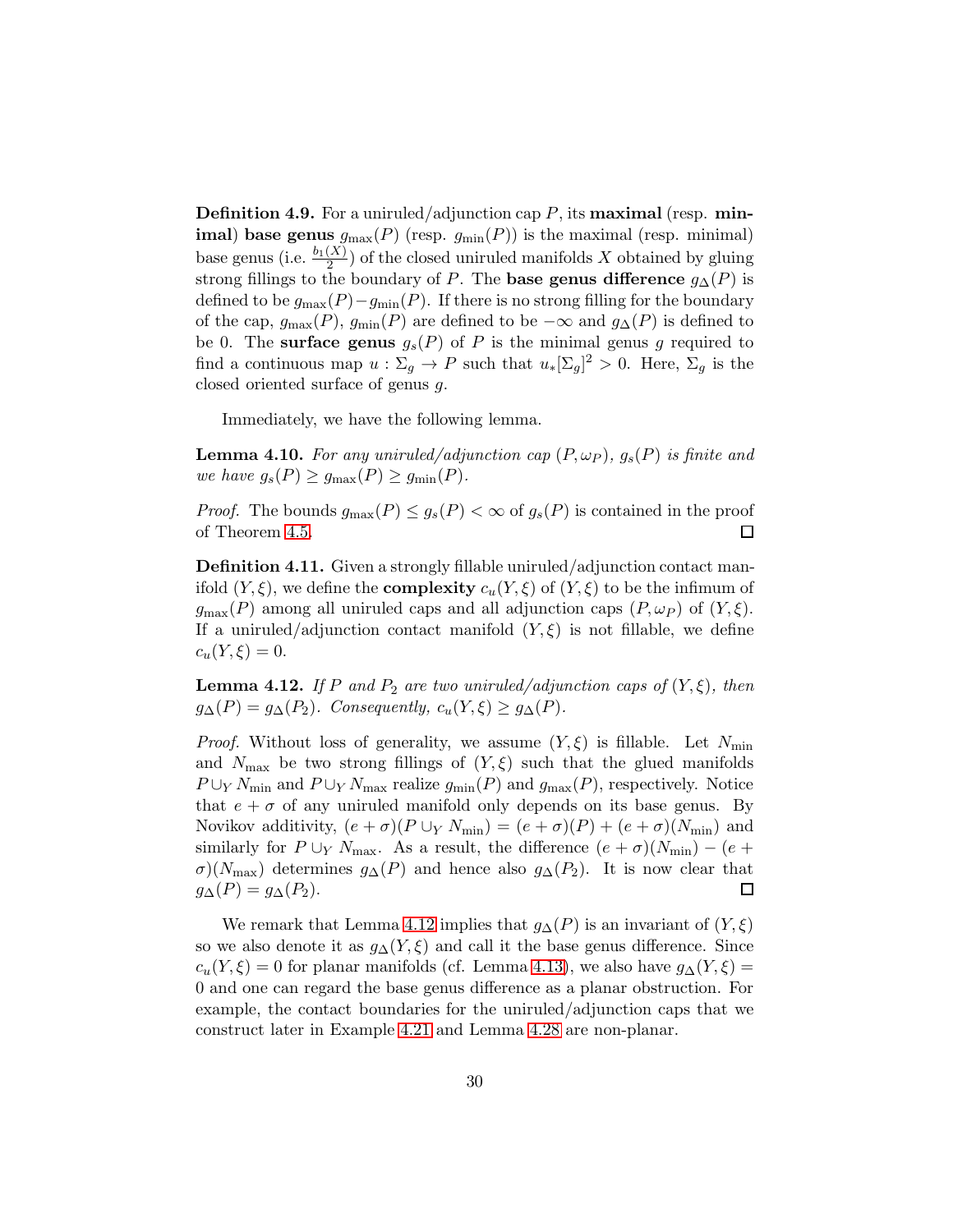Many previous known contact manifolds of Betti finite type are of complexity zero. Especially we have

<span id="page-30-0"></span>**Lemma 4.13.** Every strongly fillable planar contact 3-manifold  $(Y, \xi)$  admits a uniruled cap  $(P, \omega_P)$  with  $g_s(P) = 0$ . In particular, we have  $c_u(Y, \xi) =$  $g_{\text{max}}(P) = g_{\text{min}}(P) = 0.$ 

*Proof.* In [\[23\]](#page-39-2), it is observed that every planar open book has a cap with an embedded self-intersection 0 symplectic sphere  $S$  inside. Since  $S$  is symplec-tic, we can apply Lemma [4.7](#page-28-1) to conclude that  $(Y, \xi)$  has a uniruled cap. Next we show that  $g_s(P) = 0$  by constructing an embedded smooth sphere with positive self-intersection. Notice that the construction in [\[23\]](#page-39-2) gives another smoothly embedded sphere  $S_2$  intersecting S positively and transversally at one point. Suppose  $S_2$  has self-intersection k, by choosing  $n \geq |k| + 1$ parallel copies of S and resolving all the positive intersection points of them with  $S_2$ , we get an embedded sphere of positive self-intersection in the cap.  $\Box$ 

#### 4.2.1 Explicit bounds for strong fillings

We now give explicit Betti number bounds for fillings of uniruled/adjunction contact 3-manifolds in terms of genus invariants.

<span id="page-30-1"></span>**Lemma 4.14.** Let P be a uniruled/adjunction cap of a contact 3-manifold  $(Y, \xi)$ , and let N be a strong filling of  $(Y, \xi)$ . Then the following hold. (1)  $\alpha(P) - 4g_{\text{max}}(P) \leq (e + \sigma)(N) \leq \alpha(P) - 4g_{\text{min}}(P)$ , where  $\alpha(P) =$  $4 - (e + \sigma)(P)$ . (2)  $(b_1 + b_3)(N) \leq 4g_{\text{max}}(P) + 2b_1(Y) - (b_1 + b_3)(P)$ .

*Proof.* We continue to use the notation from the proof of Theorem [4.5.](#page-26-1) Since X is uniruled,  $(e + \sigma)(X)$  only depends on the base genus of X, and hence  $(e + \sigma)(X) \in [-4g_{\text{max}}(P) + 4, -4g_{\text{min}}(P) + 4]$ . By Novikov additivity,

$$
(e + \sigma)(N)
$$
  
=  $(e + \sigma)(X) - (e + \sigma)(P)$   
 $\in [-4g_{\text{max}}(P) - (e + \sigma)(P) + 4, -4g_{\text{min}}(P) - (e + \sigma)(P) + 4]$ 

Here note that  $b_2^0(Z) \leq b_1(\partial Z)$  for any compact connected oriented 4manifold Z with boundary, where  $b_2^0(Z)$  denotes the maximal dimension of subspaces of  $H_2(Z;\mathbb{R})$  whose intersection from is represented by the zero matrix. (This can be seen from the long exact sequence for the pair  $(Z, \partial Z)$ ) as follows. By the argument used in the solution of Exercise  $5.3.13(f)$  in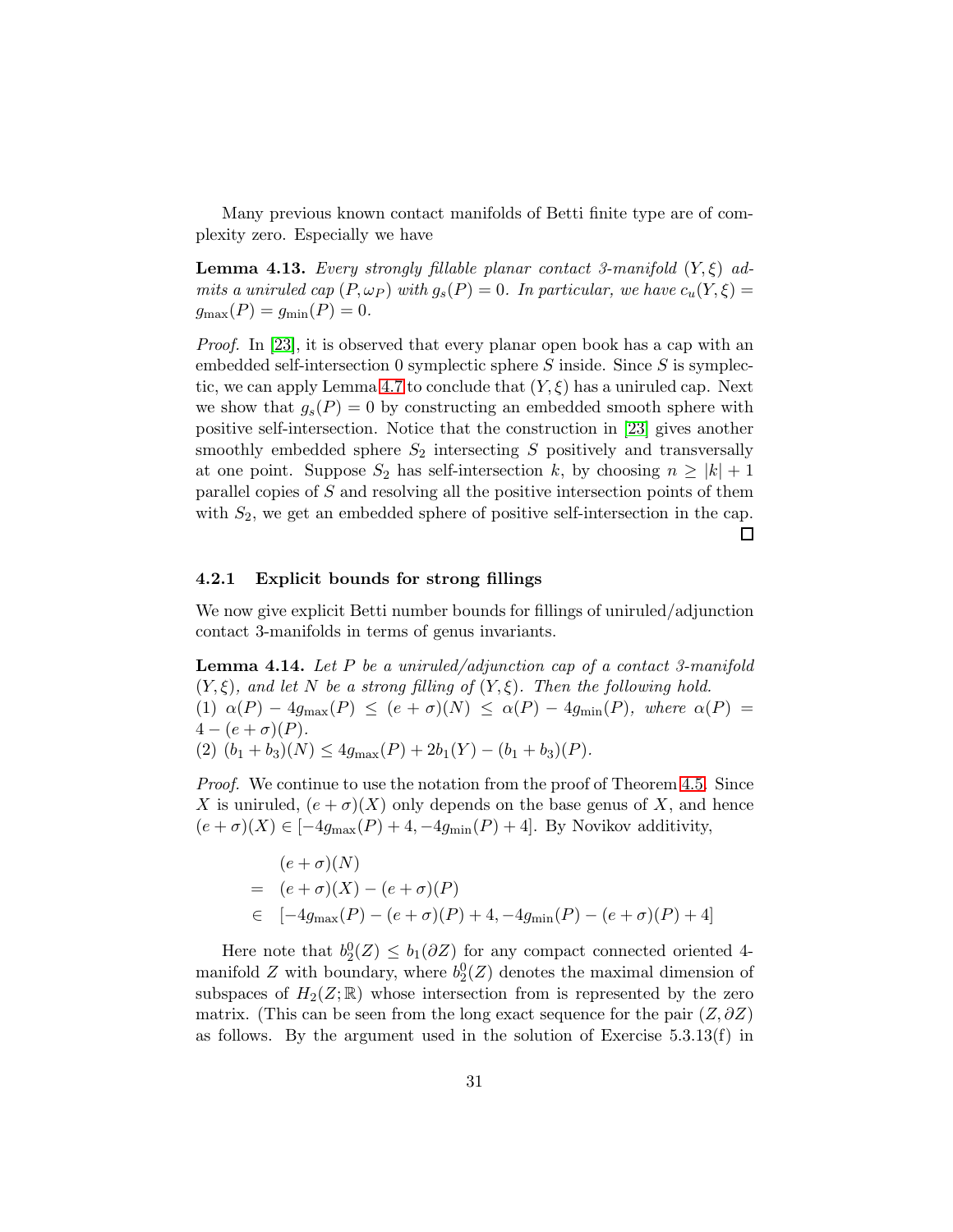[\[30\]](#page-40-9), it follows that  $b_2^0(Z)$  is the rank of the kernel of the homomorphism  $H_2(Z;\mathbb{R}) \to H_2(Z,\partial Z;\mathbb{R})$ . The exact sequence thus gives  $b_2^0(Z) \leq b_2(\partial Z) =$  $b_1(\partial Z)$ .) Therefore, we have

$$
(b_1 + b_3)(N)
$$
  
= -(e +  $\sigma$ )(N) + 1 + 2b<sub>2</sub><sup>+</sup>(N) + b<sub>2</sub><sup>0</sup>(N)  
 $\leq 4g_{\text{max}}(P) + (e + \sigma)(P) - 4 + 1 + b_1(Y)$   
 $\leq 4g_{\text{max}}(P) + (1 - (b_1 + b_3)(P) + 2b2+(P) + b20(P)) - 3 + b_1(Y)$   
 $\leq 4g_{\text{max}}(P) + 2b_1(Y) - (b_1 + b_3)(P).$ 

<span id="page-31-0"></span>Corollary 4.15. Let  $(Y, \xi)$  be a uniruled/adjunction contact 3-manifold. Then  $g_{\Delta}(Y,\xi) = 0$  is equivalent to  $e(N) + \sigma(N)$  being a constant for any strong fillings N of  $(Y, \xi)$ . In particular, if  $c_u(Y, \xi) = 0$  then  $e(N) + \sigma(N)$ is a constant.

Proof. It follows directly from Lemma [4.12](#page-29-0) and Lemma [4.14.](#page-30-1)

Using Lemma [4.13](#page-30-0) one can see that Corollary [4.15](#page-31-0) can be viewed as an extension of Wand's result quoted as Corollary [1.10.](#page-4-0)

#### 4.2.2 Explicit bounds for Stein fillings

For Stein fillings, we can also define the corresponding  $g_{\text{max}}^{Stein}$ ,  $g_{\text{min}}^{Stein}$  and  $g_{\Delta}^{Stein}$ , analogous to  $g_{\text{max}}$ ,  $g_{\text{min}}$  and  $g_{\Delta}$ . Clearly,

$$
g_{\min}^{Stein}(P) \ge g_{\min}(P), \quad g_{\max}^{Stein}(P) \le g_{\max}(P), \quad g_{\Delta}^{Stein}(P) \le g_{\Delta}(P).
$$

We obtain concrete bounds on  $e + \sigma$  of Stein fillings, which might be helpful to classify Stein fillings.

<span id="page-31-1"></span>**Lemma 4.16.** Suppose  $(Y, \xi)$  admits a uniruled/adjunction cap P. Then for any Stein filling N of  $(Y, \xi)$ , the following inequalities hold.

$$
g_{\max}^{Stein}(P) \le \lfloor \frac{b_1(P)}{2} \rfloor
$$
  

$$
\alpha(P) - 4g_{\max}^{Stein}(P) \le (e + \sigma)(N) \le \alpha(P) - 4g_{\min}^{Stein}(P),
$$

where  $\alpha(P) = 4 - (e + \sigma)(P)$ , and  $[r]$  denotes the maximal integer less than or equal to r.

 $\Box$ 

 $\Box$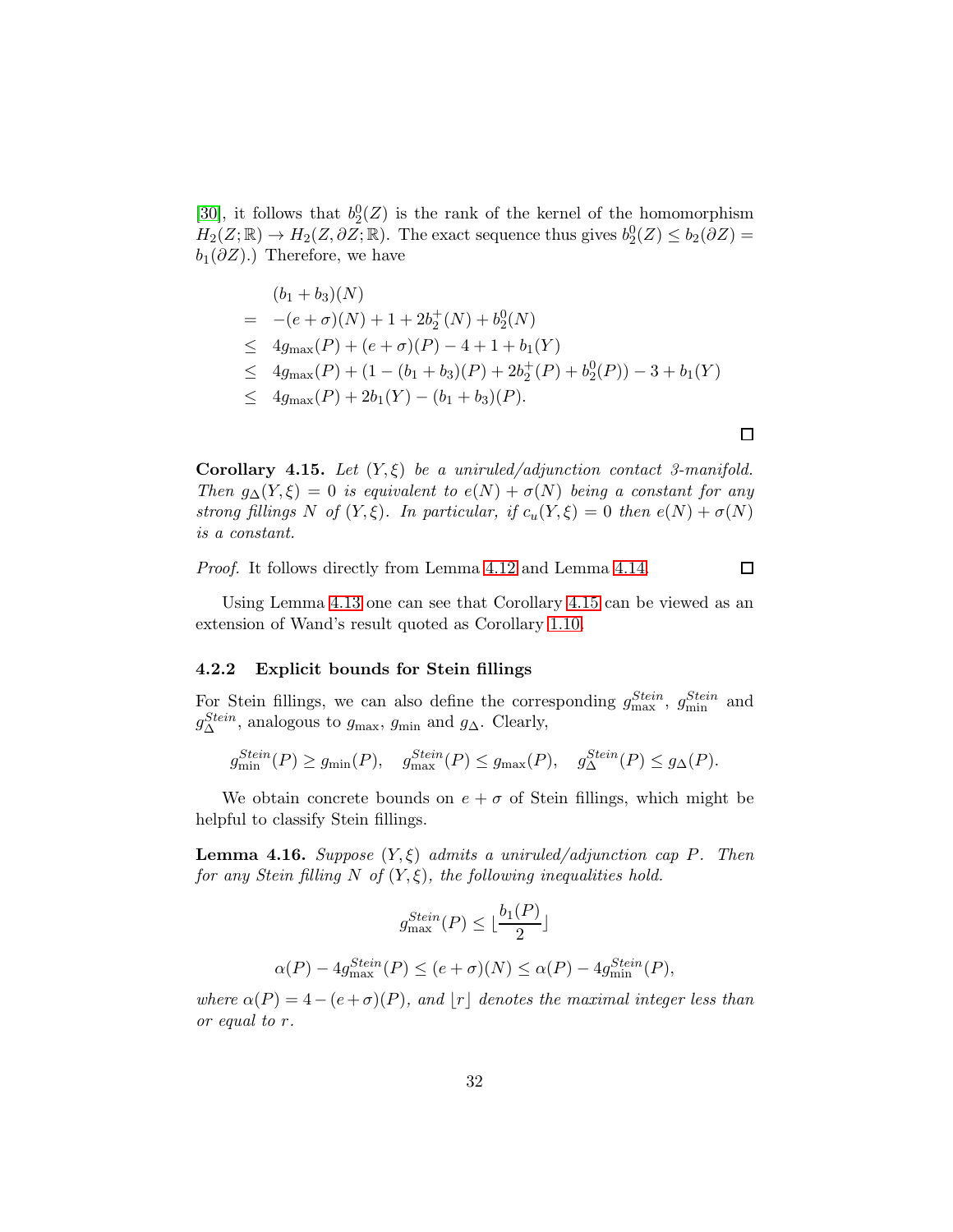*Proof.* Let N be a Stein filling of  $(Y, \xi)$ , and let X be the closed uniruled 4-manifold obtained by gluing N and P along  $(Y, \xi)$ . Since any Stein filling has a handle decomposition which consists of  $0$ -, 1- and 2-handles, and  $b_1$ of any uniruled manifold is even, we obtain  $b_1(X) \leq 2\lfloor \frac{b_1(P)}{2} \rfloor$  $\left(\frac{1}{2}\right)$ . Therefore, the claim follows from the fact  $(e + \sigma)(N) = (e + \sigma)(X) - (e + \sigma)(P)$ .

In particular, we have the following extension of Corollary [1.10.](#page-4-0)

<span id="page-32-0"></span>**Corollary 4.17.** Suppose  $(Y, \xi)$  has a uniruled/adjunction cap P. Assume further  $b_1(P) \leq 1$ . Then  $e + \sigma$  of a Stein filling of  $(Y, \xi)$  does not depend on the choice of the Stein filling.

 $\Box$ 

Proof. This clearly follows from Lemma [4.16.](#page-31-1)

Remark 4.18. Here we give an alternative proof of the Wand's result Corol-lary [1.10.](#page-4-0) This proof can be extended to contact 3-manifolds  $Y$  admitting adjunction cap P with  $b_1(P) \leq 1$ . We note that any minimal strong filling of a planar contact 3-manifold is a Stein filling up to deformation (See [\[76\]](#page-43-1)).

By [\[23\]](#page-39-2), it is easy to see that any planar contact 3-manifold has a simply connected adjunction cap. Therefore, the closed symplectic 4-manifold obtained by gluing the cap to a given Stein filling is simply connected. Since this manifold violates the Seiberg-Witten adjunction inequality with  $b_2^+ \geq 2$ (see [\[35\]](#page-40-11), [\[53\]](#page-41-11)), this closed manifold has  $b_2^+ = 1$ . Therefore,  $e + \sigma$  of the closed manifold is independent of the choice of the Stein filling. Since  $e + \sigma$ of the closed manifold is the sum of those of the Stein filling and the cap, the desired claim follows.

#### 4.3 Construction

We provide two general constructions for uniruled/adjunction caps. The first one is equipped with explicit open book descriptions and the second one comes from symplectic divisors. In particular, these examples provide many contact manifolds of strong Betti finite type. All the uniruled caps constructed in this subsection are also adjunction caps, and vice versa.

#### 4.3.1 Complexity and open books

The following result provides us uniruled/adjunction caps with  $b_1 \leq 1$  associated to a certain class of contact 3-manifolds with an open book. Notice that, for such contact 3-manifolds,  $e+\sigma$  of their Stein fillings is constant by Corollary [4.17.](#page-32-0)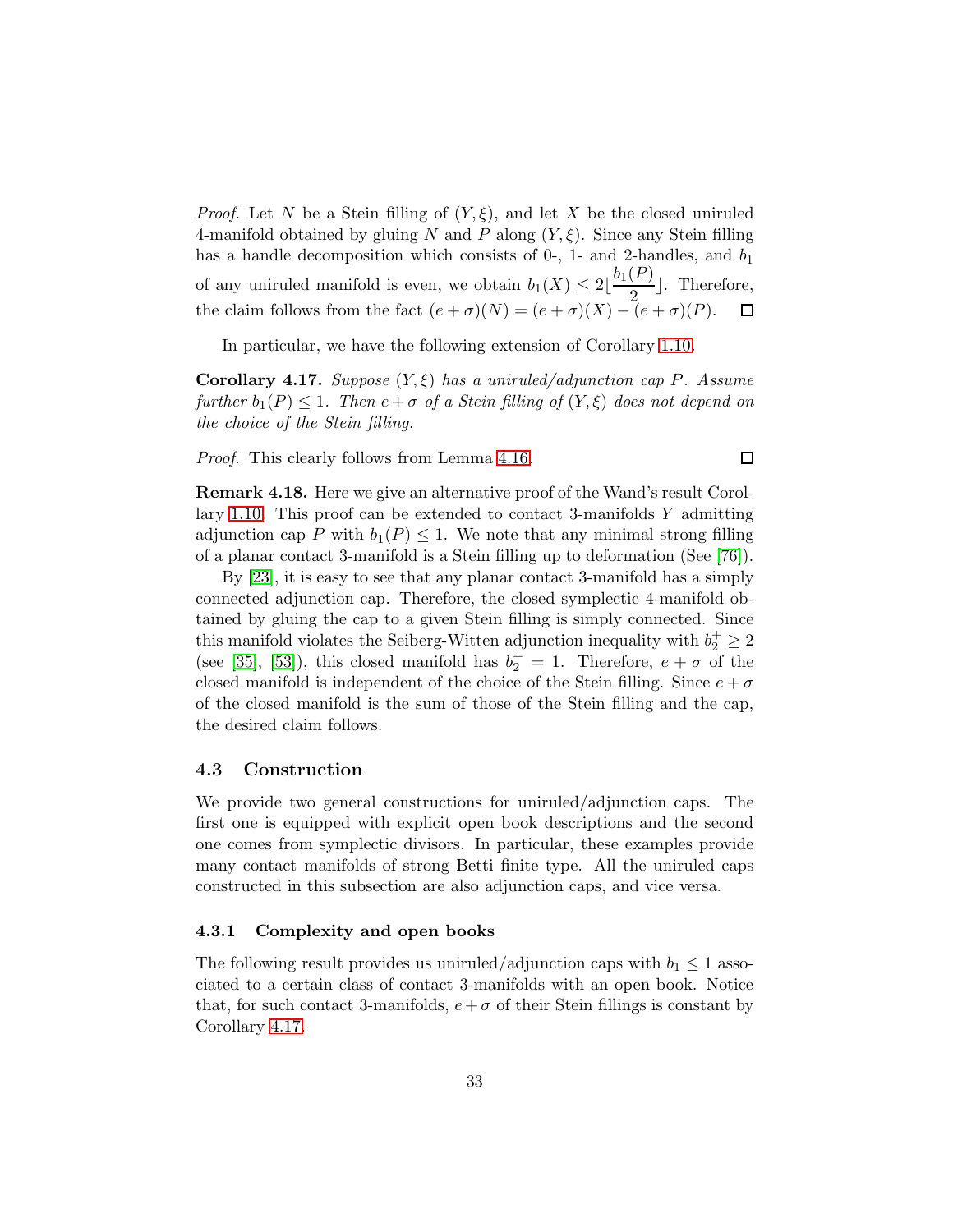<span id="page-33-1"></span>**Proposition 4.19.** Let  $(Y, \xi)$  be a contact 3-manifold supported by an open book  $(\Sigma_g^k, \varphi)$  with  $g \ge 1$  and  $k \ge 2g-1$ . If there exist (possibly empty set of) homotopicaly non-trivial simple closed curves  $C_1, C_2, \ldots, C_n$  in  $\Sigma_g^k$  such that  $tc_n \circ tc_{n-1} \circ \cdots \circ tc_1 \circ \varphi = t_{\delta_k} \circ t_{\delta_{k-1}} \circ \cdots \circ t_{\delta_1} \text{ in Map}(\Sigma_g^k)$ , then  $(Y, \xi)$  admits a cap which is uniruled and adjunction. Furthermore, the fundamental group of the cap is the quotient group  $\pi_1(\Sigma_q)/\langle C_1, C_2, \ldots, C_n\rangle$ .

Proof of Proposition [4.19.](#page-33-1) Similarly to Proposition [3.4,](#page-22-0) we obtain a symplectic cap  $W''$  of  $(Y, \xi)$  which contains  $LF_{q,k}$ . Let P be a cap obtained from W'' by blowing down k sections with self-intersection  $-1$  in  $LF_{q,k}$ . Due to Lemma [3.2,](#page-21-0)  $P$  contains a symplectic surface of genus  $q$  with self-intersection  $k(> 2q-2)$ . The adjunction formula and Lemma [4.7](#page-28-1) thus implies that P is both uniruled and adjunction. Similarly to Proposition [3.4,](#page-22-0) we see that  $\pi_1(P)$  is isomorphic to  $\pi_1(\Sigma_q)/\langle C_1, C_2, \ldots, C_n\rangle$ . □

Note that the relations in  $\text{Map}(\Sigma_g^k)$  obtained by [\[34\]](#page-40-13), [\[59\]](#page-42-13) and [\[71\]](#page-43-8) give us many concrete examples of Stein fillable contact structures satisfying the above assumption. Furthermore, there are non-planar contact 3-manifolds satisfying the assumption (e.g. the Stein fillable contact structure on  $T^3$ . See [\[73\]](#page-43-9). cf. [\[80\]](#page-43-0))

Using our building blocks  $LF_{q,k,I}$  and  $(Y_{q,k,I}, \xi_{q,k,I})$ , we will further construct a uniruled/adjunction contact 3-manifold with positive complexity. To find this example, we observe the following Lemma.

<span id="page-33-2"></span>**Lemma 4.20.** For each  $g \geq 0$  and  $k \geq 1$ , there exists a Stein filling  $N_{g,k}$  of  $(Y_{g,k}, \xi_{g,k})$  such that the glued symplectic 4-manifold  $N_{g,k} \cup LF_{g,k}$  is a closed uniruled 4-manifold with  $b_1 = 2g$ .

*Proof.* Let  $N_{g,k}$  be the Lefschetz fibration over  $D^2$  with fiber  $\Sigma_g^k$  whose monodromy factorization is  $t_{\delta_k} \circ \cdots \circ t_{\delta_1}$ . Then  $N_{g,k}$  is a Stein filling of  $(Y_{q,k}, \xi_{q,k})$  (see [\[2\]](#page-37-2), [\[1\]](#page-37-0), [\[62\]](#page-42-5)). It is easy to see that the glued closed 4-manifold is smoothly diffeomorphic to the genus g Lefschetz fibration over  $S^2$  whose vanishing cycles are all trivial curves. Therefore, the closed manifold is uniruled and has  $b_1 = 2g$ .  $\Box$ 

We can now easily construct the desired example.

<span id="page-33-0"></span>Example 4.21. There exists a uniruled and adjunction cap of a contact 3-manifold  $(Y, \xi)$  satisfying the following:  $(Y, \xi)$  admits two Stein fillings whose  $e + \sigma$  are not equal to each other. In particular,  $c_u(Y,\xi) > 0$  and  $(Y, \xi)$  is non-planar.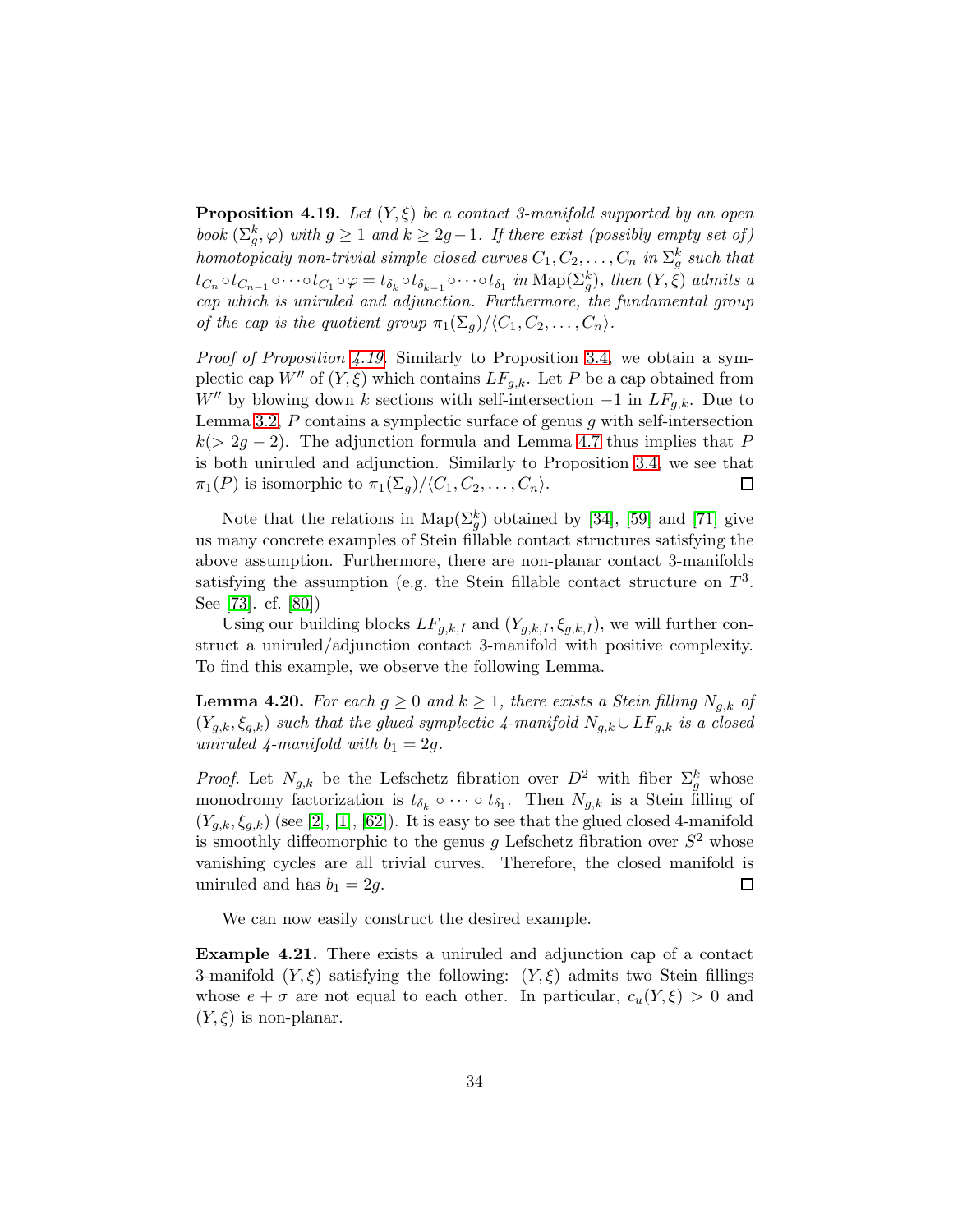We construct this example as follows. Let us recall a result of Tanaka [\[71\]](#page-43-8). He gave a factorization of  $t_{\delta_{4g+4}} \circ t_{\delta_{4g+3}} \circ \cdots \circ t_{\delta_1}$  into a product of positive Dehn twists in  $\text{Map}(\Sigma_g^{4g+4})$  for each  $g \geq 1$ . Furthermore, he proved that the factorization in Map( $\Sigma_q$ ) is a monodromy factorization of a genus g Lefschetz fibration over  $S^2$  whose total space is diffeomorphic to  $\mathbb{CP}^2\#(4g+5)\overline{\mathbb{CP}^2}$ . Since the vanishing cycles of the Lefschetz fibration are non-separating in  $\Sigma_q$ , the curves appearing in Tanaka's factorization are all homotopically nontrivial in  $\Sigma_g^{4g+4}$ . By capping off boundary components, we immediately get such a factorization of  $t_{\delta_k} \circ t_{\delta_{k-1}} \circ \cdots \circ t_{\delta_1}$  in  $\text{Map}(\Sigma_g^k)$  for each  $1 \leq k \leq 4g+4$ . Now let  $X_{g,k}$  be the Lefschetz fibration over  $D^2$  with fiber  $\Sigma_g^k$  that has this monodromy factorization. By these observations, we see that  $X_{q,k}$  is a Stein filling of  $(Y_{g,k}, \xi_{g,k})$  and that the glued symplectic 4-manifold  $X_{g,k} \cup LF_{g,k}$ is diffeomorphic to  $\mathbb{CP}^2\#(4g+5)\overline{\mathbb{CP}^2}$ . Since  $(e+\sigma)(LF_{g,k})=3-2g$  and  $(e + \sigma)(\mathbb{CP}^2 \# (4g + 5) \overline{\mathbb{CP}^2}) = 4$ , it follows  $(e + \sigma)(X_{g,k}) = 1 + 2g$ . On the other hand, direct computation shows that the Stein filling of  $(Y_{q,k}, \xi_{q,k})$ in Lemma [4.20](#page-33-2) satisfies  $e + \sigma = 1 - 2g$ . Since  $(Y_{g,k}, \xi_{g,k})$  admits a uniruled/adjunction cap in the case  $k \geq 2g - 1$ , the desired claim follows.

The last example below tells us that a cap which is symplectically embedded into a uniruled 4-manifold is not necessarily uniruled or adjunction.

**Example 4.22.** There exists a cap P of a contact 3-manifold  $(Y, \xi)$  satisfying the following:  $(Y, \xi)$  admits two Stein fillings  $N_1$  and  $N_2$  such that the glued symplectic closed 4-manifold  $N_1 \cup P$  (resp.  $N_2 \cup P$ ) is uniruled (resp. not uniruled). Consequently, the cap  $P$  is neither uniruled nor adjunction.

To construct such an example we use the following fact: for each  $q \geq 2$ ,  $t_{\delta_1} \in \text{Map}(\Sigma_g^1)$  has a factorization into positive Dehn twists along nonseparating (thus homologically non-trivial) curves such that the genus  $g$ Lefschetz fibration over  $S^2$  given by this factorization satisfies  $b_2^+ > 1$  (e.g.  $M_{C_{II}}$  in Section 4 of [\[18\]](#page-39-11)). Therefore, the factorization gives a Stein filling  $X_{g,1}$  of  $(Y_{g,1}, \xi_{g,1})$   $(g \geq 2)$  such that the glued symplectic closed 4-manifold  $X_{q,1} \cup LF_{q,1}$  is not uniruled, since  $X_{q,1} \cup LF_{q,1}$  is diffeomorphic to the above Lefschetz fibration. The claim thus follows from Lemma [4.20.](#page-33-2)

# 4.3.2 Realizing pairs  $(g_{\text{max}}(P), g_{\text{min}}(P))$  via plumbings

It is natural to ask when a non-negative integer pair can be realized by  $(g_{\text{max}}(P), g_{\text{min}}(P))$ . The first Chern class and the class of symplectic form are completely understood if the cap is a symplectic divisor cap, from which we construct many examples realizing different pairs  $(g_{\text{max}}(P), g_{\text{min}}(P)).$ 

We begin with uniruled divisor caps with  $g_{\text{max}}(P) = g_{\text{min}}(P) = 0$ .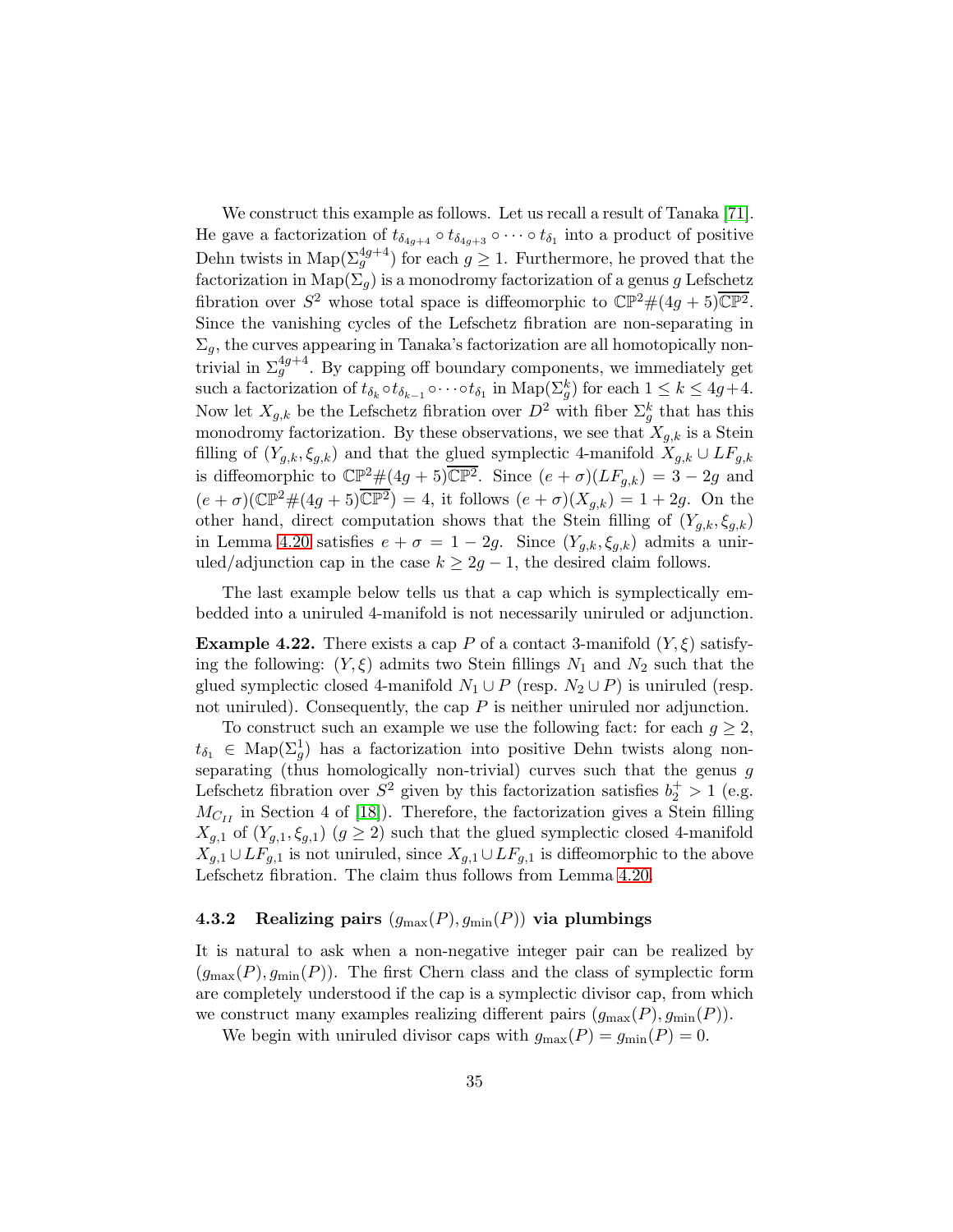<span id="page-35-0"></span>**Lemma 4.23.**  $(T^3, \xi_{std})$  admits a uniruled divisor cap  $(P, \omega_P)$  with  $g_s(P)$  =  $g_{\Delta}(P) = 0$  and hence  $c_u(T^3, \xi_{std}) = 0$ 

*Proof.* Notice that  $(T^3, \xi_{std})$  is the unit circle cotangent bundle (with respect to some metric) of  $T^2$  with contact structure induced by the canonical Liouville flow in  $T^*T^2$ . We can embed a Lagrangian torus in  $\mathbb{CP}^2$  as a fibre of a toric moment map. Then the complement of a Weinstein neighborhood of the Lagrangian toric fiber is a plumbing of three complex lines and hence a uniruled cap, by Lemma [4.7.](#page-28-1) □

**Remark 4.24.** By Lemma [4.13,](#page-30-0)  $c_u(Y, \xi) = 0$  if  $(Y, \xi)$  is planar and strongly fillable. Notice that  $c_u(T^3, \xi_{std}) = 0$  by Lemma [4.23.](#page-35-0) However,  $(T^3, \xi_{std})$ is not planar since any Stein filling of a planar contact 3-manifold is neg-ative definite by [\[23\]](#page-39-2) but there is a Stein filling of  $(T^3, \xi_{std})$  which is not negative definite, namely, the disk cotangent bundle. Therefore, the class of contact manifolds having  $c_u = 0$  is strictly larger than that of those having supporting genus zero.

<span id="page-35-1"></span>Example 4.25. This example is of fundamental importance in [\[57\]](#page-42-2) and we want to show that it is uniruled of complexity zero. Consider an augmented graph as in Subsection [3.3](#page-23-0) with the numbers above the vertices being the self-intersection numbers:



The genera are all zero and the symplectic areas are not specified. In particular, the boundary  $\partial P$  of the plumbing P is a rational homology sphere when  $n \neq 6$ . Therefore, we can identify the second homology and cohomology group with Q-coefficient via the long exact sequence for the pair  $(P, \partial P)$  and Lefschetz duality. Thus the first Chern class can be expressed as  $PD(c_1) = \sum_{i=1}^4 a_i[v_i]$ , where the  $[v_i]$  are the homology classes of the corresponding spheres labeled in the graph and  $PD$  stands for the Lefschetz dual. The coefficients  $a_i$  are calculated using the adjunction formula:  $\left(\sum_{j=1}^4 a_j[v_j]\right) \cdot [v_i] = [v_i]^2 + 2$  for each *i*. It follows that  $c_1 =$  $PD(2[v_1] + [v_2] + [v_3] + [v_4]).$ 

When  $n = 3, 4, 5$ , the intersection form associated to the symplectic divisor is not negative definite and non-degenerate. Therefore, Theorem [3.8](#page-24-0) implies this symplectic divisor is concave for some choice of  $\omega$ . Moreover,  $c_1 \cdot [\omega] > 0$  and hence it gives a uniruled cap.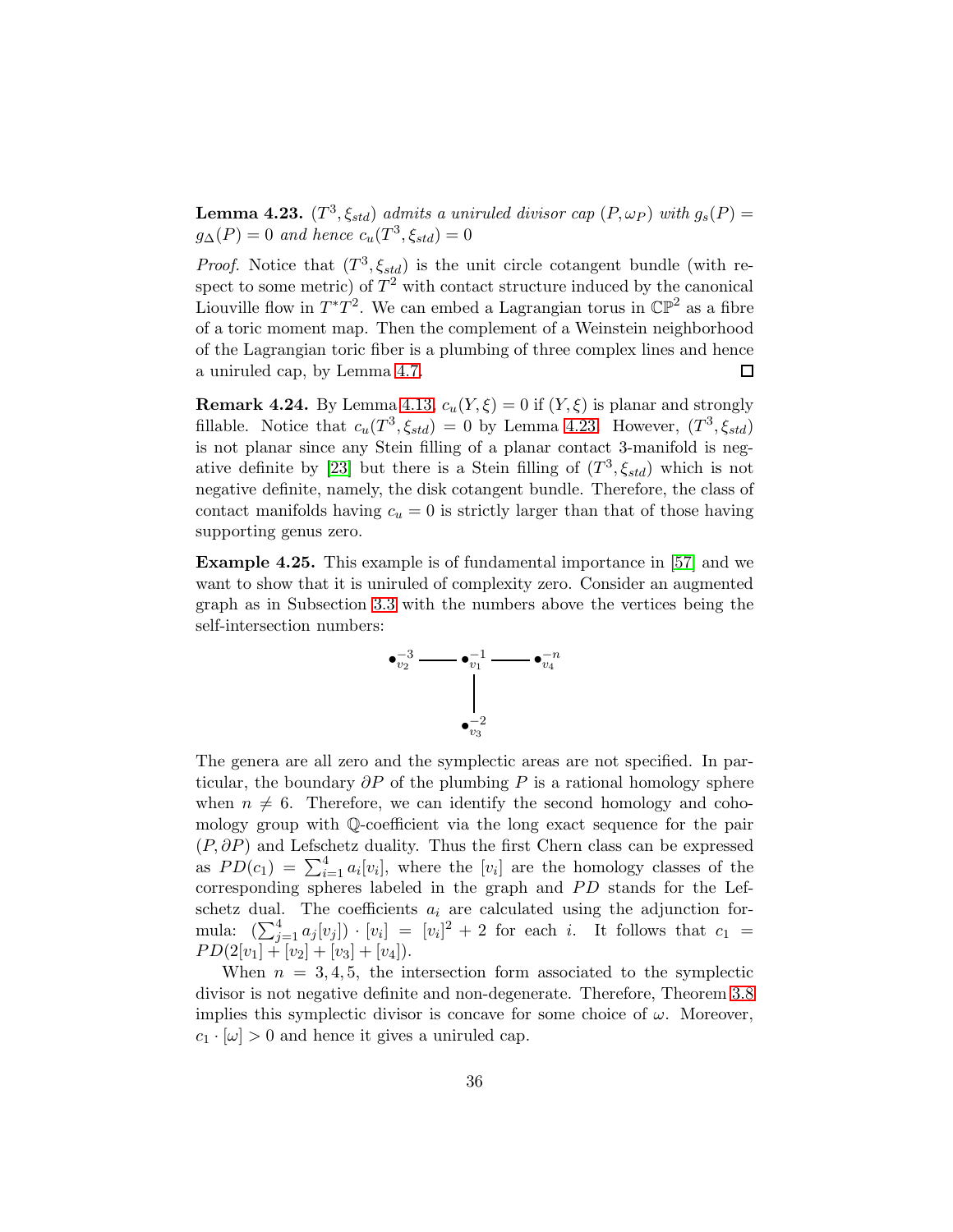If we choose an almost complex structure  $J$  making the configuration  $J$ holomorphic, then we get a  $(2,3)$ -cusp curve with self-intersection  $6 - n$  by repeating blowing down. This is the image of a sphere so we get  $g_s(P) = 0$ .

<span id="page-36-0"></span>Remark 4.26. We have already seen that how uniruled cap fits in the picture of some known Betti finite type contact manifolds. In [\[23\]](#page-39-2), [\[47\]](#page-41-1), [\[64\]](#page-42-0), [\[33\]](#page-40-0), [\[32\]](#page-40-2), [\[68\]](#page-42-1) and [\[43\]](#page-41-2), those Betti finite type manifolds have symplectic caps with a non-negative self-intersection symplectic sphere. These are uniruled caps after a symplectic deformation, by Lemma [4.7.](#page-28-1) In [\[57\]](#page-42-2), Ohta and Ono give some Betti finite type contact manifolds, which is the boundary of the ones in Example [4.25.](#page-35-1) In [\[76\]](#page-43-1), Wendl shows that there is a unique, up to symplectic deformation, minimal strong filling of  $(T^3, \xi_{std})$ . We have seen in Lemma [4.23](#page-35-0) that  $(T^3, \xi_{std})$  also admits a uniruled cap. In [\[56\]](#page-41-4), their cap has a symplectic genus g surface  $(g \geq 1)$  with self-intersection greater than  $2g - 2$ , hence can be deformed to be a uniruled cap (Lemma [4.7\)](#page-28-1). The caps used in [\[11\]](#page-38-0) also belong to one of the above families.

We move on to uniruled divisor caps with  $g_{\text{max}}(P) = g_{\text{min}}(P) > 0$ .

<span id="page-36-1"></span>**Lemma 4.27.** Let  $D \subset (X, \omega)$  be a symplectic divisor with a symplectic sphere  $C_1$  of self-intersection 0 and a symplectic genus g surface  $C_2$  intersecting  $C_1$  once. Suppose X is a closed symplectic manifold and  $\omega$  is exact on the boundary of a plumbing. Then there exists a plumbing  $(P(D), \omega)$ which is a uniruled cap with  $g_{\text{max}}(P(D)) = g_{\text{min}}(P(D)) = g$ , possibly after a symplectic deformation.

*Proof.* By [\[36\]](#page-40-12), X is ruled and  $C_1$  represent a fiber. Since  $C_2$  intersect  $C_1$ transversally and positively once (See the Definition of symplectic divisor above), the projection from  $C_2$  to the base is degree 1. Therefore, the genus of the base is the same as that of  $C_2$ , which is g. Moreover, D has a concave neighborhood  $P(D)$  by Theorem [3.8](#page-24-0) and Remark [3.9,](#page-24-1) possibly after a symplectic deformation. Furthermore,  $P(D)$  can be chosen to be uniruled by Lemma [4.7,](#page-28-1) possibly after a symplectic deformation.  $\Box$ 

It is easy to give examples satisfying the assumption in Lemma [4.27.](#page-36-1) We can take D to be the union of a fiber and a section of an  $S^2$ -bundle. A more general construction is taking X to be blown up of an  $S^2$ -bundle and D can be taken to be the proper transform (or total transform, or mixed) of the union of a fiber and a section.

Finally we construct uniruled divisor caps with  $g_{\text{max}}(P) > g_{\text{min}}(P)$ 0. A tubular neighborhood of a symplectic genus  $g\ (g > 0)$  surfaces with appropriate self-intersection greater than  $2g - 2$  give a family of examples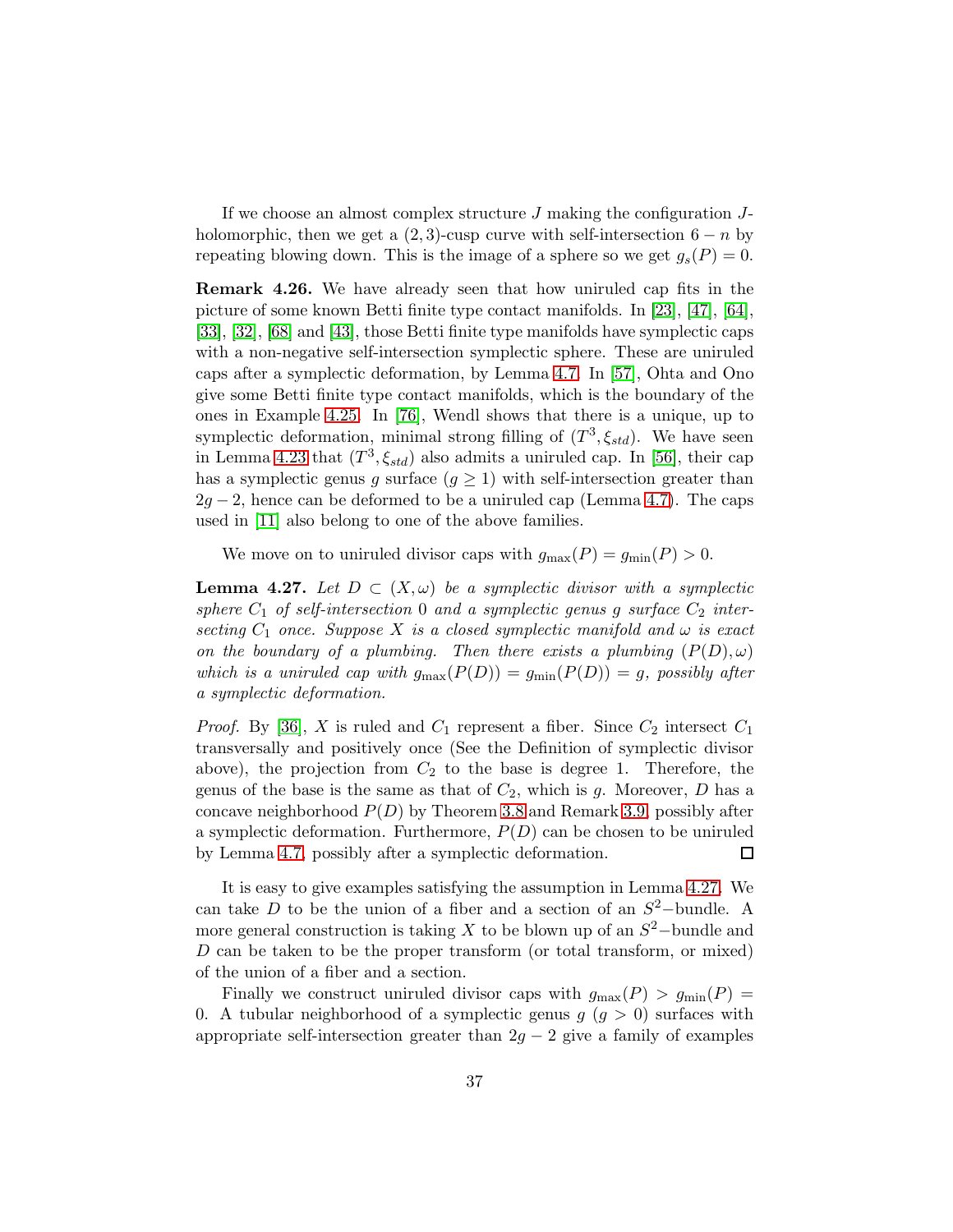(cf. Lemma [4.7](#page-28-1) and Theorem [3.8\)](#page-24-0). Another family of examples is given in the proof of the following lemma.

<span id="page-37-1"></span>**Lemma 4.28.** For any integer  $n \geq 0$  and  $K \leq 4$ , there is a uniruled cap  $(P_{n,K}, \omega_{n,K})$  which can be symplectically embedded in a ruled manifold with base genus j for all  $0 \le j \le n$ . Moreover, one has  $g_{\text{max}}(P_{n,K}) = n$  and  $g_{\min}(P_{n,K}) = 0.$ 

*Proof.* Let  $D_{n,K}$  be a symplectic divisor consisting of a symplectic sphere  $C_1$  of self-intersection 0, and a symplectic surface  $C_2^{n,K}$  $n^{n,\mathbf{A}}_2$  of genus  $2n$  and self-intersection  $K$  which intersects  $C_1$  positively and transversally at two distinct points. By Theorem [3.8](#page-24-0) and Remark [3.9,](#page-24-1) any embedding of  $D_{n,K}$ in a symplectic manifold can be made a concave divisor after possibly deforming the symplectic form, so we will take  $(P_{n,K}, \omega_{n,K})$  to be a concave neighborhood of  $D_{n,K}$ . Notice that  $(P_{n,K}, \omega_{n,K})$  can be made a uniruled cap (Lemma [4.7\)](#page-28-1). We will identify  $D_{n,K}$  as a symplectic divisor in a suitable blow-up of  $(S^2 \times \Sigma_j, \omega_j)$ , where  $\omega_j$  is a product symplectic structure, for all  $0 \leq j \leq n$ .

Let  $\overline{C_1}$  be  $S^2 \times \{p\}$  for some  $p \in \Sigma_j$ . We construct another symplectic surface  $C_2^{n,K}$  $\sum_{j=2}^{n,\mathbf{A}}$  by resolving two disjoint copies of  $\{\text{point}\}\times\Sigma_j$  and  $2(n-j)+1$ disjoint copies of  $S^2 \times \{\text{point}\}\$  different from  $\overline{C_1}$ . The symplectic surface  $C_2^{n,K}$  $n_A^{n,R}$  has genus 2n and intersect  $C_1$  positively transversally twice with selfintersection  $8(n-j) + 4$ . We blow up  $C_2^{n,K}$  $a_2^{n,\mathbf{A}}$  at  $8(n-j)+4-K$  regular points away from  $\overline{C_1}$  and denote the proper transforms of  $\overline{C_1}$  and  $C_2^{n,K}$ 2 as  $C_1$  and  $C_2^{n,K}$  $n,K \choose 2$ , respectively. The union of  $C_1$  and  $C_2^{n,K}$  $i^{n,\mathbf{A}}_2$  is the desired symplectic divisor  $D_{n,K}$ , so the corresponding uniruled cap  $(P_{n,K}, \omega_{n,K})$  has been embedded in a ruled surface of genus  $j$  as promised.

To show that  $g_{\text{max}}(P_{n,K}) = n$ , we recall that if  $P_{n,K}$  is embedded in a closed symplectic manifold  $(X, \omega)$ , then X is ruled and  $C_1$  represents a fiber class (See [\[36\]](#page-40-12)). Therefore, the fact that  $[C_2^{n,K}]$  $\binom{n,\kappa}{2} \cdot [C_1] = 2$  implies the projection of  $C_2^{n,K}$  $n_A^{n,R}$  to the base has degree 2. Hence, the base genus is less than  $n + 1$  by Riemann-Hurwitz's formula. □

# <span id="page-37-0"></span>References

- <span id="page-37-2"></span>[1] S. Akbulut. 4-manifolds. book in preparation, available at [http://www.math.msu.edu/](http://www.math.msu.edu/~akbulut/)∼akbulut/
- [2] S. Akbulut and B. Ozbagci. Lefschetz fibrations on compact Stein surfaces. Geom. Topol. 5: 319–334, 2001.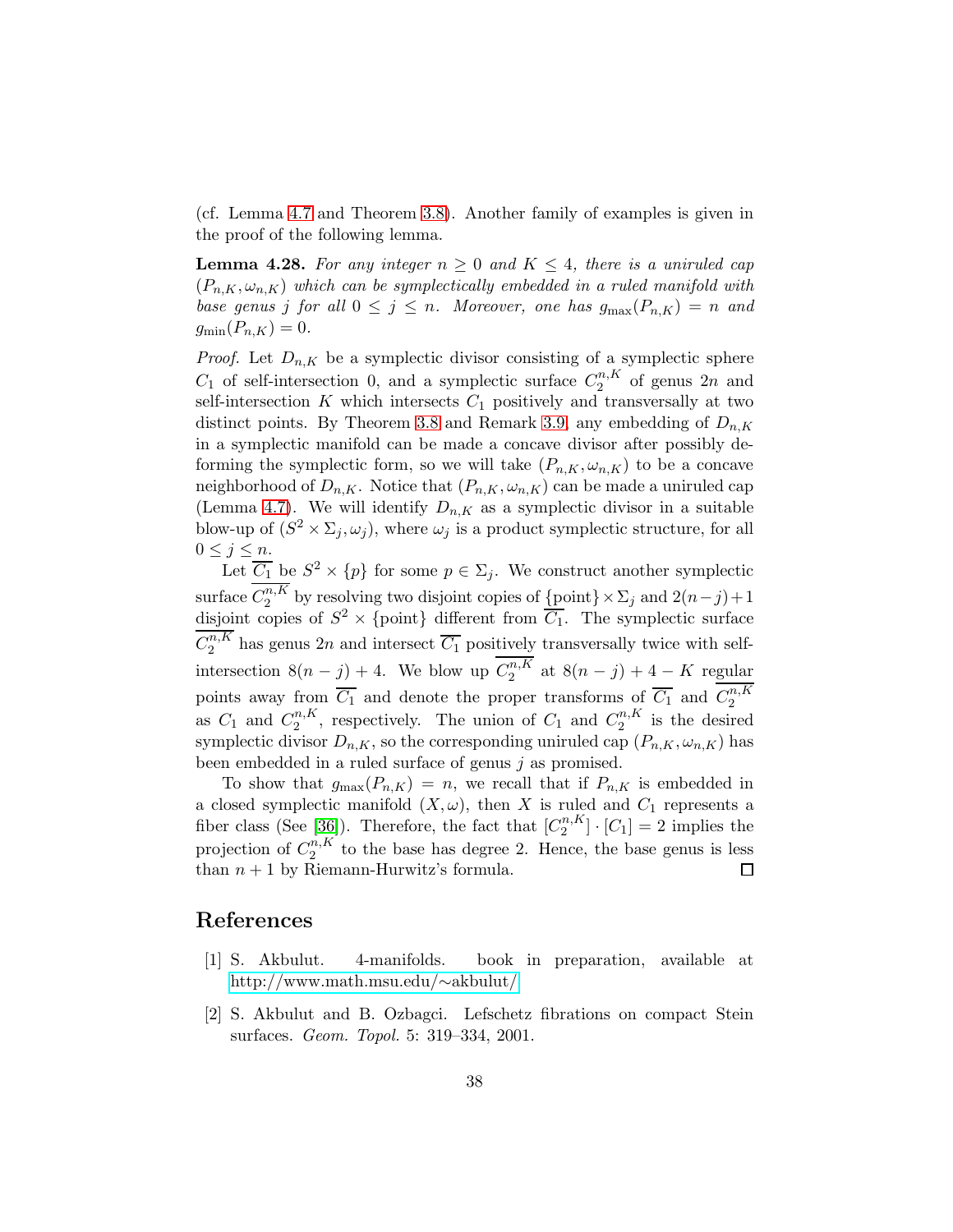- <span id="page-38-3"></span><span id="page-38-2"></span>[3] S. Akbulut and K. Yasui. Infinitely many small exotic Stein fillings. J. Symplectic Geom. 12 (2014), no. 4, 673–684.
- <span id="page-38-6"></span>[4] A. Akhmedov, J. Etnyre, T. Mark, and I. Smith. A note on Stein fillings of contact manifolds. Math. Res. Letters 15(6): 127-133, 2008.
- <span id="page-38-12"></span>[5] A. Akhmedov and B. Ozbagci. Exotic Stein fillings with arbitrary fundamental group [arXiv:1212.1743v](http://arxiv.org/abs/1212.1743)1, 2014.
- [6] P. Albers, B. Bramham, and C. Wendl. On nonseparating contact hypersurfaces in symplectic 4-manifolds. Algebr. Geom. Topol. 10(2): 697-737, 2010.
- <span id="page-38-7"></span>[7] S. Bauer. Almost complex 4-manifolds with vanishing first Chern class. J. Differential Geom., 79(1):25-32, 2008.
- <span id="page-38-1"></span>[8] R.I. Baykur and J. Van Horn-Morris. Families of contact 3-manifolds with arbitrarily large Stein fillings, with an appendix by S. Lisi and C. Wendl Journal of Differential Geometry, 101(3):423-465, 2015.
- <span id="page-38-4"></span>[9] R.I. Baykur and J. Van Horn-Morris. Topological complexity of symplectic 4-manifolds and Stein fillings. [arXiv:1212.1699,](http://arxiv.org/abs/1212.1699) 2012. (to appear in J. Symp. Geom.)
- <span id="page-38-5"></span><span id="page-38-0"></span>[10] R.I. Baykur, N. Monden and J.V. Horn-Morris. Positive factorizations of mapping classes. [arXiv:1412.0352,](http://arxiv.org/abs/1412.0352) 2014.
- <span id="page-38-8"></span>[11] M. Bhupal and K. Ono, Symplectic fillings of quotient surface singularities. Nagoya Math. J. 204 (2011), 1-45
- <span id="page-38-9"></span>[12] R. Bott and L. Tu, Differential forms in algebraic topology. Graduate Texts in Mathematics, 82. Springer-Verlag, New York-Berlin, 1982.
- [13] F. Bourgeois, Y. Eliashberg, H. Hofer, K. Wysocki and E. Zehnder. Compactness results in symplectic field thoery. Geom. Topo., 7:799- 888, 2003.
- <span id="page-38-11"></span><span id="page-38-10"></span>[14] S. Boyer, Simply-connected 4-manifolds with a given boundary. Trans. Amer. Math. Soc. 298 no. 1: 331–357, 1986.
- [15] J.W.S. Cassels. Rational quadratic forms. London Mathematical Society Monographs, 13. Academic Press, Inc. [Harcourt Brace Jovanovich, Publishers], London-New York, 1978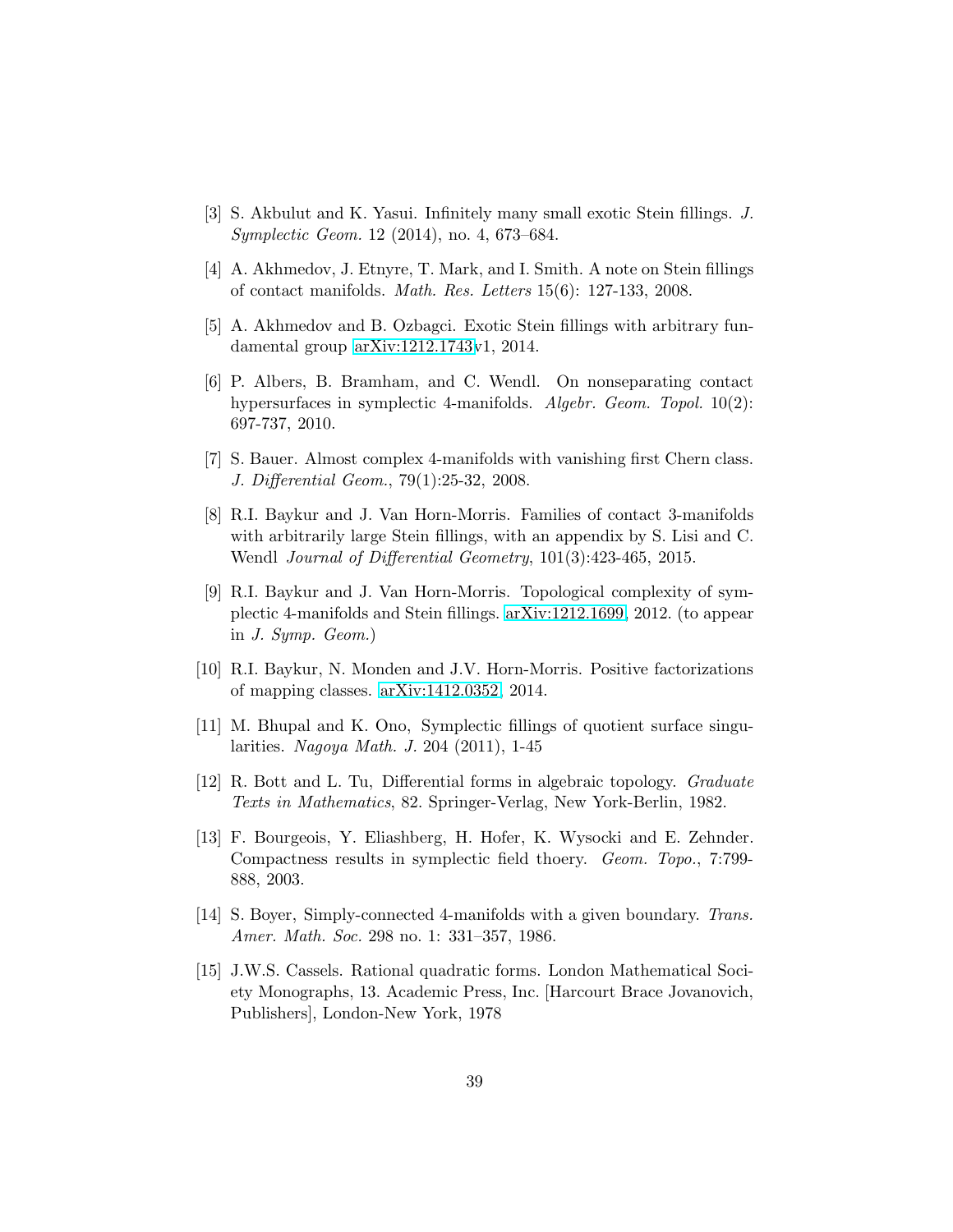- <span id="page-39-6"></span>[16] K. Cieliebak and Y. Eliashberg. From Stein to Weinstein and back: symplectic geometry of affine complex manifolds. Amer. Math. Soc. 2012.
- <span id="page-39-1"></span>[17] E. Dalyan, M. Korkmaz and M. Pamuk. Arbitrarily Long Factorizations in Mapping Class Groups, Int. Math. Res. Not. 2015(19): 9400–9414, 2015.
- <span id="page-39-11"></span>[18] H. Endo. A generalization of Chakiris' fibrations. Groups of diffeomorphisms, 251-282, Adv. Stud. Pure Math., 52, Math. Soc. Japan, Tokyo, 2008
- [19] Y. Eliashberg. Filling by holomorphic discs and its applications. Geometry of low-dimensional manifolds, 2 (Durham 1989), volume 151 of London Math. Soc. Lecture Note Ser. pages 45-67 Cambridge Univ. Press, Cambridge, 1990.
- <span id="page-39-5"></span><span id="page-39-0"></span>[20] Y. Eliashberg, A. Givental and H. Hofer. Introduction to symplectic field theory. Geom. Funct. Anal., special volume, (2):560-673, 2000.
- <span id="page-39-4"></span>[21] Y Eliashberg. On symplectic manifolds with some contact properties. J. Diff. Geom., 33: 233-238, 1991.
- <span id="page-39-2"></span>[22] J. Etnyre. Symplectic convexity in low-dimensional topology. Topol. and its Appl. 88: 3-25, 1998.
- <span id="page-39-7"></span>[23] J. Etnyre Planar open book decompositions and contact structures. Int. Math. Res. Not. 79: 4255-4267, 2004.
- <span id="page-39-3"></span>[24] J. Etnyre and K. Honda. On symplectic cobordisms. Math. Ann. 323: 31-39, 2002.
- [25] R. Friedman and J. Morgan. Smooth Four-Manifolds and Complex Surfaces. Ergebnisse der Mathematik und ihrer Grenzgebiete (3) [Results in Mathematics and Related Areas (3)], 27, Springer-Verlag, Berlin, 1994.
- <span id="page-39-8"></span>[26] D.T. Gay. Open books and configurations of symplectic surfaces. Alg. Geom. Top. 3: 569-586, 2003.
- <span id="page-39-10"></span><span id="page-39-9"></span>[27] D.T. Gay. Correction to "Open books and configurations of symplectic surfaces". Alg. Geom. Top. 3: 1275-1276, 2003.
- [28] D.T. Gay and A.I. Stipsicz. Symplectic surgeries and normal surface singularities. Algebr. Geom. Topol., 9(4): 2203-2223, 2009.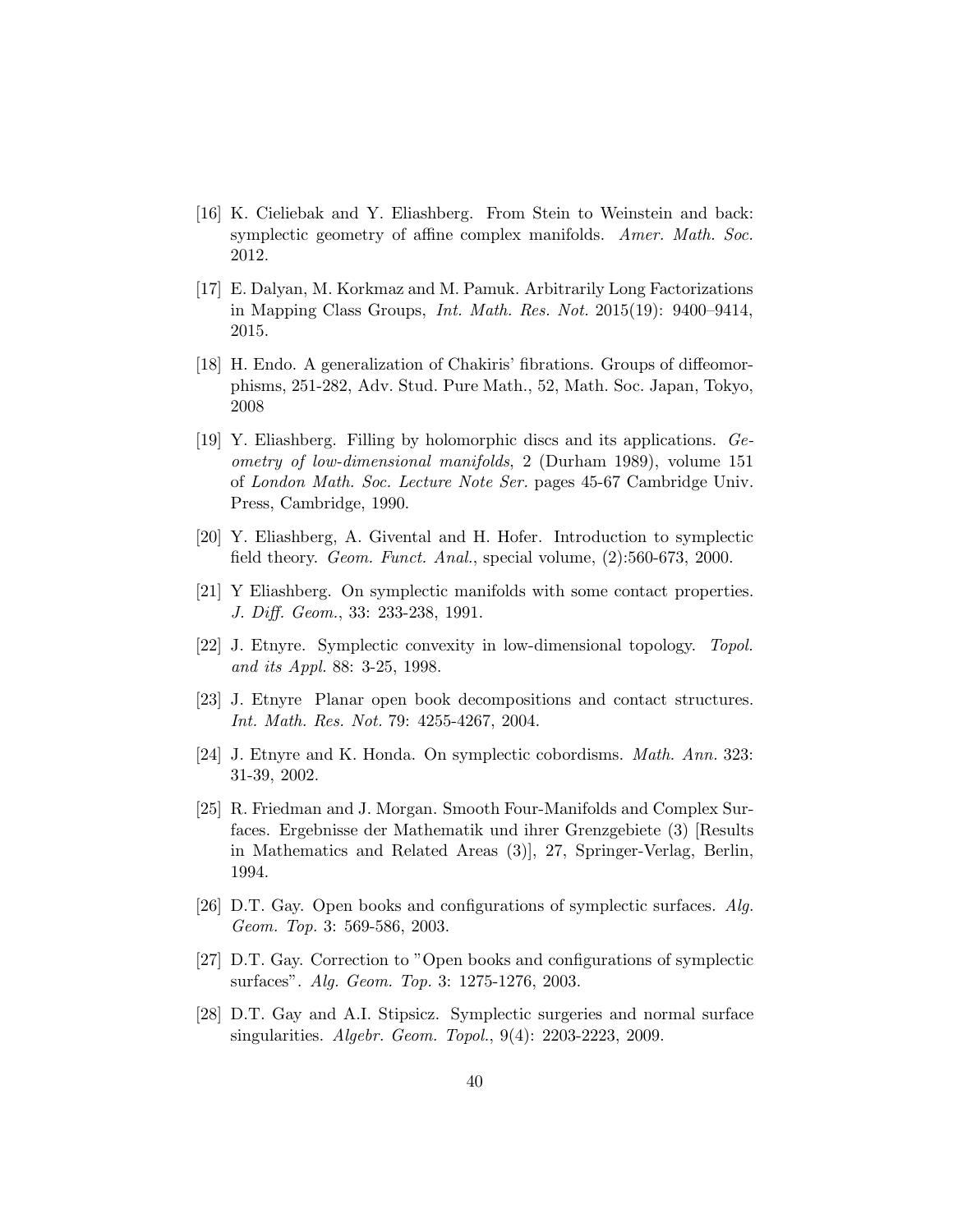- <span id="page-40-9"></span><span id="page-40-1"></span>[29] M. Golla and P. Lisca. On Stein fillings of contact torus bundles. Bull. Lond. Math. Soc. 48(1): 19-37, 2016.
- [30] R.E Gompf and A.I. Stipsicz. 4-manifolds and Kirby calculus. Graduate Studies in Mathematics, 20. American Mathematical Society, Providence, RI, 1999.
- <span id="page-40-3"></span>[31] R. Hind. Holomorphic filling of  $RP^3$ . Commun. Contemp. Math. 2(3): 349-363, 2000.
- <span id="page-40-2"></span><span id="page-40-0"></span>[32] A. Kaloti Stein fillings of planar open books. [arXiv:1311.0208,](http://arxiv.org/abs/1311.0208) 2013.
- <span id="page-40-13"></span>[33] A. Kaloti and Y. Li. Stein fillings of contact 3-manifolds obtained as Legendrian surgeries. [arXiv:1307.4726,](http://arxiv.org/abs/1307.4726) 2013.
- <span id="page-40-11"></span>[34] M. Korkmaz and B. Ozbagci. On sections of elliptic fibrations. Michigan Math. J. 56(1): 77-87, 2008.
- [35] P.B. Kronheimer and T.S. Mrowka. The genus of embedded surfaces in the projective plane. (English summery) Math. Res. Lett. 1(6): 797-808, 1994.
- <span id="page-40-12"></span>[36] F. Lalonde and D. McDuff. The classification of ruled symplectic 4 manifolds. Math. Res. Lett. 3: 769-778, 1996.
- <span id="page-40-10"></span><span id="page-40-7"></span>[37] C. LeBrun. On the notion of general type. *Rend. Mat. Appl.* (7) 17 no. 3: 513-522, 1997.
- <span id="page-40-5"></span>[38] B-H. Li and T-J. Li. Symplectic genus, minimal genus and diffeomorphisms. Asian J. Math. 6(1): 123-144, 2002.
- <span id="page-40-6"></span>[39] T-J. Li. Smoothly embedded spheres in symplectic 4-manifolds. Proc. Amer. Math. Soc. 127(2): 609-613, 1999.
- [40] T-J. Li. Symplectic 4-manifolds with Kodaira dimension zero. J. Diff. Geom. 74(2): 321-352, 2006.
- <span id="page-40-8"></span>[41] T-J. Li Quaternionic bundles and Betti numbers of symplectic 4 manifolds with Kodaira dimension zero Int. Math. Res. Not. Art.ID 37385:1-28, 2006.
- <span id="page-40-4"></span>[42] T-J. Li and A. Liu. Symplectic structures on ruled surfaces and a generalized adjunction inequality Math. Res. Lett. 2 (1995) 453-471.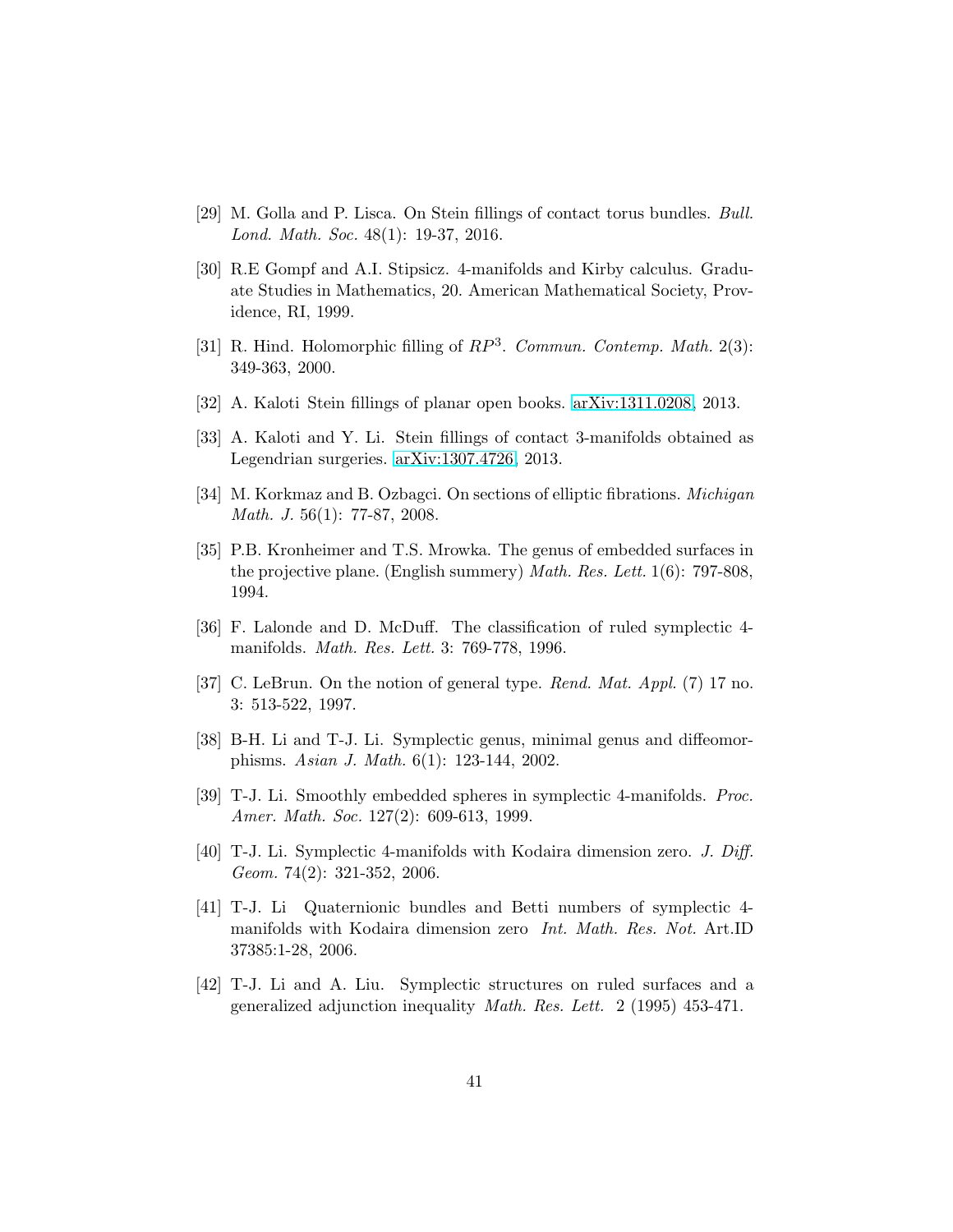- <span id="page-41-13"></span><span id="page-41-2"></span>[43] T-J. Li and C.Y. Mak. Symplectic Divisorial Capping in Dimension 4. [arXiv:1407.0564.](http://arxiv.org/abs/1407.0564)
- <span id="page-41-9"></span>[44] T-J. Li and M. Usher. Symplectic forms and surfaces of negative square. J. Symplectic Geom. 4(1): 71-91, 2006
- [45] T-J. Li and W. Zhang. Additivity and relative Kodaira dimensions. Geometric and Analysis, Vol II (Yau's 60th birthday conference), 103– 135, Advanced Lectures in Mathematics, No. 18.
- <span id="page-41-7"></span><span id="page-41-1"></span>[46] A. Liu. Some new applications of general wall crossing formula, Gompf's conjecture and its applications. Math. Res. Lett. 3(5): 569-585, 1996.
- [47] P. Lisca. On symplectic fillings of lens spaces. Trans. Amer. Math. Soc. 360(2): 765-799, 2008.
- <span id="page-41-5"></span><span id="page-41-0"></span>[48] S. Lisi, J. Van Horn-Morris and C. Wendl. On symplectic fillings of spinal open book decomposition. In preparation.
- <span id="page-41-12"></span>[49] D McDuff. The structure of Rational and Ruled symplectic 4-manifolds. J. Amer. Math. Soc. 3:679-712, 1990.
- [50] D. McDuff. Symplectic manifolds with contact type boundaries. Invent. Math. 103(3): 651-671, 1991.
- <span id="page-41-6"></span>[51] D. McDuff, D. Salamon. A survey of symplectic 4-manifolds with  $b^+$  = 1. Turkish J. Math. 20(1):47-60, 1996.
- <span id="page-41-10"></span>[52] M. McLean. Reeb orbits and the minimal discrepancy of an isolated singularity. Invent. Math. 204(2): 505–594, 2016.
- <span id="page-41-11"></span>[53] J.W. Morgan, Z. Szabó and C.H. Taubes. A product formula for the Seiberg-Witten invariants and the generalized Thom conjecture. J. Differential Geom. 44(4): 706-788, 1996.
- <span id="page-41-8"></span>[54] H. Ohta and K. Ono. Notes on symplectic 4-manifolds with  $b^+=1$ , II. Int. J. Math. 7: 755-770, 1996.
- <span id="page-41-4"></span><span id="page-41-3"></span>[55] H. Ohta and K. Ono. Simple singularities and topology of symplectically filling 4- manifolds. Comment. Math. Helv. 74: 575-590, 1999.
- [56] H. Ohta and K. Ono. Symplectic fillings of the link of simple elliptic singularities. J. Reine. Angew. Math. 565: 183-205, 2003.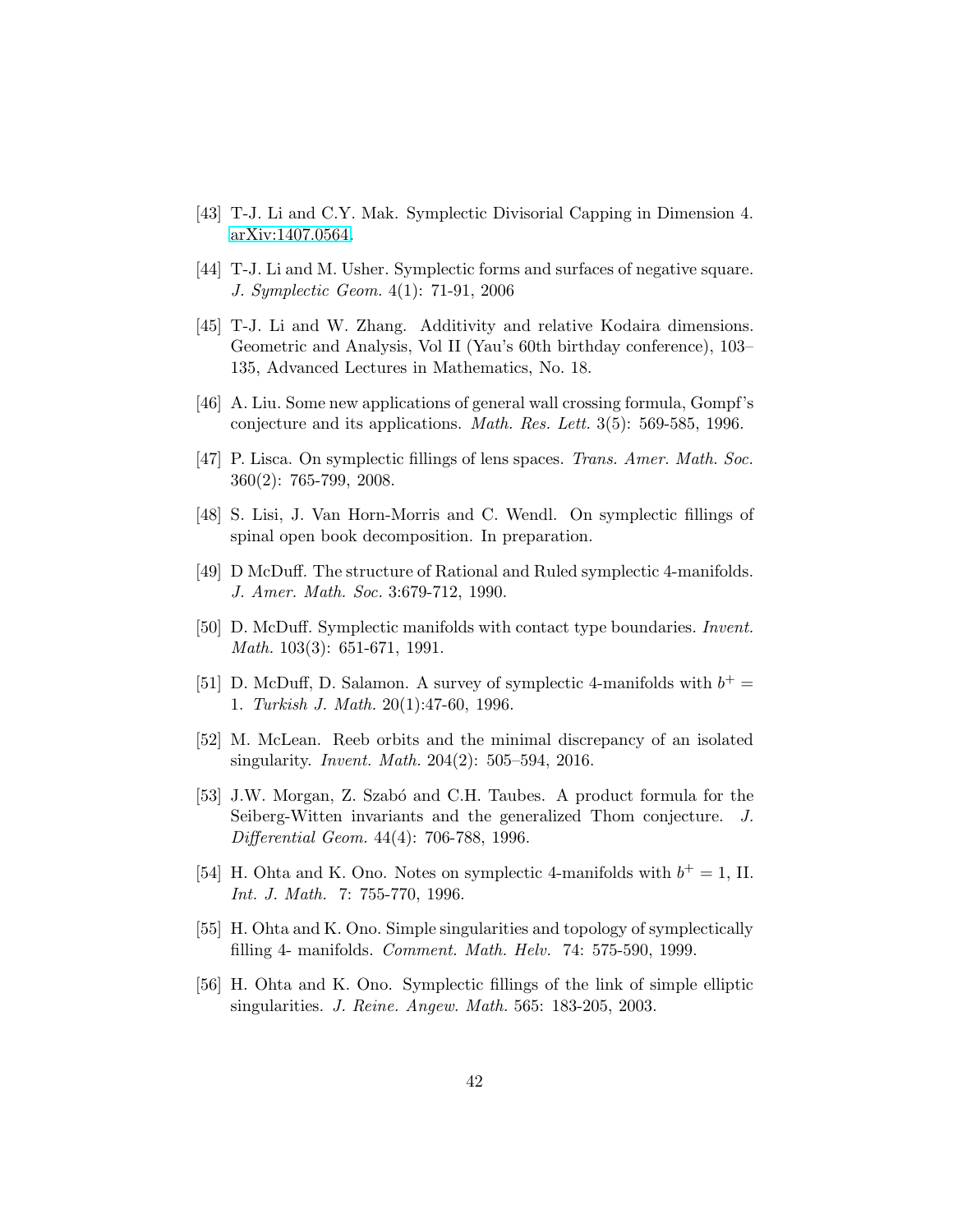- <span id="page-42-3"></span><span id="page-42-2"></span>[57] H. Ohta and K. Ono. Simple singularities and symplectic fillings. J. Diff. Geom. 69(1): 1-42, 2005.
- [58] H. Ohta and K. Ono. Example of isolated surface singularities whose links have infinitely many symplectic fillings J. Fixed Point Theory Appl. 3: 51-56, 2008.
- <span id="page-42-13"></span><span id="page-42-11"></span>[59] S.C. Onaran. On sections of genus two Lefschetz fibrations. Pacific J. Math. 248(1): 203-216, 2010.
- <span id="page-42-10"></span>[60] B. Ozbagci. Embedding fillings of contact 3-manifolds. Expo. Math. 24(2): 161-183, 2006.
- [61] B. Ozbagci and A.I. Stipsicz. Surgery on contact 3-manifolds and Stein surfaces. Bolyai Society Mathematical Studies, 13. Springer-Verlag, Berlin; Janos Bolyai Mathematical Society, Budapest, 2004.
- <span id="page-42-6"></span><span id="page-42-5"></span>[62] B. Ozbagci and A.I. Stipsicz. Contact 3-manifolds with infinitely many Stein fillings. Proc. Amer. Math. Soc. 132(5): 1549-1558, 2004.
- [63] O. Plamenevskaya. On Legendrian surgeries between lens spaces. J. Symplectic Geom. 10(2): 165–181, 2012.
- <span id="page-42-0"></span>[64] O. Plamenevskaya and J. Van Horn-Morris. Planar open books, monodromy factorizations and symplectic fillings. Geom. Topol. 14(4): 2077–2101, 2010.
- <span id="page-42-9"></span>[65] L. Polterovich, The surgery of Lagrange submanifolds Geom. Funct. Anal. 1 (1991), no. 2, 198-210.
- <span id="page-42-12"></span>[66] Y. Sato. Canonical classes and the geography of nonminimal Lefschetz fibrations over  $S^2$ . Pacific J. Math. 262(1): 191-226, 2013.
- <span id="page-42-8"></span><span id="page-42-1"></span>[67] S. Sivek and J. Van Horn-Morris. Fillings of unit cotangent bundles [arXiv:1510.06736,](http://arxiv.org/abs/1510.06736) 2015.
- [68] L. Starkston. Symplectic fillings of Seifert fibered spaces. Trans. Amer. Math. Soc. 367(8): 5971–6016, 2015.
- <span id="page-42-7"></span>[69] A.I. Stipsicz. Gauge theory and Stein fillings of certain 3-manifolds. Turkish J. Math. 26(1): 115-130, 2002.
- <span id="page-42-4"></span>[70] A.I. Stipsicz On the geography of Stein fillings of certain 3-manifolds. Michigan Math J. 51(2): 327-337, 2003.